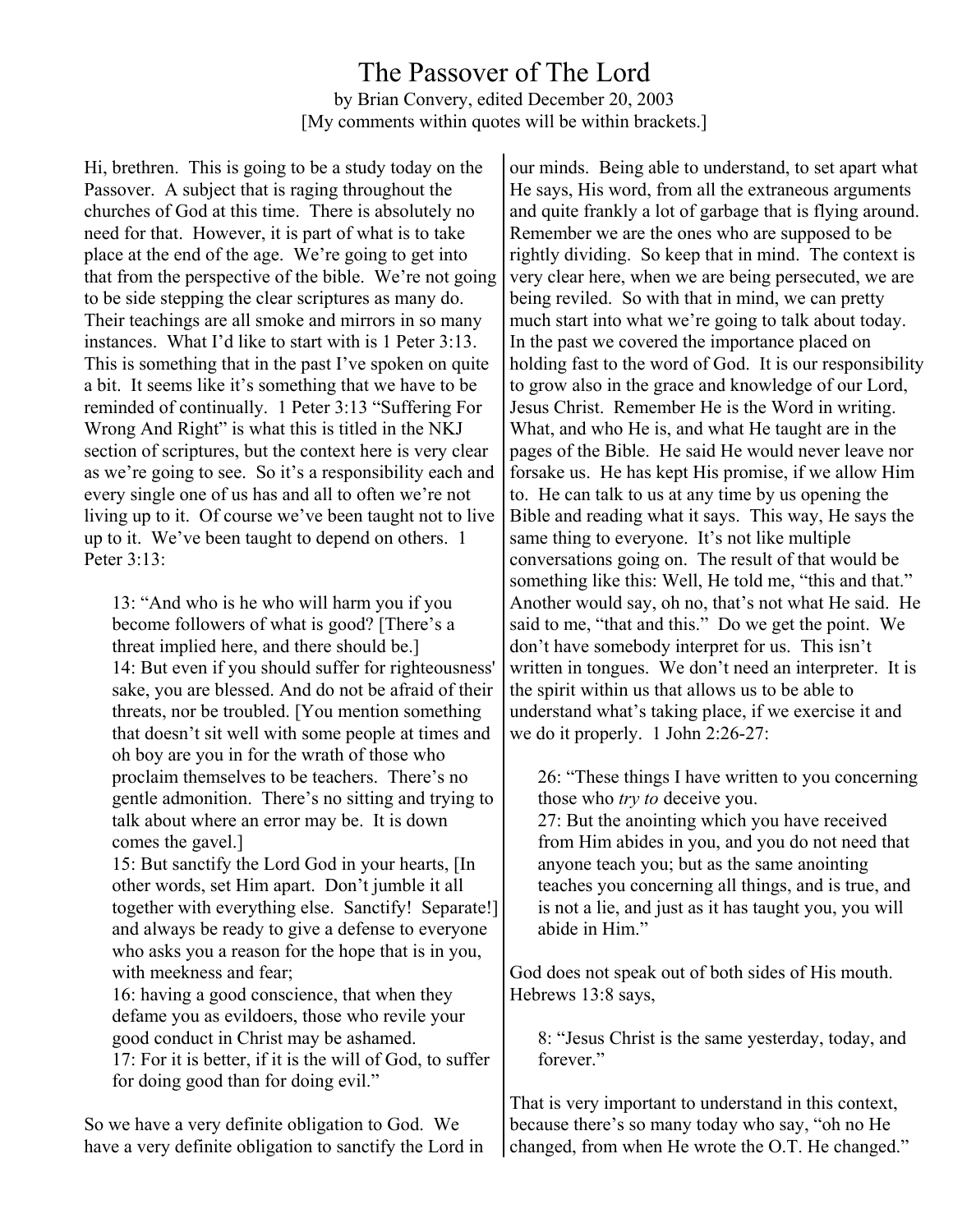No, He hasn't changed! He said it once for all and to all. Now think about all the confusion in professing Christianity, particularly in the Church of God at this time. It's everywhere, yet we all say we use the same book. How can this chaos exist? Well, the answer is simple brethren, and that is why we the Church, are in such a state of confusion. Remember the author of confusion is Satan, the devil. Lets look at 2 Peter 1:16- 21:

16: "For we did not follow cunningly devised fables when we made known to you the power and coming of our Lord Jesus Christ, but were eyewitnesses of His majesty.

17: For He received from God the Father, honor and glory when such a voice came to Him from the Excellent Glory: This is My beloved Son, in whom I am well pleased.

18: And we heard this voice which came from heaven when we were with Him on the holy mountain.

19: And so we have the prophetic word confirmed, which you do well to heed as a light that shines in a dark place, until the day dawns and the morning star rises in your hearts;

20: knowing this first, that no prophecy of Scripture is of any private interpretation,

21: for prophecy never came by the will of man, but holy men of God spoke as they were moved by the Holy Spirit."

#### 2 Peter 2:1-2

1: "But there were also false prophets among the people, even as there will be false teachers among you, who will secretly bring in destructive heresies, even denying the Lord who bought them, and bring on themselves swift destruction.

2: And many will follow their destructive ways, because of whom the way of truth will be blasphemed."

So we see here in verse 1 that there will be false teachers. And we also notice that in verse 1 we are bought by the Lord. What above all else signifies this in God's plan of redemption, in his plan of salvation? The Passover! What a perfect place for Satan to whack the stump and cut it off from the roots. How

are we to be exploited? Look at 2 Peter 2:2-3:

2: "And many will follow their destructive ways, because of whom the way of truth will be blasphemed.

3: By covetousness they will exploit you with deceptive words; for a long time their judgment has not been idle, and their destruction does not slumber."

So it will continue to go on. It has done so in subtle ways some times, and at other times very outwardly. It is causing tremendous chaos and confusion within the Church of God. In the NKJ the word is, "deceptive," and in the KJ, "famed." That word is *plastos* which means molded by implication, artificial or figuratively speaking fictitious, false or made up. Now keep that in mind. It is very important to what we will be studying today. It's root word *plaso* is a prime verb, to mold as in reshaping or fabricating. So as you follow this word along and even its root word, you get a very deep sense of what it's saying. You better look out! So to introduce these heresies, they change or make up words. That is why I personally, spend so much time in explaining what a particular word means or, what it meant at the time we are reading about. That's what's important, because words change over the years. Over decades they change, over generations, over centuries. Now we're talking millennia. So obviously the intent of the word changes. So we have to go back and see what the word meant at the time. Not doing so opens up the ability for people to twist things. The bible does not leave you guessing. You do not need to go outside of the bible for private interpretations of men who see it their way. Christ says He will never leave nor forsake us. He is with us always in His written word and His spirit dwelling in us. We can do word studies. There are aids and guides to help us do that. We don't go to a particular publication that is slanted toward one particular belief. We can use dictionaries, etc. But be very wary of commentaries. Those are opinion!

Lets turn to 2 Timothy 3 and remember everything we need for salvation is found in the pages of this book. So there is no guessing. Somewhere in here you find the answers. 2 Timothy 3:16-17:

16: "All Scripture is given by inspiration of God,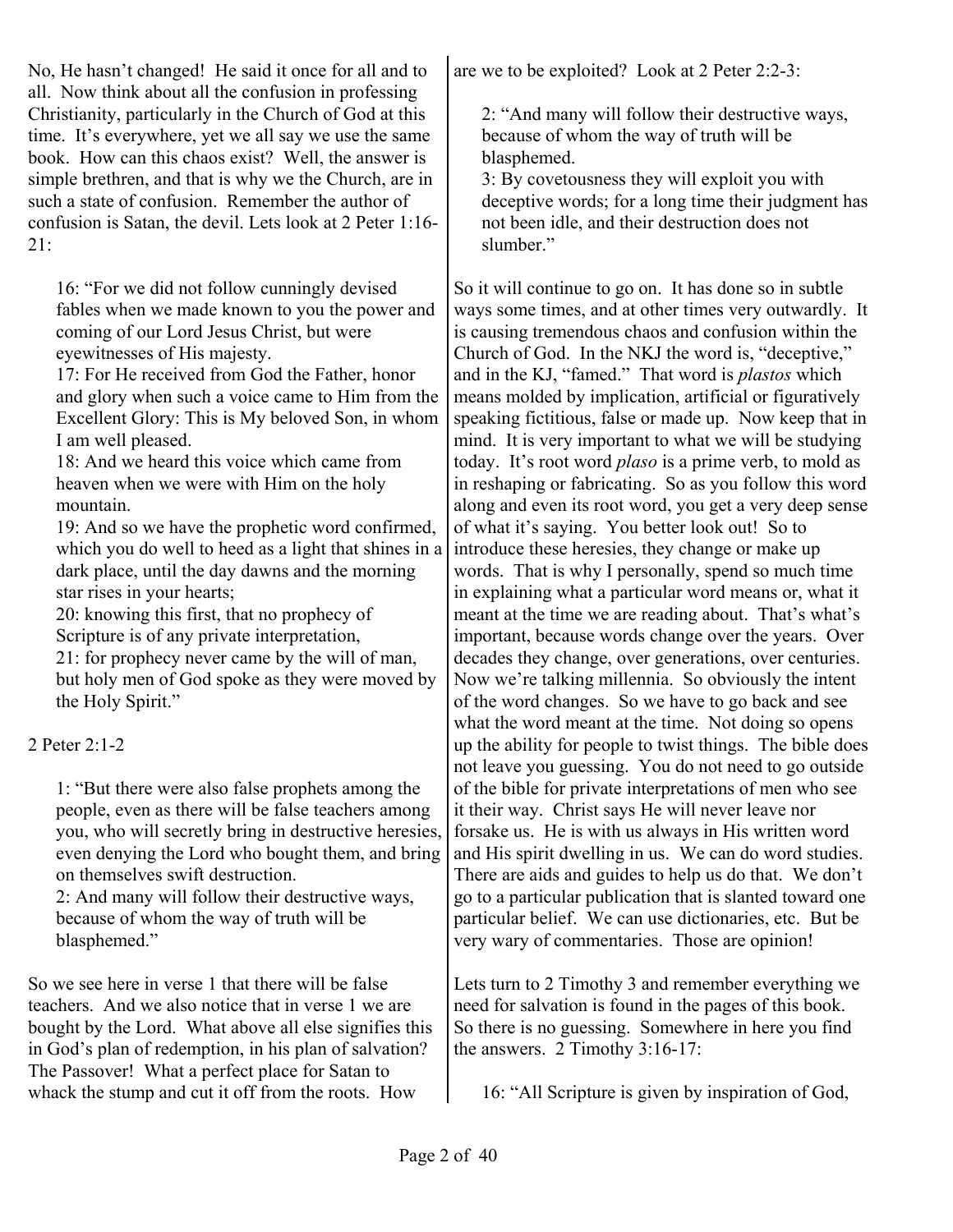| and is profitable for doctrine, for reproof, for<br>correction, for instruction in righteousness, [Do we<br>believe that. There are many out there who are<br>trying to convince you not to believe it. That's<br>how they bring these heresies in. They go to<br>another source for information]<br>17: that the man of God may be complete,<br>thoroughly equipped for every good work."                                                                                                                                                                                                                                                                                                                                                                                                                                                                                                                                                                                                                                                                                                                                                  | approach the whole understanding of studying the<br>word of God and we're going to find out why. 1 Tim<br>6:3:<br>3: "If anyone teaches otherwise and does not<br>consent to wholesome words, [logos] even the<br>words of our Lord Jesus Christ, and to the doctrine<br>which accords with godliness,"                                                                                                                                                                                                                                                                                                                                                                                                                                                                                                                                                                                                                                                                                                                                    |
|---------------------------------------------------------------------------------------------------------------------------------------------------------------------------------------------------------------------------------------------------------------------------------------------------------------------------------------------------------------------------------------------------------------------------------------------------------------------------------------------------------------------------------------------------------------------------------------------------------------------------------------------------------------------------------------------------------------------------------------------------------------------------------------------------------------------------------------------------------------------------------------------------------------------------------------------------------------------------------------------------------------------------------------------------------------------------------------------------------------------------------------------|--------------------------------------------------------------------------------------------------------------------------------------------------------------------------------------------------------------------------------------------------------------------------------------------------------------------------------------------------------------------------------------------------------------------------------------------------------------------------------------------------------------------------------------------------------------------------------------------------------------------------------------------------------------------------------------------------------------------------------------------------------------------------------------------------------------------------------------------------------------------------------------------------------------------------------------------------------------------------------------------------------------------------------------------|
| So there's a purpose for what we are to do with<br>scripture. Scripture has a purpose, for equipping us for<br>every good work. By doing that we can receive<br>correction, inspiration, it's profitable, we receive<br>reproof and instruction in righteousness. 2 Tim 4:1-2:<br>1: "I charge you therefore before God and the Lord<br>Jesus Christ, who will judge the living and the dead<br>at His appearing and His kingdom:<br>2: Preach the word! [the <i>Logos</i> ] Be ready in<br>season and out of season. Convince, rebuke,<br>exhort, with all longsuffering and teaching."<br>But through what? Through the Word of God! Not<br>through vain babblings and intellectual arguments, but<br>through the Word of God, not traditions of elders and<br>certainly not commandments of men. Verses 3-4:<br>3: "For the time will come when they will not<br>endure sound doctrine, but according to their own<br>desires, because they have itching ears, they will<br>heap up for themselves teachers [other than the<br>word of God];<br>4: and they will turn their ears away from the truth,<br>and be turned aside to fables." | So here we see these words, "these <i>logos</i> ." Now lets<br>turn over to 1 Peter 2:6-8:<br>6: "Therefore it is also contained in the Scripture,<br>Behold, I lay in Zion a chief cornerstone, elect,<br>precious, and he who believes on Him will by no<br>means be put to shame.<br>7: Therefore, to you who believe, He is precious;<br>but to those who are disobedient, The stone which<br>the builders rejected has become the chief<br>cornerstone,<br>8: and a stone of stumbling and a rock of offense.<br>They stumble, being disobedient to the word, [the<br>logos] to which they also were appointed."<br>Isn't that interesting. So they were appointed to this<br>word, but stumbled and became disobedient to it. This<br>is talking about the Jews who rejected the word of God<br>to follow Judaism.<br>9: "But you are a chosen generation, a royal<br>priesthood, a holy nation, His own special people,<br>that you may proclaim the praises of Him who<br>called you out of darkness into His marvelous<br>light;" |
| These are instructions from Paul to Timothy, but<br>they're instruction to each and every one of us<br>especially in the time when there appears to be very<br>few who are able to feed the flock. But of course we<br>know what happened and why that came about from<br>Ezekiel 34. Lets just turn back to 2 Tim 1:13:<br>13: "Hold fast the pattern of sound words which<br>you have heard from me, in faith and love which<br>are in Christ Jesus."                                                                                                                                                                                                                                                                                                                                                                                                                                                                                                                                                                                                                                                                                     | 2 Timothy 2:11-16:<br>11: "This is a faithful saying: For if we died with<br>Him, We shall also live with Him.<br>12: If we endure, We shall also reign with Him. If<br>we deny Him, He also will deny us. [How do we<br>deny Him? By not keeping His word. By placing<br>other things above it.]<br>13: If we are faithless, He remains faithful; He<br>cannot deny Himself.<br>14: Remind them of these things, charging them                                                                                                                                                                                                                                                                                                                                                                                                                                                                                                                                                                                                            |

Sound words. There is a pattern to it. These patterns run through the bible and that's how somebody should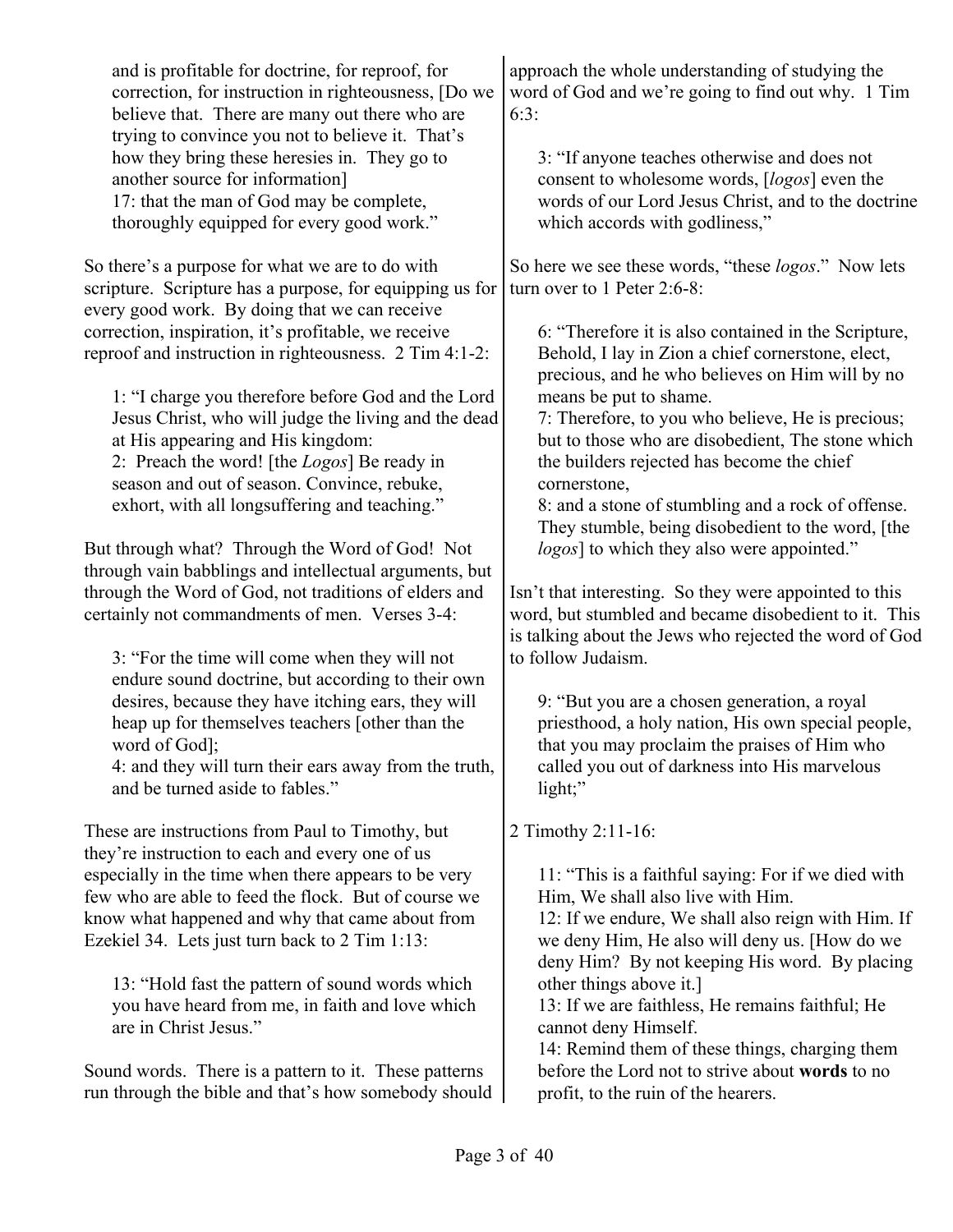15: Be diligent to present yourself approved to God, a worker who does not need to be ashamed, rightly dividing the word of truth.

16: But shun profane and vain babblings, for they will increase to more ungodliness."

Those are direct instructions to us brethren. It's really interesting in verse 14 here when it talks about "**words**," that word is not *logos*. That's depicting it as not coming from the Word of God. It's *logomacheo*. It means to be disputatious on trifles. In other words, argue about things and try to build around things that are meaningless. Small little points which can pull you right off the main issue. And it says to struggle against or be anti. Anti what? Anti the pattern that has been set forth in the bible. They will develop their own doctrines based on these words. So these strivings about words are anti what? Verse 15 tells us. The word, the *logos* of truth. 2 Timothy 2:15:

15: "Be diligent to present yourself approved to God, a worker who does not need to be ashamed, rightly dividing the word of truth."

We are to be able to rightly divide the word of truth. By depending on another to do it for us? No! By studying it to show thyself approved unto God. Trust no man in that regard. Check up on everything.

16: "But shun profane and vain babblings, for they will increase to more ungodliness. 17: And their message will spread like cancer. Hymenaeus and Philetus are of this sort, 18: who have strayed concerning the truth, saying that the resurrection is already past; and they overthrow the faith of some."

Here we're talking about a time shortly after the resurrection, when there are actual eye witnesses there, when all these miracles were being done, etc... Tongues were being spoken and what's taking place? Here some guys could actually convince brethren the resurrection was already past because it only involved Christ. So how much easier would it be today to persuade people about things through words, through vain babblings, through ridiculous arguments, through fables,"Jewish fables." And where do you find Jewish fables? It is in a big old book called the Mishnah.

Verse 18:

18: "who have strayed concerning the truth, saying that the resurrection is already past; and they overthrow the faith of some."

That's horrible, but it's what's taking place today isn't it. What does it mean to rightly divide it? This tells us those who were striving were wrongly dividing words. Remember molding, changing, fabricating. Dividing is *orthotomeo* and it means literally to cut straight. *Orthos* is straight and *temno* to cut, is found here in this section of the scriptures as rightly dividing in the KJ or in the Revised version, "handling aright." Handling aright is a very, very appropriate translation for that particular word. What is intended here is understanding scripture accurately so you can live by it and teach it. Paul tells us we should be teachers. That is a personal goal of each of us, if not to others then to ourselves. Hebrews 5:12-14:

12: "For though by this time you ought to be teachers, you need someone to teach you again the first principles of the oracles [scriptures] of God; and you have come to need milk and not solid food. [The Church of God has been kept in that state for many, many, many years and that's all part of the hierarchy, the dumbing down. That's something that was taking place during the time that Paul existed too. With all these other teachers coming in, these false teachers.] 13: For everyone who partakes only of milk is unskilled in the word of righteousness, for he is a babe. [Not able to teach or even feed himself.] 14: But solid food belongs to those who are of full age, that is, those who by reason of use have their senses exercised [You're studying, living and doing it.] to discern both good and evil."

Right from wrong according to God. It comes from Him. It comes from no one else. We are not to be tossed to and fro by every wind of doctrine. That's a babe. But we are to grow in the grace and knowledge of the Lord. Romans 12:1-2:

1: "I beseech [or urge] you therefore, brethren, by the mercies of God, that you present your bodies a living sacrifice, holy, acceptable to God, which is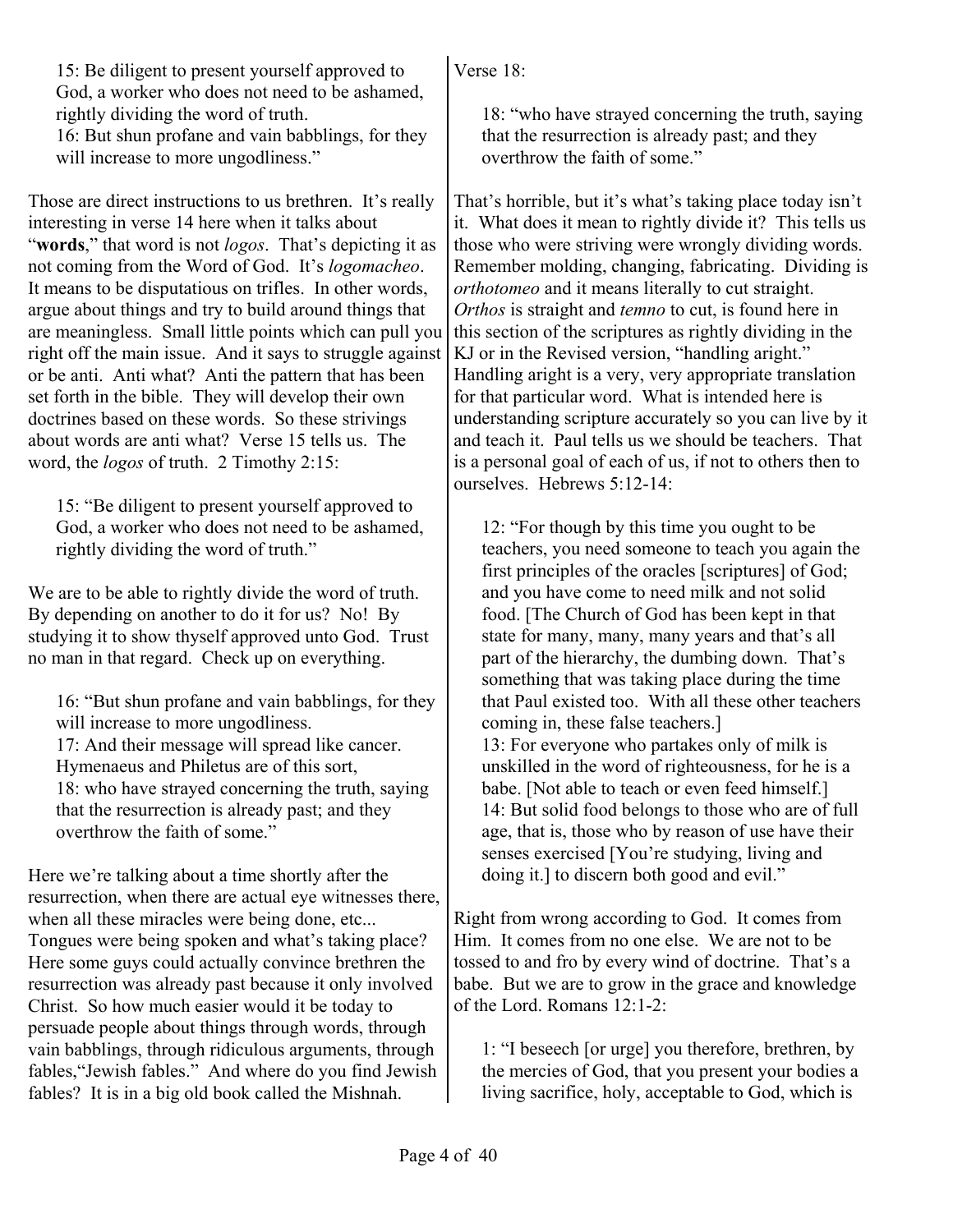your reasonable service.

2: And do not be conformed to this world, but be transformed by the renewing of your mind, that **you** may prove what is that good and acceptable and perfect will of God."

You prove it! Somebody can't do it for you. Don't expect them to. As soon as you decide to not do it, you're going to allow others to be able to influence you the wrong way and you won't be checking up on them in the bible. You won't be **diligently** doing it and what's going to happen is, you're going to start accepting things that aren't in the bible. You're going to get into vain babblings about words and forming doctrines around single words rather than following the pattern through the Bible. Nobody can do it for you. There are those who are teachers to help and to guide, to get us going on it and then we're suppose to do it ourselves after that. Acts 17:10-11:

10: "Then the brethren immediately sent Paul and Silas away by night to Berea. When they arrived, they went into the synagogue of the Jews. 11: These were more fair-minded than those in Thessalonica, in that they received the word with all readiness, and searched the Scriptures daily to find out whether these things were so."

So they went home after that and they searched to see if what they were being taught was true. Just don't "believe!" That is the Protestant way. We are to believe, but that application means, doing our part, by doing what Christ did. Don't confuse the two. This is a fine example here of what we are to be doing. The acts of the Bereans. They searched the scriptures and that's what we are to be doing as well. They searched, they tried to give the individual, the teacher, the benefit of the doubt. They didn't go up and bang him around and throw him out, did they. No! They weren't afraid, because they had the scriptures, they could go to see if it was right or wrong. Why is it necessary to study like that? Because no one else can do it for you and many deceivers are in the world. Isaiah 28:9-13:

9: "Whom will He teach knowledge? And whom will He make to understand the message? Those weaned from milk! Those drawn from the breasts!

10: For precept must be upon precept, precept upon precept, Line upon line, line upon line, Here a little, there a little.

11: For with stammering lips and another tongue He will speak to this people,

12: To whom He said, This is the rest with which You may cause the weary to rest, And, This is the refreshing; Yet they would not hear.

13: But the word of the LORD was to them, Precept upon precept, precept upon precept, Line upon line, line upon line, Here a little, there a little, That they might go and fall backward, and be broken And snared and caught."

He's saying here, there are patterns throughout the bible. You just don't take one word and make a doctrine out of it. That causes us to stumble. Everything you need to move forward with is right here in the bible. It's as simple as that. We live in a time where sound doctrine is a fleeting thing. We see teachers popping up all over who are leading many away from the Word, the *logos*, and the way of truth. They do this by confusing words, by focusing on words which can be twisted and changed to sound like convincing arguments and by using sources other than the bible. They are not focusing on the Word of truth. They go to obscure scriptures to do so, to support their agendas and their suppositions. We should never look to obscure verses to ascertain the truth. We should look at the very clear verses to explain a subject. Only then do we have the proper foundation to understand the seemingly obscure ones, which are not obscure if you look to the word of truth in the bible. If you apply the clear verses to those which seem to be obscure, they're no longer obscure. But if you try to put the obscure verses first and apply them to the ones that are clear, there's confusion entering in and supposition and opinion and thus error. So many teachers today base their whole doctrine on a single word. They say well, this is the key to it all. I don't read that anywhere in the bible. They reject the Word of God, the patterns of God! We're going to see that real clear as we go through this study. They don't just reject Christ. They reject the Word of God. We are told that all the truth of God that we need for salvation is found in the scriptures. Here a little, there a little, line upon line, precept upon precept and those who are not skilled in that fall backwards as we just read. Christ said, He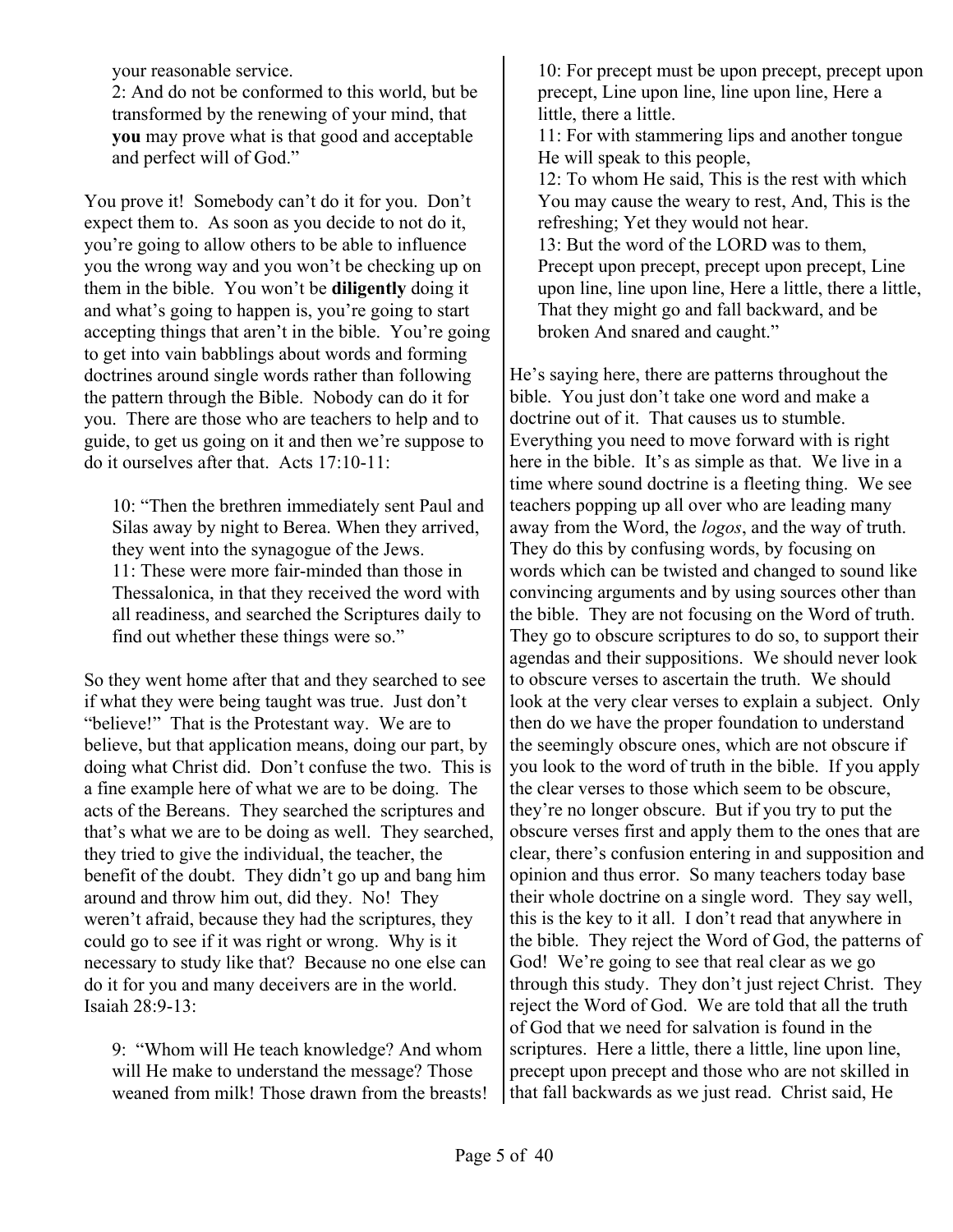will never leave nor forsake us. It's all in the bible. So with this as our base, lets look at the Passover and totally dispel the confusion and deceit raging about it today. And yes, we will go to the simplest, clearest two verses in the bible on the subject and go from there, not the other way around. So lets turn to Numbers 28. We're going to look at the two clearest verses in the bible covering the subject of the spring holy days in their basic tenets. Numbers 28:16-17

16: "On the **fourteenth day** of the first month is the Passover of the LORD.

17: And on the fifteenth day of this month is the feast; unleavened bread shall be eaten for seven days."

What is confusing about that? Absolutely nothing! It is very clear, very distinct in what it is saying. Those are the two clearest verses in the entire bible as to the separation of the two days and as to what they are called and proclaimed by God. The fourteenth is called the Passover. The fifteenth is called the first day of the Feast of Unleavened Bread. That's extremely clear. We are going to see these are two very separate and distinct functions conducted on two very separate days. There is no overlapping, mixing, etc... They are separate, clear, and distinct for a very big reason, which we're going to cover. Lets notice the context they are being talked about in here, in Numbers. We're talking about, "offerings" and this understanding is very vital. We're going to prove another point here and we have to understand these things to understand what they're all about. Numbers 28 & 29 delineate something very specific to God. Num 28:1-2 sets the stage to these patterns.

1: "Now the LORD spoke to Moses, saying, 2: Command the children of Israel, and say to them, My offering, My food for My offerings made by fire as a sweet aroma to Me, you shall be careful to offer to Me at their appointed time."

Here God is telling Israel about His commanded offerings. Israel was to be **careful** to offer them to God at their "*moedim*" or very specific appointed times. Who decided what these specific times were? God did!

Numbers 28:1-8 is talking about the daily offerings and it goes through and enumerates certain things and how they are supposed to be done. Very clear, specific instructions and we can find that in other places in the bible. Verses 9-10 are talking about the special offerings on the Sabbath. Now you still have your other offerings as well. In spite of the special offerings, the other offerings are there too. So it's building here. We go from the daily ones, which are offered each day after sunset and sunrise, the evening and morning offerings. Then we go to the Sabbath offerings, which come on the seventh day. This is building a pattern. God works through patterns. It's all here. It's sequential to anyone who has that type of a brain, it's here a little, there a little, line upon line, precept upon precept. Now lets look at verses 11-15. Now it gets into the monthly offerings. These are in addition to the others we've already seen here. We don't have the time to get into them all in detail, but I want everyone to understand what the context of Numbers 28 is, to see the significance of what's going to be said here. Lets look at verse 16.

16: "On the fourteenth day of the first month is the Passover of the LORD. [You notice here there was nothing mentioned about offerings is there? No special offerings mentioned. There's a reason for that, and also notice here, we don't see anything about restrictions to customary work either, which is something else that's very important.] 17: And on the fifteenth day of this month is the feast; unleavened bread shall be eaten for seven days. [Seven days starting from the fifteenth. That's what it says right here. It's not all inclusive of the Passover. The Passover was kept separate. Very distinct. As we will see in detail] 18: On the first day you shall have a holy convocation. You shall do no customary work. [This is talking about the first day of the seven days that are mentioned in context with the fifteenth. But no customary work.] 19: And you shall present an offering made by fire as a burnt offering to the LORD: two young bulls, one ram, and seven lambs in their first year. Be sure they are without blemish."

Verse 25: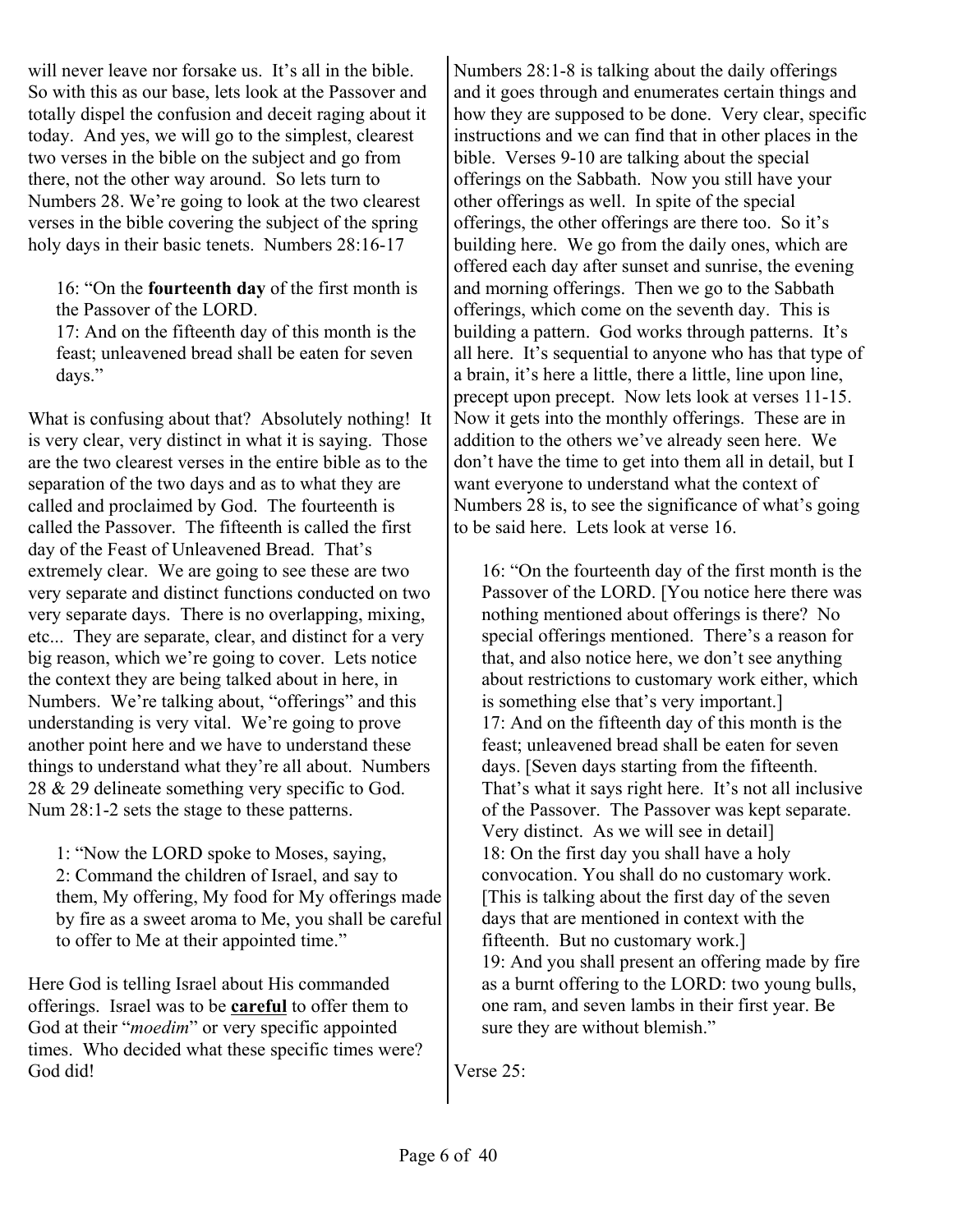25: "And on the seventh day you shall have a holy convocation. You shall do no customary work."

You can go on here in Num 28 and look at all the very pertinent information that you need to know about the offerings at the Feast of Weeks. But notice in verse 16.

16: "On the fourteenth day of the first month is the Passover of the LORD."

It says nothing else there. It's saying something very important in reference to sacrifices by its silence and it is important we understand that. That's why it's put in the context that it's put in here. It has a future reference to it. Many today are being deceived into keeping a 15th Passover. Many others are being convinced that they need to keep a late afternoon Passover on the 14th and a 15th seder meal. They are basing doctrines on words, single words in some cases, and non-biblical sources. Not focusing on the pattern that's laid out throughout the bible. Here a little, there a little. One favorite method of confusing the brethren deceivers use, is to take a subject and focus on the peripheral issues of it. It's a method that's used by many, many, people in many fields. It doesn't have to be religion. They build convincing arguments which may or may not be correct to support their suppositions. They may give a correct argument on a peripheral issue which lends a veracity to what they're saying, in the mind of the listener. By doing this they fog the mind of the listener and then at this point, basically throw out the baby with the bath water and then bring in heresy. That's how it happens. That's what we read in the N.T. scriptures earlier. They build doctrines on issues only vaguely important to the main lesson the bible teaches. They have a waiting audience these days brethren and again I say, may God have mercy on us all because we're in such a horrible state of affairs. It's disgusting. Instead of going to the clear scriptures, they go to vague ones and try to run down the clear ones and try to impute things into the clear ones. They try to add things to them. Remember, "fabricate and make up." We've got to keep that in mind.

Numbers 28:16 clearly tells us the Passover of the Lord always will be the fourteenth day of the first month. That is the 14th of *Abib*.

This is the specific day set aside by God, as the *moed* (appointed time of meeting) between God and mankind to depict the start of God's plan of salvation.

You can search the bible from one cover to the next and you will only read that this great event takes place on the 14th of the first month with the exception of the 14th of the second month for those who had been defiled or on a long journey.

The only day designated is the 14th. Not the 13th, not the 15th, not any other day. In a moment we will see God expound upon this fact. Before that, we must understand why here in Numbers 28 we do not read of any sacrifice or offerings made on the 14th of *Abib*.

There is only one sacrifice which can qualify as an offering made by fire on this day. This day is set aside for the sacrifice of Christ. Only He can fulfill the requirements necessary to be the Passover sacrifice of the Lord. This day is all about His shed blood and His redeeming us to God and thus making it possible for the plan of salvation to commence, as depicted through the annual festivals or appointed times of God.

Look how specific God is about these times of sacrifices and offerings. Num 28:2:

2: "COMMAND the children of Israel, and say to them, My offering, My food for My offerings made by fire as a sweet aroma to Me, you shall BE CAREFUL TO OFFER TO ME AT THEIR APPOINTED TIME."

This is so important to God that He goes on now in chapters 28 & 29 and carefully delineates the time, day, month, and quantity, and quality of them.

Is this important to God? Yes it is for Him to be so very specific about it.

So how careful is God about these important times?

I think everyone of us know that in Leviticus 23 we see something very special. We see God expounding upon and explaining His Holy days and His Passover, God's plan of salvation is what is being reviewed here. Leviticus 23:1-8: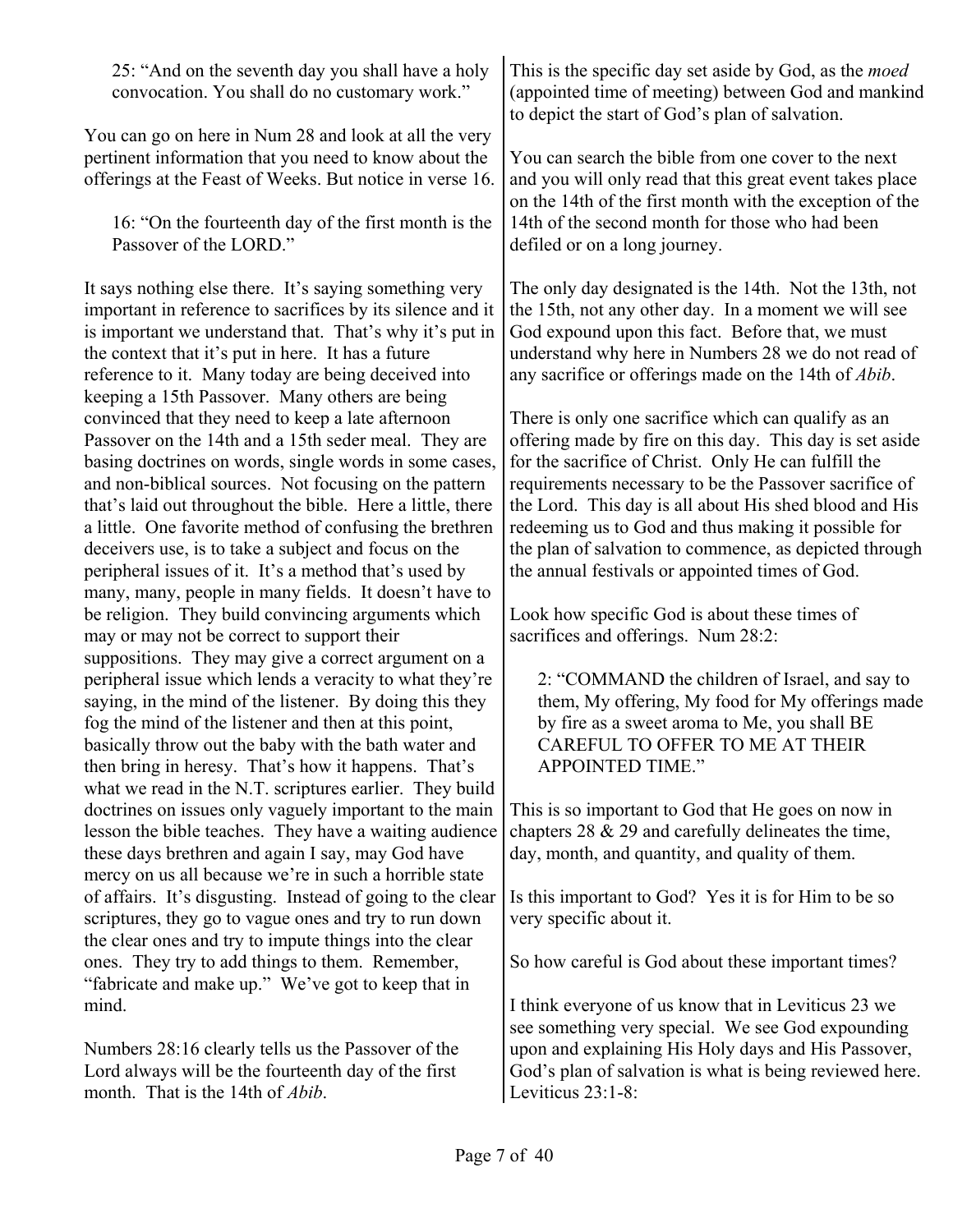1: "And the LORD spoke to Moses, saying, 2: Speak to the children of Israel, and say to them: The feasts of the LORD, which you shall proclaim to be holy convocations, these are My feasts." [His "appointed times of meeting," *moedim*.]

"His" Feasts. Look over at verse 37:

37: "These are the feasts of the LORD which you shall proclaim to be holy convocations, to offer an offering made by fire to the LORD, a burnt offering and a grain offering, a sacrifice and drink offerings, everything on its day—" [It's very specific what He's saying here. You have to do it on the day HE says to do it on. HIS feasts, the feasts of the Lord.]

God is so "**careful**" about these specific days and the sacrifices and offerings which are specific to each day that He carefully tells us here in Lev 23 what day of the month the annual festivals are to be kept.

He makes it very clear that you cannot keep part of the specific sacrifices, offerings, or any of their ordinances on any day other than what He says. That means that every sacrifice, offering, and ordinance of the Passover of the Lord must be kept on the 14th day of the first month. There is no exception whatsoever!

Continuing with verse 3:

3: "Six days shall work be done, but the seventh day is a Sabbath of solemn rest, a holy convocation. You shall do no work on it; it is the Sabbath of the LORD in all your dwellings. 4: These are the feasts of the LORD, holy convocations which you shall proclaim at their appointed times.

5: On the fourteenth day of the first month at TWILIGHT is the LORD'S Passover."

Now, the Hebrew word here is translated twilight by the individuals who wrote this book, because they understood something. The word as it should be properly written in there, in the Hebrew, basically is between the evenings. And so many people have taken this study of between the evenings and based their whole doctrine on it, have based the whole plan of

salvation upon it. That's not built on a foundation of Christ and we're going to show that very clearly today. But the 14th of the first month at twilight is the Lord's Passover, in other words, He's making something very, very clear here. It starts at a very specific time and we have to understand that and if we don't we're in a lot of trouble.

There are a lot of people starting to keep the Passover at 3PM in the afternoon of the 14th. Many of them then continue over into the 15th day of the first month with ordinances of their passover such as eating a seder meal, singing etc... God says that is not His command. It is in violation of it, plain and simple.

The very specific time the Passover starts is at sunset at the start of the 14th. God's *moed*, His Festivals are kept from sunset to sunset as Lev 23:32 tells us, "...from evening to evening you shall observe your Sabbath." That is how the bible reckons a day in spite of the deceivers now trying to convince people that a day starts at sunrise and ends at sunrise.

Continuing with verse 6:

6: "And on the fifteenth day of the same month is the Feast of Unleavened Bread to the LORD; seven days you must eat unleavened bread."

Now notice here in Lev 23, it doesn't talk about a holy convocation on the 14th. It doesn't talk about the type of work you can do on that day either. It doesn't even talk about a specific sacrifice on that day, does it? But it starts on the fifteenth talking about very specific sacrifices, etc.

6: "And on the fifteenth day of the same month is the Feast of Unleavened Bread to the LORD; seven days you must eat unleavened bread. 7: On the first day you shall have a holy convocation; you shall do no customary work on it. [And of course we read that back in Numbers 28 didn't we.]

8: But you shall offer an offering made by fire to the LORD for seven days. The seventh day shall be a holy convocation; you shall do no customary work on it."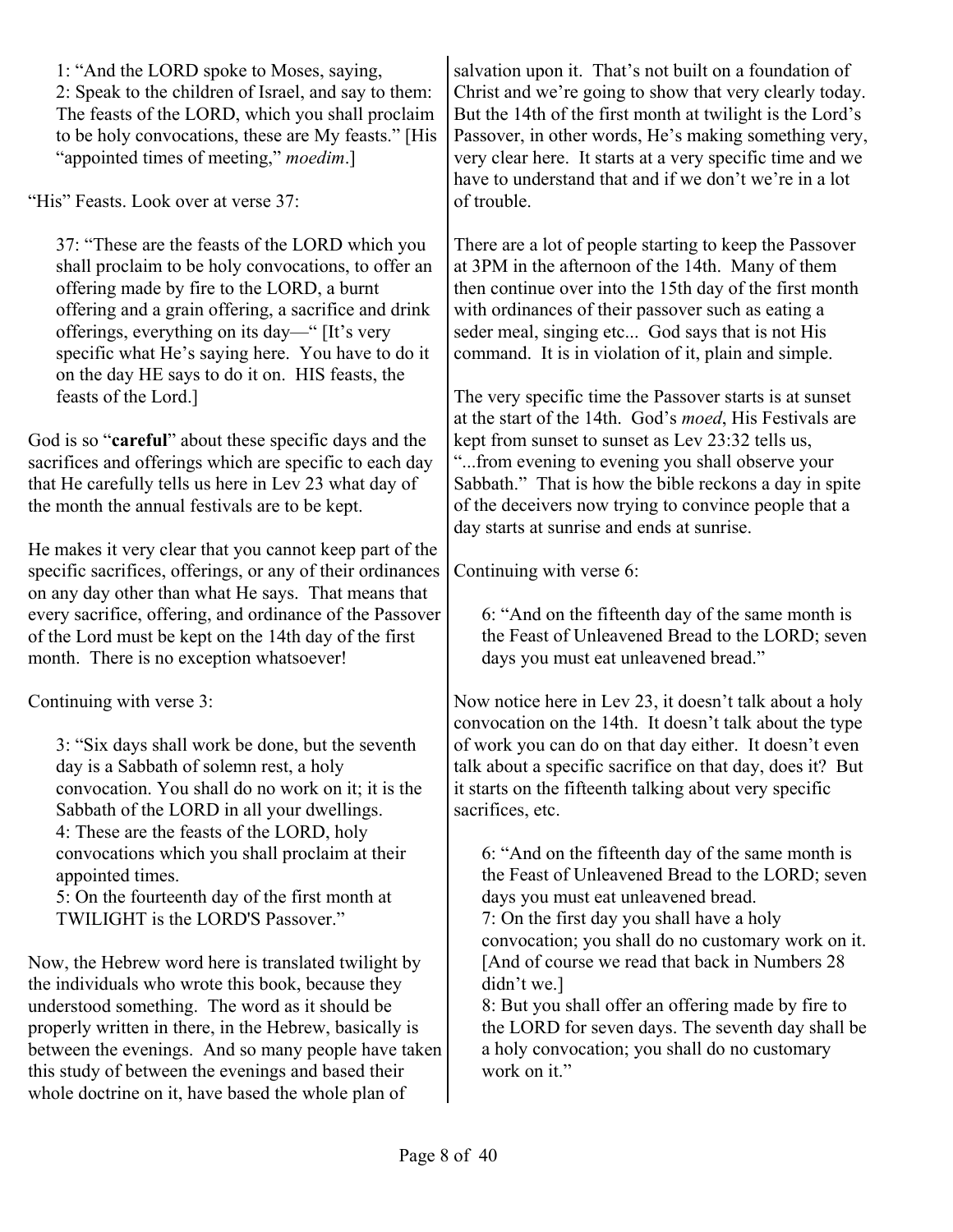Once again we see a separation of the two days. The fourteenth is called the Passover of the Lord. That's very important. Keep that in mind. As we're going to see as we move through the scriptures God always differentiates between what is His and what isn't His. That's all the way through the bible. Now, we can go through the rest of the holy days here and see that they all have very specific instructions as to sacrifices, etc... Of course we don't see that here about the fourteenth do we? No. Once again there is a reason why as we discussed earlier and we're going to show very clearly. Verse 24:

24: "Speak to the children of Israel, saying: In the seventh month, on the first day of the month, you shall have a sabbath-rest, a memorial of blowing of trumpets,"

So it talks about a very specific day here. The first day of the seventh month. And you see the same thing in verse 27, 34, 36. It talks about the specific day these functions are held on.

Now according to the logic of those who say the Passover is killed and then eaten at the end and not the beginning of the 14th, we would then thus have to, apply that same principal to all the other festival days, wouldn't we. In other words, the fifteenth wouldn't really be the fifteenth it would be at the beginning of the sixteenth. So why would God say the fifteenth? Why didn't he just say the sixteenth? Now go over here also to these other verses. Verses 24, 27, 34, and 36. In other words, in the seventh month on the first day of the month, you shall have a Sabbath rest. Oh no! That must be wrong. It's suppose to start at the end of the first day according to the logic many are putting forth today and we're going to show it's a bunch of bunk as we move through the scriptures. God doesn't speak out of both sides of His mouth. The word twilight or between the evening here means exactly the same thing as we're going to show. We're going to prove it. It's just incredible what's taking place. It's translated twilight here in verse 5 in the NKJV, and in the KJV it's even, and rendered evening in the Scofield translation.

The Strong's concordance translated that word as *ereb* #6153 meaning dusk, evening, even tide, night. It

comes from a root word, *arab* #6150, which is a prime root and it means to grow dusky at sundown, to be darkened. So the word or the phrase between the two evenings is predicated on the word *ereb*. We've got to understand this. That's what the linguists tell us, the people who don't have a bone to pick. The Brown Driver Brigg's Hebrew and English Lexicon says of this Hebrew word, #6153, "to set as in sun, evening." And they give two explanations of it and two applications of it.

"1.a. Evening, originally sunset. [Now that's very important to understand. Originally sunset, because the meaning of it was changed later on, but we want to know what it meant when it was written.] And hence, perhaps at the time of sunset. b. In phrase (only priests code or narrative is it translated) between the two evening, i.e. probably between sunset and dark."

*Ben ha arbayim* that's the word that people stumble over. Linguists and translators understand what this word meant at the time, not what it was made to mean to the Jews in Christ's time. It's very important to understand that. Vine's expository dictionary:

"*ereb*, evening, night. The noun *ereb* appears about 130 times in all periods. This word represents the time of the day immediately preceding and following the setting of the sun. During this period the dove returned to Noah's ark (Gen. 8:11). Since it was cool, women went to the wells for water in the 'evening' (Gen. 24:11). It was at 'evening' that David walked around on top of his roof to refresh himself and cool off, and observed Bathsheba taking a bath (2 Sam. 11:2). [She is not going to be taking a bath in the middle of the day, out in the scorching sun and David certainly isn't going to be walking around on his roof, "between the evening" in the middle of the hot day.] In its first biblical appearance, *ereb* marks the 'opening of a day': 'And the evening and the morning were the first day' (Gen. 1:5). The phrase 'between the evenings' means the period between sunset and darkness, 'twilight' (Exod. 12:6; KJV, 'in the evening').

Second, in a late poetical use, the word can mean 'night': 'When I lie down, I say, When shall I arise, and the night [ the *ereb*] be gone? And I am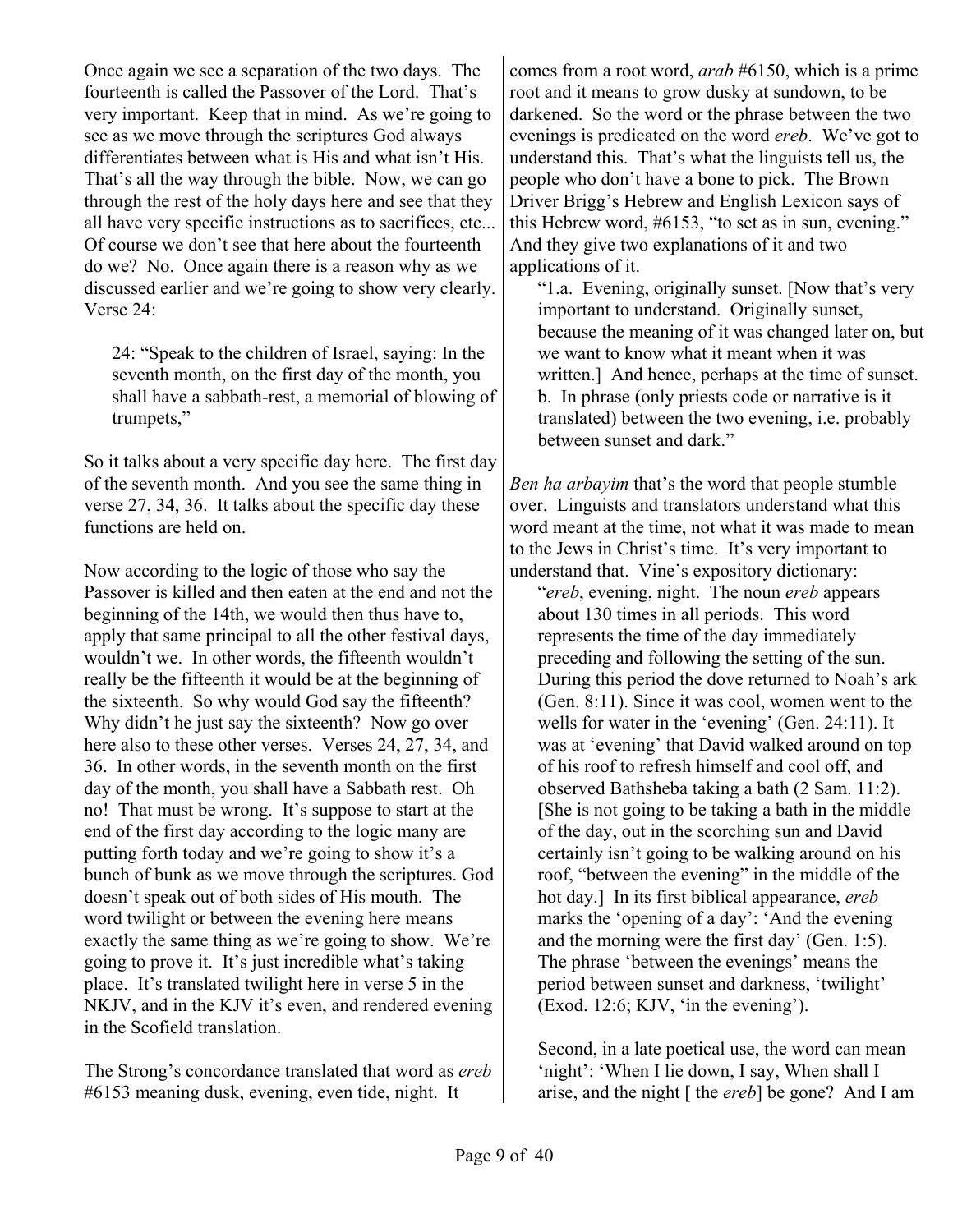full of tossings to and fro unto the dawning of the day' (Job 7:4)."

The bible clearly depicts what time it is. It is obvious that these three publications, which are very highly regarded among linguists agree on the use of the word. Be it used in patterns, in phraseology, such as "between the evenings" or stands on its own, it means the same thing, a time period following sunset. Further proof of that is what the International Standard Bible Encyclopedia (ISBE) has to say.

"Evening, usually Hebrew *ereb*, in Lev. 15 it designates sunset, the beginning of the Hebrew day, as the time when a ceremonial unclean person became clean again. In Ezk. 12:4-7, evening means the early part of night. In the dark, verse 6. In Prov. 7:9 and Jer. 6:4 ('the shadow of evening lengthen') it is twilight, the time of approaching darkness.

Twilight may also be the time designated by the Hebrew *Ben ha arbayim* (literally 'between the two evenings' Ex. 12:6. It is mentioned as the time when the lamps were lit [Here's another key.] and the evening incense burned (Ex. 30:8), [We're going to look at these verses to see what time of day that was, when the *Ben ha arbayim*, was. It's extremely simple to follow this word through.] when the evening portion of the daily burnt offering was made (Ex. 29:39, and 41; Nu. 28:4), and when the Passover lamb was slain, (Ex. 12:6; Nu. 9:3,5  $& 11$ ). The precise time of day it designates is not known. [In other words, it's talking about the minutes or close to the hour. And there's a reason why, because they didn't keep track by hours as we're going to see. We're going to study the whole Hebrew day and find out why all of this is so.] According to the Karaites and the Samaritans, it was a time between sunset and total darkness. Although the Mishnah, the teachings which supercede the bible, allowed for slaughtering the Passover lamb in the afternoon, and the claim in the Mishnah that's what between the two evenings means, in the afternoon. This may have originally occurred after sunset."

We will discuss the Mishnah and its error later and how Christ condemned it and its use by any professing to be of Him. It is just amazing how many of these

confused teachers today put it on a pedestal in spite of what we are clearly instructed to do. They take their authority from it rather than the Word of God. The Mishnah says between the two evenings started at noon hour. And we're going to show how ridiculous that is. It is very important that we examine the structure of the Hebrew night and day to understand the meaning in the times these were written in. I'm going to read from the (ISBE). It's a four volume encyclopedia. There's a bibliography given after each subject is addressed so you can go back and get it in even greater detail. Lets read about day.

"The usual Hebrew term for day is *yom* which derives from a common Semitic root *yawm*. The usual Greek term is *hemera*. The basic meaning of 'day' expresses a division of the solar unit of time, but its use in a great variety of biblical contexts reveals a wide semantic range.

**I. Beginning of the day.** -- The basic solar unit of time in the day. The astronomical day was reckoned by the Hebrews from evening to evening (Gen. 1; Ex. 12:18; Lev. 23:27, 32); i.e., the day began at sunset and ended at sunset (Lev. 22:6; Dt. 16:16; Neh. 13:19; Ps. 55:17; Isa. 34:10; Jer. 27:3; Mt. 28:1; Lk 23:54; Mk 16:1; Acts 20:7; 2 Cor. 11:25) or in the evening. In the creation account of Gen. 1 appears the repeated phrase, 'And there was evening and there was morning. . . day.' (verses 5, 8, 13, 19, 23, and 31). This formula indicates (1) That 'evening and morning' should be understood alike in all six days, (2) that the day begins with evening, (3) that each day is a real 24 hour day, and (4) that thus the daily rhythm of time has its beginning. The creation day is understood as a normal 24 hour day in Ex. 20:8-11; 31:15, 17. The Hebrew compound 'evening morning' or *(ereb boqer*) in Dnl. 8:14 is a circumlocution for 'day.' It is the equivalent of the expression 'there was evening and there was morning' -- and emphasizes again that evening or sunset is the beginning of the 24 hour calendar day in the OT and NT (Mk. 4:27; Lk 2:37; Acts 20:31; 26:7). In antiquity the Babylonians began the day likewise with sunset, but the Egyptians with sunrise. The custom of beginning the day at midnight derives from the Romans.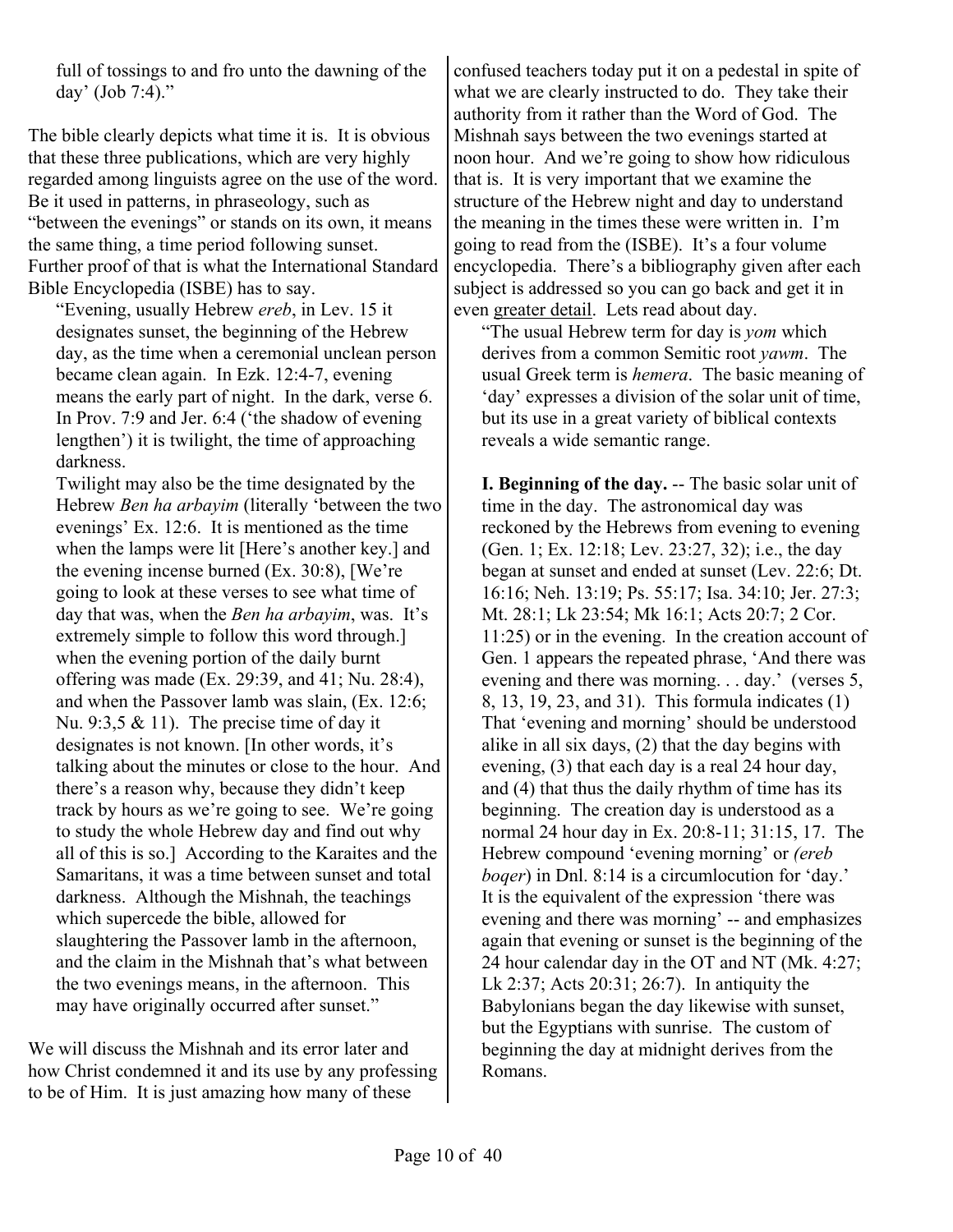**II. Divisions of the day.**-- The astronomical or calendar day of 24 hours is divided into the dark part, i.e. night, and the light part, i.e., day (Ps. 55:18; Is. 34:10; Jer. 27:3; 1 K. 8:29; 2 Ch. 6:20; Dt. 28:66; 1 S. 30:12; Isa. 28:19; Jer. 33:20, etc.). The time of daylight is called *yom*, 'day,' just as the 24 hour day, but the former is contrasted to night, (Heb. *layla*) in the above passages. A three fold division for a 24 hour day appears in Ps. 55:17 with evening, morning, and noon. Although in Mesopotamia the astronomical day was divided into 12 two hour periods (*beru*). The OT does not seem to reflect a division of the day into hours which is later found in the NT. [In the OT they didn't reckon by an hourly rate. That's important. That's why certain language had to be used. That's why Hebrew words mean certain things. That's why between the two evenings means a duration of time, a special duration of time! And as we've seen, all of God's holy days, all of His appointed feasts start when? At the beginning of the day mentioned, not at the end. So this is elementary. It's sequential.]

In postexilic times the day was divided into 12 hours (Jn. 9:11; Mt. 20:1-12) between approximately sunrise and sunset or dawn and dusk. Thus the sixth hour was at noon. The length of the hour was different in summer and winter depending on the sunrise and sunset. In Neh. 9:3 there is a division of a day into 'fourths.' The night is divided into 3 watches (Ex. 14:24; Jgs. 7:19; 1 S. 11:11; Lam. 2:19). By NT times the Roman (and Egyptian) custom of four night watches had been adopted (Mt. 14:25; Mk. 13:35). 'Midday' (Neh. 8:3), 'broad daylight' (Am. 8:9), 'full day' (Prov. 4:18), 'heat of the day' (Gen. 18:1; 1 S 11:11; 2 S. 4:5), and 'high day' (Gen. 29:7), all refer to noon. [So if God wanted to refer to 'between the two evenings' as starting at noon hour, why wouldn't He use the words that He always uses or the phraseology that He's always inspired to be used? Because it isn't there! It's talking about a different time.] The 'cool of the day' (Gen. 3:8) is the time of westerly afternoon wind. [Now when does the wind set up? It sets up just at the going down of the sun. Anyone who lives in an arid environment or close to a large

body of water understands that. It sets up and comes on and it takes a while to cool it down. It's all a matter of basic science.]

In the OT the days had no names except the 'seventh day' (Gen. 2:12; Ex. 12:15; 13:16; 16:26- 30; 20:8-11, etc.), which is the Sabbath (Ex. 16:26- 30; 20:8-11, etc. Otherwise the days are just numbered 'first day,' etc., usually with reference to the days of the month (Nu. 7:12-78, 'first' to 'twelfth' day; 29:17-35, 'second' to 'eighth' day). Some days of the week (*yom seni*) are found in Gen. 1."

That's what the ISBE has to say about the subject of day. Now lets see what it has to say about the subject of **day and night.**

"(Heb. *yomam* -- 'by day', *yom* -- 'day'; *layla* -- 'night';. An expression that encompasses the period of 24 hours as the astronomical day.

The phrase 'day and night' (1 Ch. 9:33; 2 Ch. 6:20; Neh. 1:6; 4:3; Isa. 60:11; 62:6; Eccl. 8:16; Lk 18:7; Rev. 4:8; 7:15; 12:10; 14:11; 20:10), with the term 'day' before the term 'night' expresses the idea of not only by day but even at night. [And that's important to understand because sometimes you'll see the word day come before night, but it's a term expressing the idea of not only by day but even at night and that's how it's translated a lot of times, day and night. When it's really talking about the night that started the day, that doesn't change the configuration of what starts the day and ends the day. That's just talking about a phrase that is used. That's clearly explained here in the ISBE.] That is to say, it emphasizes the continuity of activity that has begun in the hours of day through the night. Since the Israelite-Jewish day began with sunset and ended with sunset (Gen. 1:5; Lev. 11:24; 15:5; 23:32; Dt. 23:11; Isa. 34:10; Jer. 27:3), one finds the expression 'night and day' (1 S. 25:16; 1 K. 8:29; Isa. 27:3; 34:10; Dt. 1:33; 1 S. 15:16; Jer. 14:17; 1 Thess. 2:9; 3:10; 2 Thess. 3:8; 1 Tim. 5:5; 2 Tim. 1:3; Mk 5:5), where the term 'night' precedes the term 'day' to be the regular expression for the complete astronomical calendar day. The day in Mesopotamia began with sunset.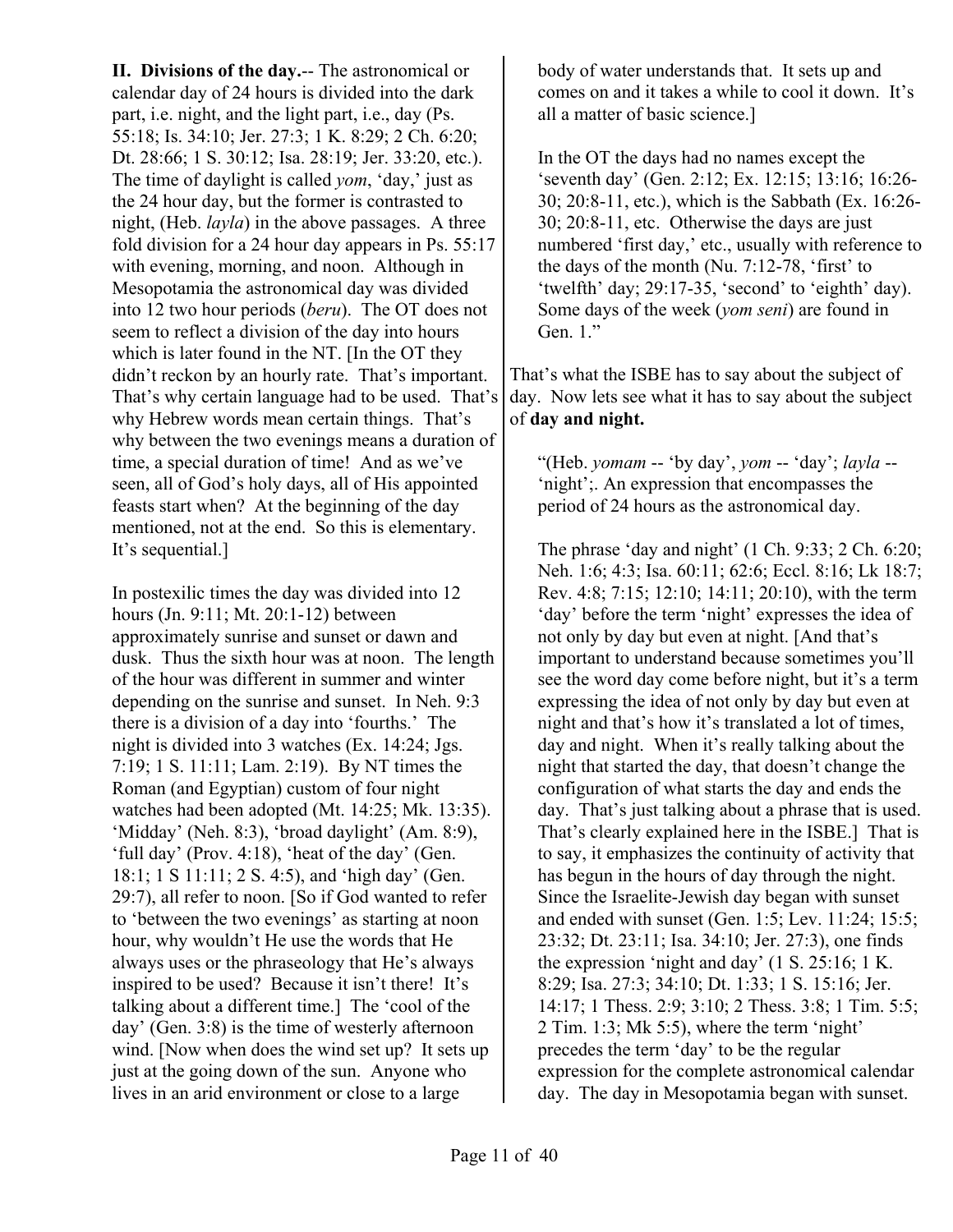The Romans introduced the reckoning of the day from midnight to midnight [and the Egyptians from sunrise to sunrise. Remember the patterns, here a little, there a little. There's patterns to explain these things through the bible, if we're willing to look. Don't depend on somebody do it for you.]

The sunset marked the transition from one day to the next. The 'evening' (Heb. *ereb*) is the time of the going down of the sun (Prov. 7:9) and the declining of the day. . . The sunset is followed by a short period of 'twilight' or 'dusk' (*nesep*, 2 K. 7:5; Job 24:15; Prov. 7:9; Isa. 5:11; 59:10). Then follows the 'night' i.e., the dark part of the astronomical day, which was divided into 3 watches: the first watch (Lam. 2:19), the midnight watch (Jgs 7:19), and the morning watch (Ex. 14:24; 1 S. 11:11). By NT times the Egyptian and Roman custom of 4 night watches was adopted: dusk, midnight, cockcrowing, and early dawn (Mk 13:35; Mt. 14:24). The sunrise, which is preceded by the reddish light of the dawn, marks the beginning of the daylight part of the calendar day. Since the length of the daylight part of the day depends on the season, the daylight at the latitude of Palestine could extend from ten to fourteen hours (Dalman). The OT does not reveal any terminology for the hours of the day as they are known from Egypt (twelve hours of daytime, twelve hours of night time) and Mesopotamia, (twelve-two hour periods called *beru*). But the Israelites had ways of telling the hours of the day.."

But only at certain times if you used a sun dial and when did these sun dials come in? Another very interesting study. Were they something that God required of them? No! Continuing in the ISBE.

"At times 'day' and 'night' are employed in scripture as religious symbols. The believer is admonished to do the work of the one who sent Christ 'while it was day' because the 'night is coming' (Jn. 9:4). The antithesis of day-night (Jn. 11:9; 1 Thess. 5:1-8) contrasts here the span of human activity on Earth with a time when no such activity is possible. The old and the new aeons are the antithesis to each other as the 'night' to the 'day'(Rom. 113:11). The figurative terms of

night-day correspond to darkness and light."

So that's what the ISBE has to say on this subject. It's important that we understand how this subject was looked at in the eyes of the Hebrews, at the time that all this is taking place.

Now there is another important aspect that we have to cover in regard to this, just so we get our foundation set before we get into a full- fledged study here of the Passover. Now remember we were talking about going through, the lighting of candles and how all the words came together there, between the two evenings, etc... *ereb*, all these words. We're going to show what time that specifically was. Exodus 29:38-41 Now we're talking about the daily offerings here.

38: "Now this is what you shall offer on the altar: two lambs of the first year, day by day continually. [In other words, each 24 hour period continually.] 39: One lamb you shall offer in the morning, and the other lamb you shall offer at twilight. [*Ben ha arbayim]*"

Now what does this mean? Now if between the evenings started at noon hour or 3PM in the afternoon, why doesn't God use one of the phrases we read about earlier which the ISBE quoted from the bible, if between the two evenings started at noon hour, etc. as some teach? Remember, midday (Neh. 8:3), broad daylight (Amos 8:9), full day (Prov. 4:18), heat of the day (Gen. 18:1; 1 Sam. 11:11; 2 Sam. 4:5) and high day (Gen. 29:7) describe noon hour.

No, "between the evenings" does not and did not start at noon hour in the Word of God. Nor does it start at 3 PM in the afternoon either. It starts at sunset. God clearly divided the day into 2 visible divisions, One is of day and one is of night. Each starts with a clearly visible event. The night starts with sunset and the day with sunrise. One started at evening the other at morning. These are simple patterns set in place by God for us to use in keeping His commands. There is no guessing what time it is. The sun setting below the horizon defines the start of the evening and the sun rising above the horizon defines the start of morning. No need for a watch! But rather to watch!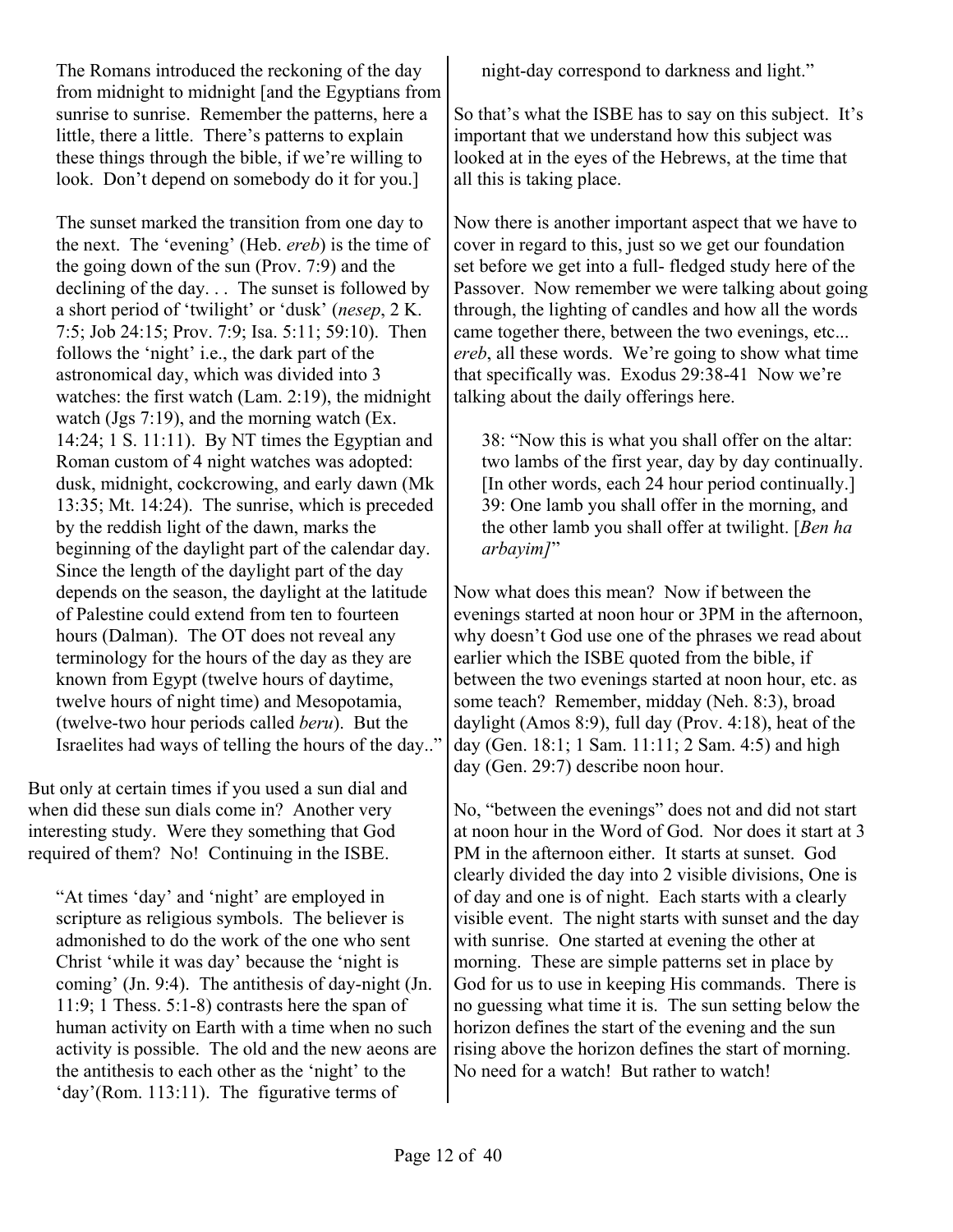We will cover the institution of that pattern shortly in the book of Genesis.

The evening sacrifice took place after sunset and the morning sacrifice after sunrise. Once again simple patterns marked by clearly visible signs. No guess work involved.

In Lev 6 & 7 we are instructed as to the performance of several specific offerings. Lev 7:15 states:

15: "The flesh of the sacrifice of his peace offering for thanksgiving shall be eaten the same day it is offered. He shall not leave any of it until morning."

Now follow this through. There were two times that Israel was to offer up their burnt offerings. They were in the evening and in the morning. They could not come and do so at any time for God says that is profane to Him. It is an absolute fact that the scriptures teach us that a day is from sunset to sunset. If he had to eat the sacrifice on the same day he killed it, he had to have killed it and sacrificed it at the evening sacrifice time, because, "He shall not leave any of it until morning."

This sacrifice was to be offered in the evening, after sunset. To try and say that the evening sacrifice took place at 12PM or 3PM is absolutely ludicrous and contrary to God's instruction.

If this thanksgiving peace sacrifice were to be eaten on the same day it was killed but not left until morning and if it was killed in the afternoon of that day we would have a big problem with the word of God here wouldn't we.

I could ask rhetorically, why do brethren fight the simplicity of Christ but I already know the answer.

To confirm this pattern in just one more of the many scriptures which confirm these things, read about the Law of the Burnt offerings in Lev 6:9-12:

9: "Command Aaron and his sons, saying, This *is* the law of the burnt offering: The burnt offering *shall be* on the hearth upon the altar all night until morning, and the fire of the altar shall be kept

burning on it.

10: And the priest shall put on his linen garment, and his linen trousers he shall put on his body, and take up the ashes of the burnt offering which the fire has consumed on the altar, and he shall put them beside the altar.

11: Then he shall take off his garments, put on other garments, and carry the ashes outside the camp to a clean place.

12: And the fire on the altar shall be kept burning on it; it shall not be put out. And the priest shall burn wood on it every morning, and lay the burnt offering in order on it; and he shall burn on it the fat of the peace offerings."

In Lev 6 & 7 we can see that these offerings were not only to be utilized on the same day they were killed but they also were given specific times on that day. These times are clearly described as being divided between those after sunset and those after sunrise. The evening sacrifice did not take place at 3PM in the afternoon and neither did the morning. The evening sacrifice took place between sunset and dark. The morning sacrifice took place between sunrise and light.

Look up the word used in the Hebrew in all instances of Passover for morning. In fact look it up for all the morning sacrifices. It is #1242 in the Strong's.

"*Boqer* from 1239; properly *dawn* (as the *break* of day); generally *morning*."

The Brown Driver Briggs says of it: "Morning from split, *penetrate*, as the dawn the darkness, light through cloud-rifts, etc...

That is the same word used in Gen 1:5, 8, 13, 19, 23,  $\&$ 31.

The day ends with evening and the night with morning. Simple patterns! Then the evening sacrifice starts after sunset and the morning after sunrise.

Study into when the sacrifices took place to the pagan gods Baal and Molech. It's all a matter of history.

We see between the two evenings mentioned. In Ex. 29:39. Let's continue.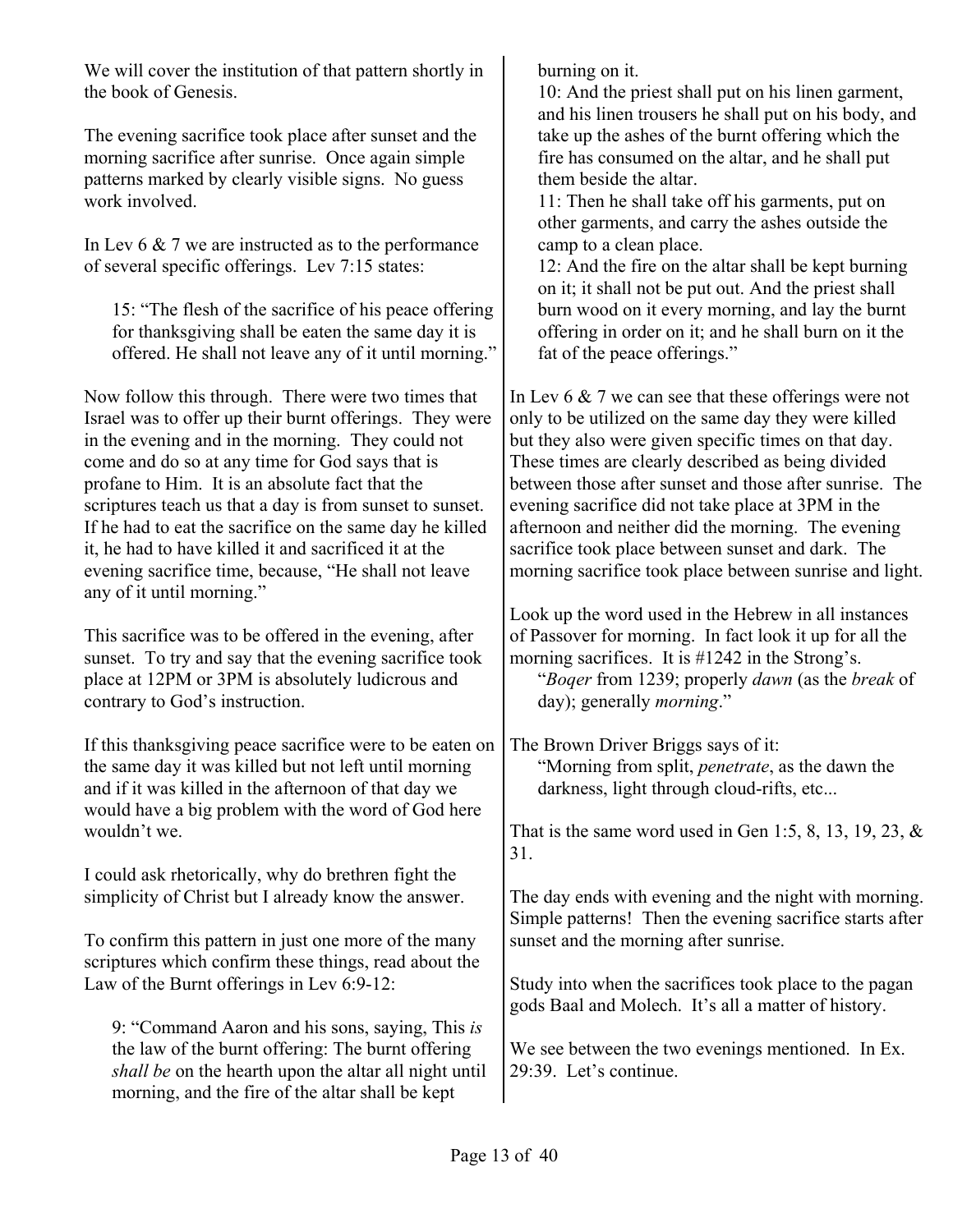40: "With the one lamb shall be one-tenth of an ephah of flour mixed with one-fourth of a hin of pressed oil, and one-fourth of a hin of wine as a drink offering.

41: And the other lamb you shall offer at twilight; [And the reason why the word is translated twilight here is because that's the time of day it was designating, between the evenings.] and you shall offer with it the grain offering and the drink offering, as in the morning, for a sweet aroma, an offering made by fire to the LORD."

So we see one offered after sunset and one after sunrise in the same day.

Now lets jump over to Exodus 30:7-8:

7: "Aaron shall burn on it sweet incense every morning; when he tends the lamps, he shall burn incense on it. [So in the morning he is coming to tend the lamp. Why? Because the oil burned up. This lamp was burning during the night. Now listen to this.]

8: And when Aaron lights the lamps at twilight, he shall burn incense on it, a perpetual incense before the LORD throughout your generations."

In other words, it says here "between the evenings" when he comes and lights the lamp again in verse 8. It's contrasted above that with morning. Talking about when the sun rises and here we're talking about the sunset. It's talking about that time after sunrise in the morning, because then he tends to it and he doesn't make that sacrifice during the dark part again. That would be two of them during the night part. So he's talking about when he comes and lights the lamp in the evening, between the evenings, at twilight, between sunset and dark. This is why these people, these translators who don't have a bone to pick, who understand what the Hebrew words meant at the time, put these words in here. That's how we are to understand it. When you put in, "between the evenings," that means nothing to us. Twilight does though, we know when twilight is. We know when evening is. It ain't the afternoon! Twilight certainly isn't the afternoon! That's why these words are translated this way. Exodus 27:21

21: "In the tabernacle of meeting, outside the veil which is before the Testimony, Aaron and his sons shall tend it from evening until morning before the LORD. It shall be a statute forever to their generations on behalf of the children of Israel."

### 2 Chron. 13:11:

11: "And they burn to the LORD every morning and every evening burnt sacrifices and sweet incense; they also set the showbread in order on the pure gold table, and the lampstand of gold with its lamps to burn every evening; for we keep the command of the LORD our God, but you have forsaken Him."

It's interesting. You can go through the bible and show very clearly what between the evenings means by the functions that took place and designated at both times because it means the same thing as *ereb*, after sunset. It means the same thing as twilight, before nightfall, before pitch black dark. It's a time period. Lets take a look at another aspect here. Something very important. 1 Kings 18, lets turn there. Lets learn something about what's taking place here. You're going to see something about the time of day that the Baals worshiped and the time of day that God's sacrifices were made. I Kings 18:20:

20: "So Ahab sent for all the children of Israel, and gathered the prophets together on Mount Carmel. 21: And Elijah came to all the people, and said, 'How long will you falter between two opinions? If the LORD is God, follow Him; but if Baal, follow him.' But the people answered him not a word. 22: Then Elijah said to the people, 'I alone am left a prophet of the LORD; but Baal's prophets are four hundred and fifty men.

23: Therefore let them give us two bulls; and let them choose one bull for themselves, cut it in pieces, and lay it on the wood, but put no fire under it; and I will prepare the other bull, and lay it on the wood, but put no fire under it. 24: Then you call on the name of your gods, and I

will call on the name of the LORD; and the God who answers by fire, He is God.' So all the people answered and said, 'It is well spoken.' 25: Now Elijah said to the prophets of Baal,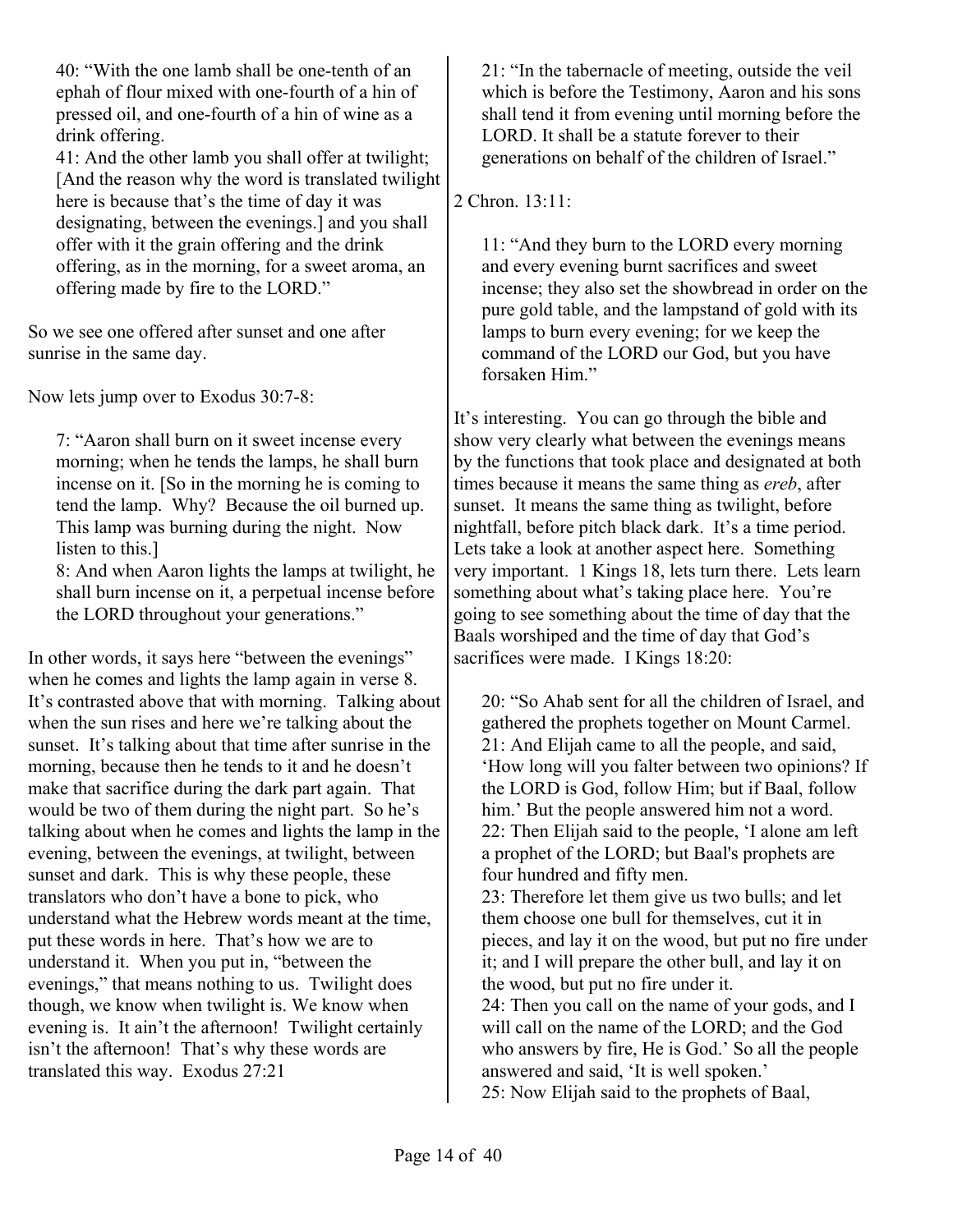'Choose one bull for yourselves and prepare it first, for you are many; and call on the name of your god, but put no fire under it.'

26: So they took the bull which was given them, and they prepared it, and called on the name of Baal from morning even till noon, [This was customary for them.] saying, 'O Baal, hear us!' But there was no voice; no one answered. Then they leaped about the altar which they had made. [So now we know they're at the point of noon hour here.]

27: And so it was, at noon, that Elijah mocked them and said, 'Cry aloud, for he is a god; either he is meditating, or he is busy, or he is on a journey, or perhaps he is sleeping and must be awakened.' 28: So they cried aloud, and cut themselves, as was their custom, with knives and lances, until the blood gushed out on them.

29: And when midday was past, they prophesied until the time of the offering of the sacrifice. [And here the word 'evening' is inserted in some translations. It never appeared, in the original text. When was their sacrifice done? Because of Baals link to the zenith of the sun.] But there was no voice; no one answered, no one paid attention. 30: Then Elijah said to all the people, 'Come near to me.' [Now this is after this time frame. This is well into the afternoon.] So all the people came near to him. And he repaired the altar of the LORD that was broken down. [Now we're talking two different altars here remember. There was the altar to Baal and the altar to the Lord. Now the altar to the Lord hadn't been used in a long time. Here it's broken down.]

31: And Elijah took twelve stones, according to the number of the tribes of the sons of Jacob, to whom the word of the LORD had come, saying, 'Israel shall be your name.'

32: Then with the stones he built an altar in the name of the LORD; and he made a trench around the altar large enough to hold two seahs of seed. [Now keep this in mind. Here this is late in the afternoon. He had to build the altar. He dug this trench.]

33: And he put the wood in order, [Now there's a special way the wood had to be put on the altar. This is taking a lot of time isn't it.] cut the bull in pieces, [He didn't just kill it and throw it on there.

He cut it in pieces the way he's suppose to for a burnt offering. You can go back to Leviticus, the first chapter and find out how that's done.] and laid it on the wood, and said, Fill four water pots with water, and pour it on the burnt sacrifice and on the wood.' [Remember this is a time of a drought. They've been in a drought for many, many years at this point. They've got to go get the water, scrounge it up and bring it over here.] 34: Then he said, 'Do it a second time,' and they did it a second time; and he said, 'Do it a third time,' and they did it a third time. [Now remember the time of day when he started all of this.] 35: So the water ran all around the altar; and he also filled the trench with water.

36: And it came to pass, at the offering of the sacrifice, [The "time of" and "evening" are not even implied in the Hebrew let alone appear in it.] that Elijah the prophet came near and said, 'LORD God of Abraham, Isaac, and Israel, let it be known this day that You are God in Israel and I am Your servant, and that I have done all these things at Your word.

37: Hear me, O LORD, hear me, that this people may know that You are the LORD God, and that You have turned their hearts back to You again. 38: Then the fire of the LORD fell and consumed the burnt sacrifice, and the wood and the stones and the dust, and it licked up the water that was in the trench.

39: Now when all the people saw it, they fell on their faces; and they said, 'The LORD, He is God! The LORD, He is God!'

40: And Elijah said to them, 'Seize the prophets of Baal! Do not let one of them escape!' So they seized them; and Elijah brought them down to the Brook Kishon and executed them there."

Here we see a little bit of the bible which shows a sequence of time which doesn't fit into the sequencing professed by the proponents of the 3PM Passover. Because they say that between the evenings takes place in the afternoon and moves on towards sunset, but that's not what God says.

Once again let's go back to the beginning to let God make things crystal clear. We have studied the first chapter of the book of Genesis many times. This book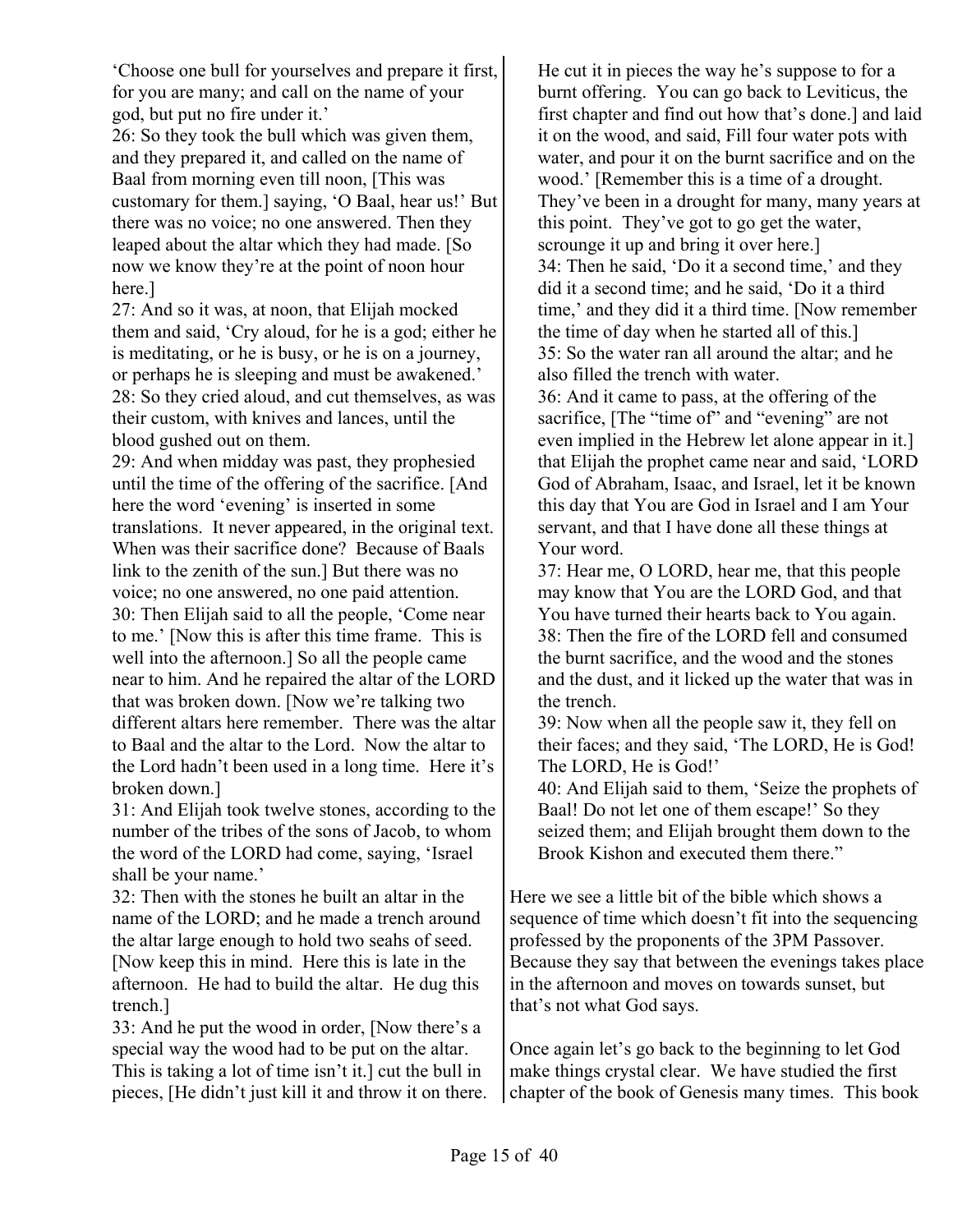and more importantly the first chapter imparts to us many patterns, and the understanding of them, which God has placed throughout the bible for us to follow.

In regard to this study on the Passover of the Lord, we are going to look at one of these patterns to put to rest what evening and morning are, and how God carries that pattern throughout His instruction to us. Gen 1:14:

14: "Then God said, Let there be lights in the firmament of the heavens to divide the day from the night; and let them be for signs and appointed times, and for days and years;"

Here God tells us that the lights He has placed in the sky are to be used by us to determine the difference between the daytime and the nighttime as well as being used to determine *moedim* (appointed times of feasts) and for determining days (24hrs) and for determining years. That is about as basic as it can get. These are the 101 instructions on God's calendar.

So these lights will be used by us to determine the day from the night. They are the signs that we are to use to do this.

What are the two defining moments at which this happens?

Each day we have a sunset and a sunrise. The sun sets behind the horizon and we have night. The sun rises over the horizon and we have daylight. That is how God intends us to use the sun as a sign. Verses  $4 \& 5$ confirm this.

4: "And God saw the light, that *it was* good; and God divided the light from the darkness. 5: God called the light Day, and the darkness He called Night. So the evening and the morning were the first day."

As simple as that is people try and twist this pattern to fit their erroneous teachings on the sacrifice of the Passover.

Here in verse 5, evening is #6153 in Strong's. We have discussed this word earlier as the Brown Driver Briggs (BDB) tells us, as well as every other reputable dictionary, that it means "sunset, evening." It continues with "evening, originally sunset hence perhaps at the time of sunset."

The word used here for morning is #1242 *boqer*. The BDB tells us "morning; from split, penetrate, as the dawn the darkness, light through cloud-rifts, etc,....of end of night....implying the coming of dawn, and even daylight."

God uses these two words throughout the bible to name His pattern of when night starts and day starts. He says that a day, 24 hours, will consist of an evening and a morning. He tells us the sun is used in determining this when it sets below the horizon and is no longer visible (evening) and when it rises above it and is visible once again (morning). How do we know this? Because God just told us so.

In verse 15 He says,

15: "and let them be for lights in the firmament of the heavens to GIVE LIGHT ON THE EARTH; and it was so."

It is their light that is shining on the earth that we are to use for the sign. That is why the sun rules the day and the moon the night as verse 16 tells us. Verses 17 & 18 repeats this for clarity and simplicity.

As long as the sun is visible above the horizon it is day. When it is no longer visible above the horizon it is night. These are the two divisions of day given by God, all others are from man.

These two words, *ereb* and *boqer* are used in contrast throughout the bible so we will be able to follow the time of day God is talking about. It is very important to God that we understand these things and that is why we are instructed in them from the very beginning.

Let's move to the Passover now. Some teach that the Hebrew *ben ha arbayim* or twilight or between the evenings is not the same time period. They teach it is not sunset but rather somewhere from 12 noon to 3PM. The only "proofs" they can offer up to support their assertion is the "tradition of the elders" the "oral law"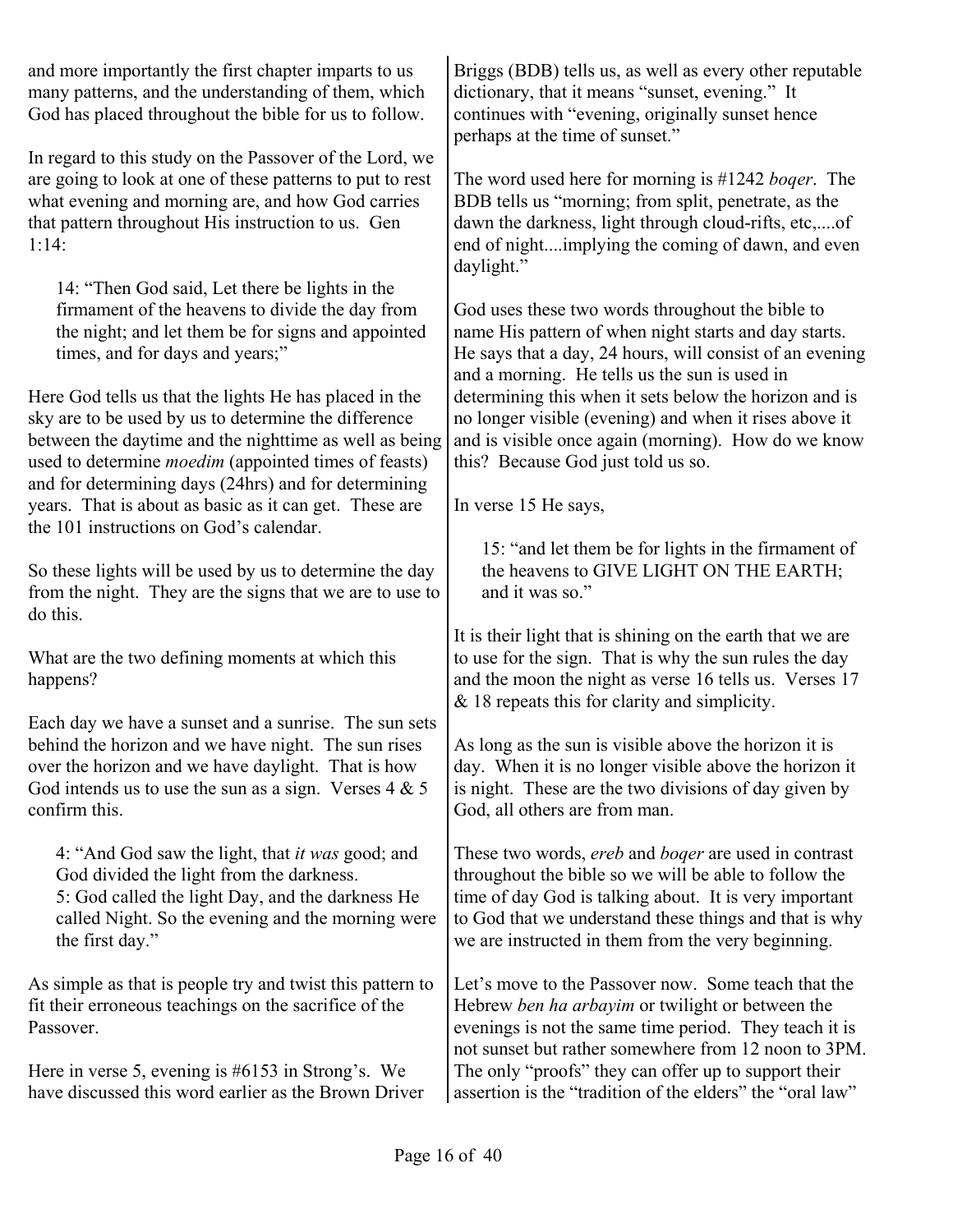for the bible tells us over and over again that *ereb* and *ben ha arbayim* have the same starting point. There are many places in the bible which clearly show this through their association.

Let's just look at a very simple one that we should all be familiar with. In Exodus 16 we see God use all these words in His established pattern to teach Israel. Let's pick it up in verse 4:

4: "Then the LORD said to Moses, Behold, I will rain bread from heaven for you. And the people shall go out and gather a certain quota every day, that I may test them, whether they will walk in My law or not.

5: And it shall be on the sixth day that they shall prepare what they bring in, and it shall be twice as much as they gather daily."

Now  $6-7$ 

6: "Then Moses and Aaron said to all the children of Israel, At evening (#6153 *ereb*) you shall know that the LORD has brought you out of the land of Egypt.

7: And in the morning (#1242 *boqer*) you shall see the glory of the LORD; for He hears your complaints against the LORD. But what *are* we, that you complain against us?"

Here we see God using His two divisions of the day as part of the instruction He will use to teach Israel. Now He will instruct Israel and **US** as well, as to what will take place at sunset and sunrise. Please do not loose sight of what is about to happen and that these time frames are exactly that of the evening and morning sacrifices. Patterns which must be understood. Verse 8:

8: "Also Moses said, *This shall be seen* when the LORD gives you **meat to eat in the evening** (#6153 *ereb*), and **in the morning** (#1242 *boqer*) bread to the full..."

So here we are told that after the sun sets they will be given meat to eat and after the sun rises bread to eat. This is very simple and clear to understand.

Now lets go to verse 12:

12: "I have heard the murmurings of the children of Israel. Speak to them, saying, at twilight  $(\text{\#996} +$ #6153 *ben ha arbayim*) you **shall eat meat**, and in the morning (#1242 *boqer*) you shall be filled with bread. And you shall know that I *am* the LORD your God."

Did we get this? Once again we see two time frames contrasted. The time after sunset and the time after sunrise we see the same events happening. After sunset, meat to eat and after sunrise, bread to eat.

God has used both *ereb* and *ben ha arbayim* to define the starting point of sunset.

This is only one example of this. If you reject this remember what is said, for you do not reject what I am saying, you are rejecting the simple, clear word of God.

*Ereb* and *ben ha arbayim* are used throughout the bible to define a specific starting point and that is sunset. Even though this is true they do not have the same conclusion to their time periods.

*Ereb* is the time from sunset to sunrise.

*Ben ha arbayim* is the specific time from sunset to dark. The BDB says of it, "dual in phrase, between the two evenings, i.e. probably between sunset and dark."

Vines tells us, "The phrase, between the evenings means the period between sunset and darkness, twilight."

Let's not leave it here. Let's see what the Encyclopaedia Judaica has to say about "twilight."

# Vol 15, Page 1474,

"TWILIGHT, the transition period between day and night, called in the Bible *bein ha-arbayim* (Ex. 12:6), and in rabbinic literature *bein ha-shemashot* (Ber. 2b; Avot 5:9). Whether twilight forms part of day or the night is a moot question in the Talmud (Shab. 34b). Its exact duration was also a matter of dispute. According to R. Yose, the transition from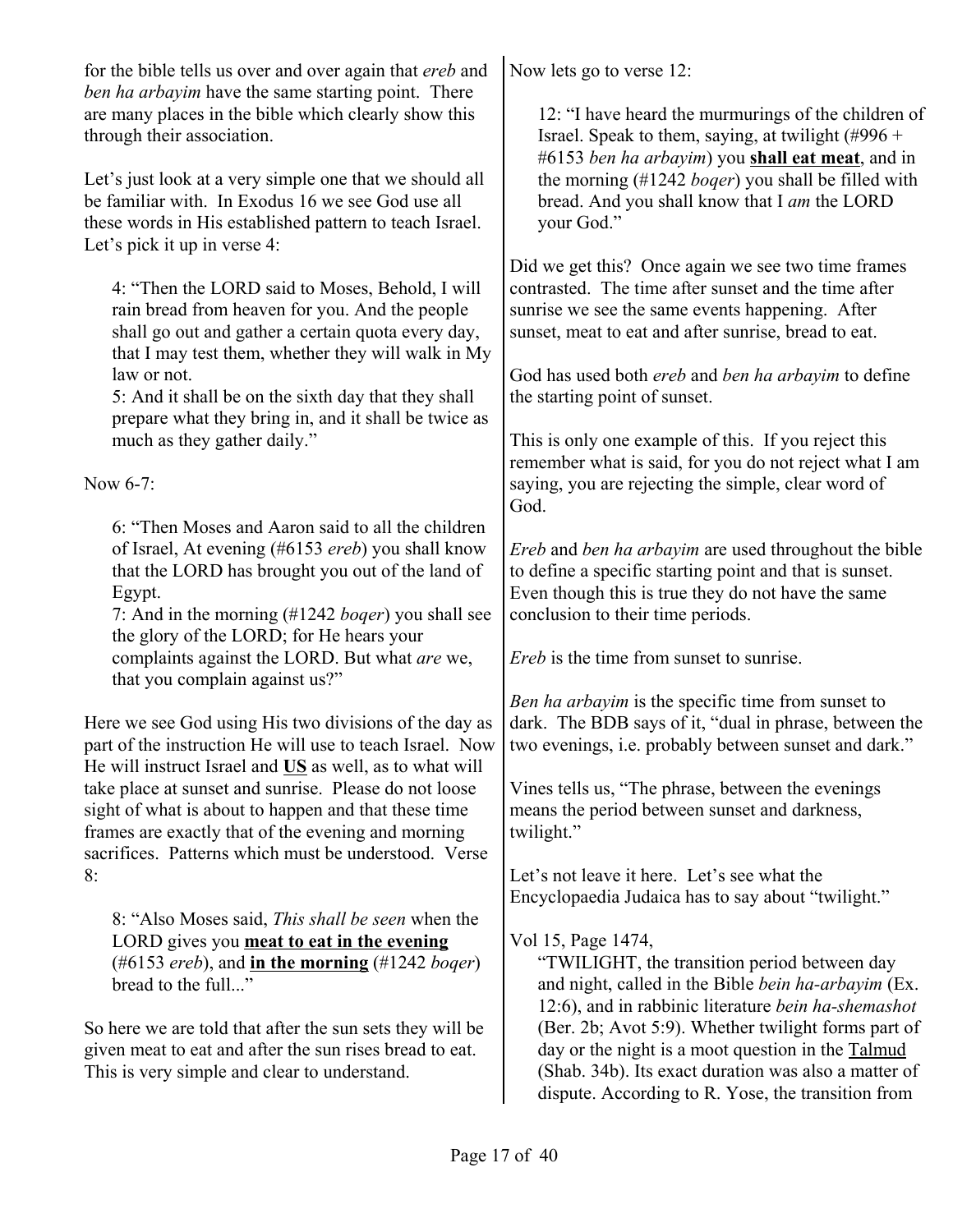day to night is instantaneous, whereas R. Nehemiah said twilight lasted for nine minutes after sunset (i.e., the length of a walk of half a mile= 1000 ells, approx. 560 meters). The *amora* Samuel said it lasts for 13 1/2 minutes and according to another opinion 12 minutes (Shab. 34b). The codifiers established the duration of twilight at 18 minutes, i.e., when the sun is about 3 1/2 degrees below the horizon (Tur, OH 293). Actual night begins only with the appearance of three stars in the sky (called: z*et ha-kokhavim*, Ber. 2b; see also Neh. 4:15). This traditional calculation of the duration of twilight deviates only slightly from the exact astronomical twilight."

It's unanomous folks! All these Jewish sages agree on one thing! *Ben ha arbayim* starts at sunset. That agrees with every lexicon & dictionary of any value and above all that, it is **exactly** what God says in the bible as we have clearly seen.

This applies to the daily offerings as well. One after sunset (evening) and one after sunrise (morning). Two daily sacrifices at the two divisions of time on each day.

This is all very simple to see from the scriptures. Unfortunately there are many deceivers and deceived stating otherwise.

During the second temple period time a change took place. Between the bickering and fighting of the various sects and non-Israelite rulers of the region of Judea the evening sacrifice was changed to the afternoon hours in total violation to the command of God. This should come as no surprise to anyone who is a student of the scriptures, both old and new covenant ones. Christ condemned these types of activities over and over again. He laid out these mishnaic teachings for what they were, "commandments of men."

What does come as a surprise is how easily some people are sucked into these vial deceptions of men and so soon reject the commandments of God.

So now we've got enough background brethren, with everything we've looked at, to start looking at Exodus 12. You will not find a more thorough explanation of what's to take place on the Passover and the Days of Unleavened Bread outside of Exodus 12 and 13. It just isn't anywhere else in this detail. Now remember we've gone to clear scriptures. We see in Numbers 28 where the Passover is on the fourteenth and the fifteenth is the first day of seven days of Unleavened Bread. You also see that in Leviticus 23. The fourteenth were functions of Passover and on the fifteenth there were functions of Unleavened Bread, for very specific reasons. Now lets start in verse 1 of Exodus 12:

1: "Now the LORD spoke to Moses and Aaron in the land of Egypt, saying,

2: This month shall be your beginning of months; it shall be the first month of the year to you. [The very first thing that God did was give them His calendar so they would have the proper times. He gave them the calendar and this is what He's explaining right here to them. The function of the calendar. Very specific days, not wishy washy and well before Mt Sinai.]

2: This month shall be your beginning of months; it shall be the first month of the year to you. [So anyone who says that the calendar isn't alive and well in the O.T., I guess they don't read the same book that I read. There's a lot in there about the calendar.]

3: Speak to all the congregation of Israel, saying: On the tenth day of this month every man shall take for himself a lamb, according to the house of his father, a lamb for a household.

3: Speak to all the congregation of Israel, saying: `On the tenth day of this month every man shall take for himself a lamb, according to the house of his father, a lamb for a household. [Notice only one lamb in the household of God, our Father. That's Jesus Christ. Only one is sacrificed, after the household of God only one is acceptable. This household has a specific number to it.] 4: And if the household is too small for the lamb, let him and his neighbor next to his house take it according to the number of the persons; according to each man's need you shall make your count for the lamb. [And why? Because there wasn't supposed to be anything left of it, there was to be no flesh left. If it was it had to be burned. So you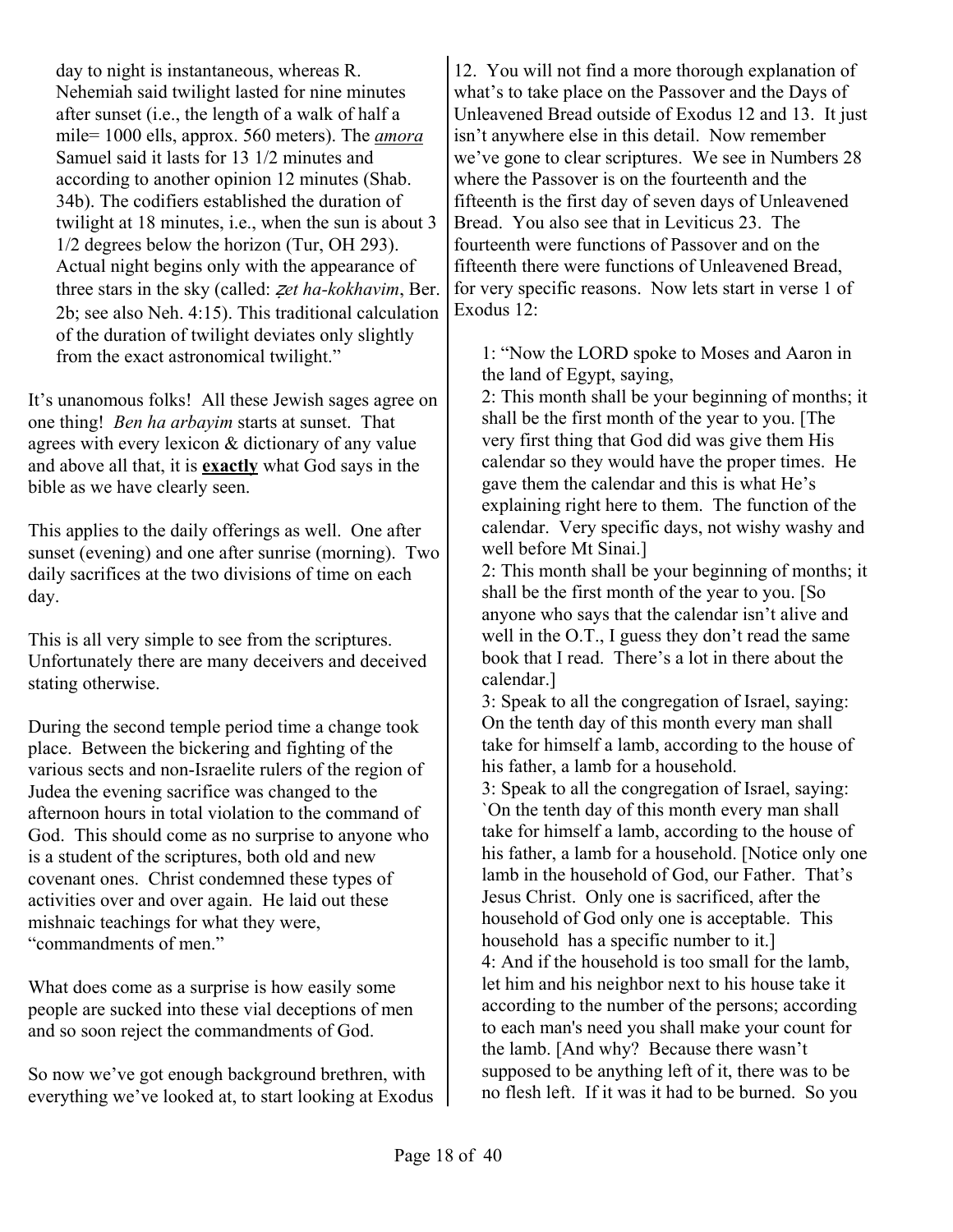try to proportion this out so it's totally used. Do we totally use the sacrifice of Christ? Do we totally use Him? Do you see what's being expounded upon here? That's a very deep lesson. Are we that close to Him? Will we have that degree of intimacy? Do we understand He's our Husband, the second Adam? Do we totally use everything He gives us? This is the lesson being talked about here. Do we realize His body has a specific number assigned to it. That is 144,000 after the Father's name and His household.] 5: Your lamb shall be without blemish, a male of the first year. You may take it from the sheep or from the goats.

6: Now you shall keep it until the fourteenth day of the same month. Then the whole assembly of the congregation of Israel shall kill it at twilight. [And this word here for twilight once again is *Ben ha arbayim*, and once again we've shown that it's a very specific time period and the translators know what the time period meant at that time. It meant twilight. It meant the period after sunset to dark. That's what it's talking about and we've shown enough verses in the bible that support that. They all had to kill it because they, like all of us, are guilty of causing His death because of our sins.] 7: And they shall take some of the blood and put it on the two doorposts and on the lintel of the houses where they eat it. [It's interesting that you have a cross-member here on uprights, and the blood's on it. How much blood was on the cross where Christ was?]

8: Then they shall eat the flesh on that night; [What night? The fourteenth. We haven't even gotten into the fifteenth yet. So they're eating this meal on the fourteenth at night, *layla*, talking about the dark portion of the day. There's only one dark portion of the fourteenth. Only one *layla* portion of the fourteenth and that follows twilight the *Ben ha arbayim*. So you're eating it on the fourteenth.] roasted in fire, with unleavened bread and with bitter herbs they shall eat it.[With bitterness is a better translation.]

9: Do not eat it raw, nor boiled at all with water, but roasted in fire--its head with its legs and its entrails.

10: You shall let none of it remain until morning, and what remains of it until morning you shall burn

with fire.[The end of the sacrifice by fire.] 11: And thus you shall eat it: with a belt on your waist, your sandals on your feet, and your staff in your hand. So you shall eat it in haste. It is [Who's Passover?] the LORD'S Passover."

Very important. It's not the Jewish passover, it's the Lord's Passover and the way they were dressed, symbolizes preparing to come out of sin hastily, or as the Hebrew means with trepidation or a forced, hurried, flight. You don't hem and haw about it, you do it quickly. You don't sit and think, "well I don't know if I want to come out of that sin or not. Let me give it a little bit of time." That's the wrong attitude! That's why they were dressed the way they are right here. Lets look at one thing here also. "Until" is the same word used in verse 6. "Until" is the Hebrew *ad* #5704 in the Strong's: "as far as, even unto." Now that's very important. Lets back up here in verse 10, `You shall let none of it remain until morning,' Brown Driver Brigg's says it means "as far as, even to, up to, until, while." Now you go back over to verse 6, `Now you shall keep it until the fourteenth day.' You're keeping it before you're sacrificing it. This word here for "until" translates 'as far as.' `Now you shall keep it "until" or "as far as" the fourteenth; or "even to" the fourteenth; or "up to" the fourteenth; until the fourteenth. Do you see what is being said here? It's the start of the fourteenth. It's not talking about the end of the fourteenth, as all the verses here, clearly define. So lets swing back to verse 11 again. And we see once again it is the Lord's Passover. Now verse 12:

12: "For I will pass through the land of Egypt on that night,"

What night? The night you're inside eating this roasted lamb. The word "night" here again is *layla* the period of time during which it is dark, that's what the word means.

12: "For I will pass through the land of Egypt on that night, [The dark portion of the day.] and will strike all the firstborn in the land of Egypt, both man and beast; and against all the gods of Egypt I will execute judgment: I am the LORD. [Now why is He striking just the firstborn? There's a reason why He did that. He's showing something else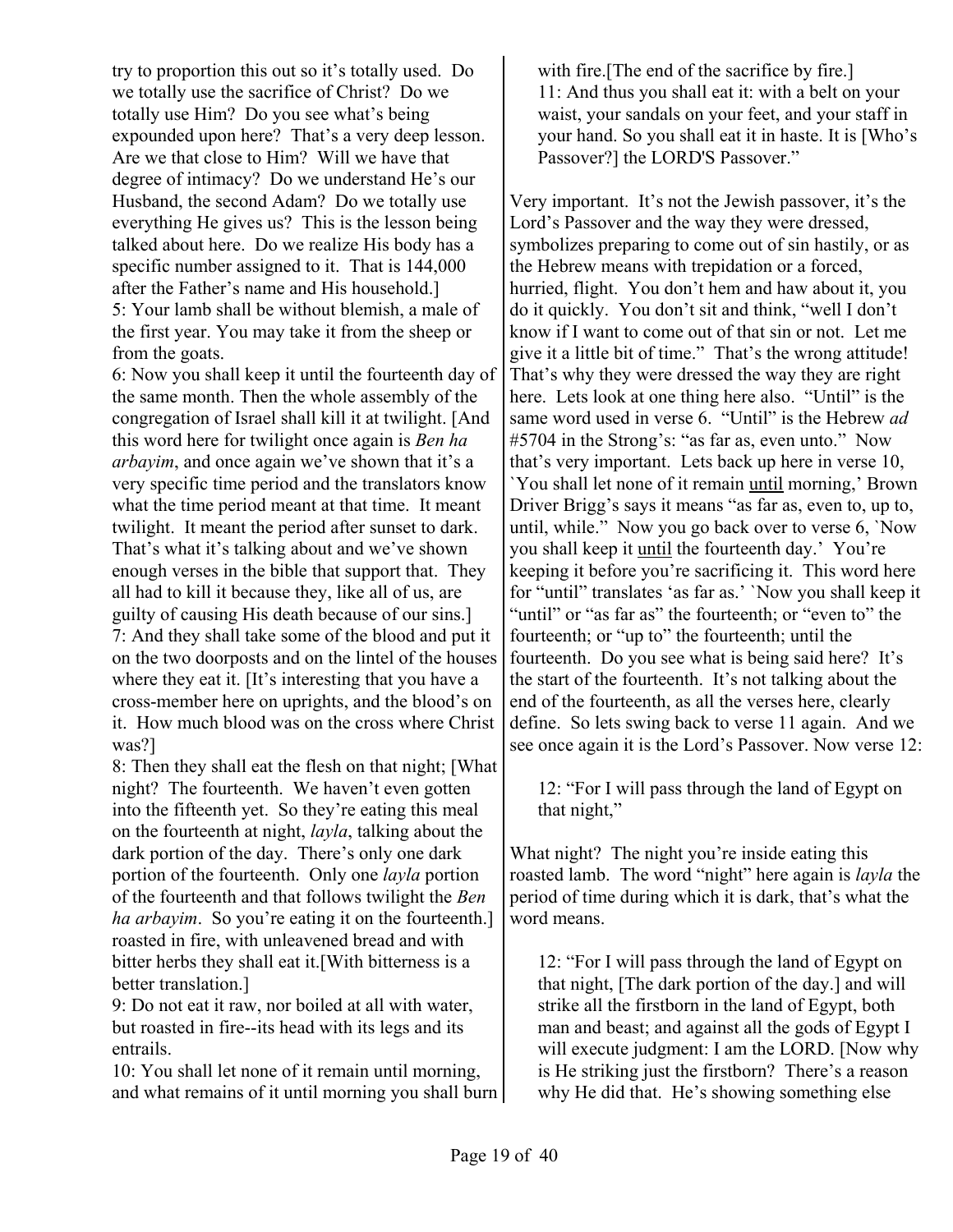here again.]

13: Now the blood shall be a sign for you on the houses where you are. And when I see the blood, I will pass over you; and the plague shall not be on you to destroy you when I strike the land of Egypt. 14: So this day shall be to you a memorial; and you shall keep it as a feast to the LORD throughout your generations. You shall keep it as a feast by an everlasting ordinance."

Let's take a moment and add this all up. God clearly tells us here that Israel was to kill the lamb between the evenings on the fourteenth. They were to keep it until the start of the 14th day of the first month. They killed it between sunset and dark. Then they roasted it and ate it that night with none of it remaining until morning. Whatever was left was to be burned by fire so none remained. In verse 22 Israel receives other instruction about this night as well.

22: "...And none of you shall go out of the door of his house until morning."

There is nothing obscure about all these instructions. They are simple and clear. In spite of this there are brethren who keep a 14th-15th Passover or some an entirely 15th Passover.

God says the Passover of the Lord is the 14th of *Abib* and that the start of the 7 days of Unleavened Bread is the 15th of *Abib*.

He tells us that Israel was to eat the lamb the same night they killed it, and that they were not to come out of their homes until after sunrise, "*boqer*".

In Numbers 33:3 we read:

3: "They departed from Rameses in the first month, on the fifteenth day of the first month; on the day after the Passover the children of Israel went out with boldness in the sight of all the Egyptians."

How much clearer does it need to get that the Passover and all its ordinances are to be kept on the 14th day of the first month at their appointed times.

Let's look further. Deut 16:1:

1: "Observe the month of Abib, and keep the Passover to the LORD your God, for in the month of Abib the LORD your God brought you out of Egypt by night."

Well that eliminates the night of the Passover doesn't it. They were not allowed to leave their homes let alone Egypt on that night. The entire pattern throughout the bible says the same thing over and over, here a little, there a little, precept upon precept, line upon line, that the 14th of *Abib* is the Passover of the Lord in its entirety.

Let's pick up again in Exodus 12:15.

15: "Seven days you shall eat unleavened bread. On the first day you shall remove leaven from your houses. For whoever eats leavened bread from the first day until the seventh day, that person shall be cut off from Israel."

Now what seven day period is He talking about here. Remember He just ended what He is talking about on the fourteenth by telling us we had to keep it by an everlasting ordinance, keep it as a feast. Now He comes down and starts talking about seven days. It's obvious. We've seen that explained in Numbers 28 and Leviticus 23. It's the fifteenth and we're going to prove that again. Here in Exodus 12:15 the NKJV says, "On the first day you shall remove," and that is a poor translation. It does not tell what the Hebrew word means. The KJV says "shall put away." And that is more accurate, but it still isn't accurate enough. The word is *shabath*, it's a prime root. Strong's says it means "to repose, to desist from exertion, to cease, to rest, be completed, cut off, interrupt." So now read this the way the word should be translated here.

15: "Seven days you shall eat unleavened bread. On the first day you shall have removed leaven from your houses. . ."

*Shabath*, you shall have already been reposed of it, you shall have desisted from exertion. It's already a done deal. This is saying that it should have been put out already on the fourteenth, because here on the fifteenth it says it shall have already been removed because no leaven is to be found there, so you certainly aren't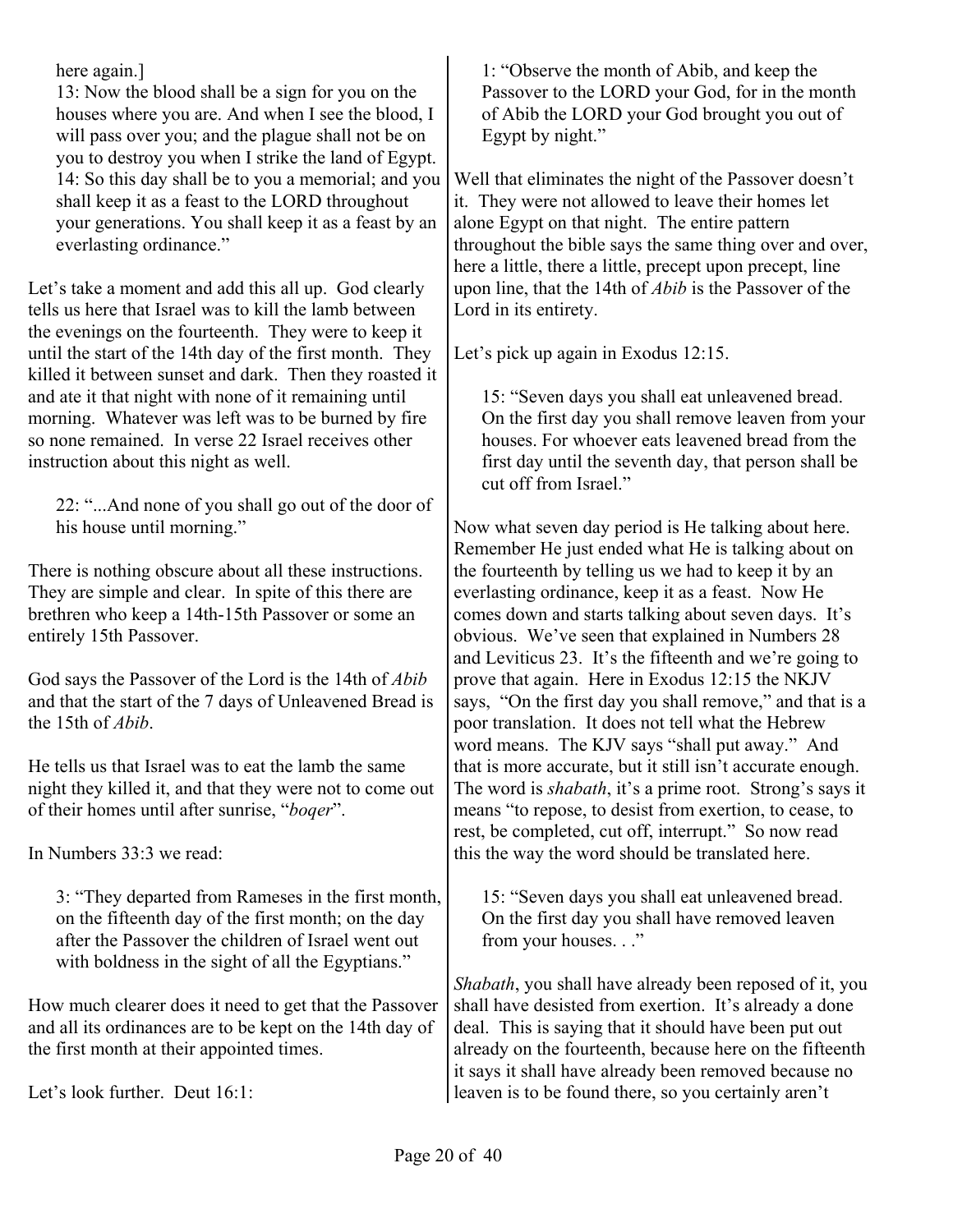going to be putting the leaven out on the day He says you're suppose to have it all out. That confuses a lot of people. Follow the chronology here. Follow the word. You will have ceased from removing leaven from your houses. That is what this word means. It shall have been completed. You will have interrupted doing it because it's already done. That's what that word means, you shall have removed leaven from your houses.

15: ". . . For whoever eats leavened bread from the first day until the seventh day, that person shall be cut off from Israel.

16: On the first day there shall be a holy convocation, [We saw a holy convocation on the fifteenth in Leviticus 23 and Numbers 28.] and on the seventh day there shall be a holy convocation for you. [Same thing mentioned. Very clearly we saw it explained in those scriptures.] No manner of work shall be done on them; but that which everyone must eat--that only may be prepared by you.

17: So you shall observe the Feast of Unleavened Bread, for on this same day [What same day? He's talking about the fifteenth, the feast, the day it starts on.] I will have brought your armies out of the land of Egypt. [So on the fifteenth they will have been out of it by the end of the day. Why? Because they left from Ramses to Succoth.] Therefore you shall observe this day throughout your generations as an everlasting ordinance. [He ends now talking about the fifteenth again just like He did up here in verse 14, talking about the end of the fourteenth.]

18: In the first month, on the fourteenth day of the month at evening, you shall eat unleavened bread, until the twenty-first day of the month at evening."

So this evening here is the word *ereb*, specifically sunset ending the fourteenth and ending the fifteenth.

18: "In the first month, on the fourteenth day of the month at evening, [at the end of the fourteenth.] you shall eat unleavened bread, until the twenty-first day of the month at evening." [The end of the 21st]

That means the end of the fourteenth starting the

fifteenth. So you have the fifteenth which is one, the sixteenth which is two, the seventeenth is three, the eighteenth is four, the nineteenth is five, the twentieth is six, and the twenty-first is seventh. At the end of the twenty-first you don't have to eat unleavened bread anymore.

19: "For seven days no leaven shall be found in your houses, since whoever eats what is leavened, that same person shall be cut off from the congregation of Israel, whether he is a stranger or a native of the land.

20: You shall eat nothing leavened; in all your habitations you shall eat unleavened bread. 21: Then Moses called for all the elders of Israel and said to them, Pick out and take lambs for yourselves [Now what day is this on? They keep it from the tenth to the fourteenth.] according to your families, and kill the Passover lamb. [Once again Moses reiterates the instruction.] 22: And you shall take a bunch of hyssop, dip it in the blood that is in the basin, and strike the lintel and the two doorposts with the blood that is in the basin. And none of you shall go out of the door of his house until morning."

Until when? *Boger* which means only one thing, the break of day, dawn. *Boger* means as the rays of light start to invade the night coming up from sunrise. So here they're in their house all night. They can't come out of their house. What day is this talking about? The fourteenth. They can't come out until morning. Very important to understand. As we read earlier for Deut 16:1 says they come out of Egypt by night. That means not on the Passover of the Lord. Num 33:3 says they came out on the 15th on the day **after** the Passover.

23: "For the LORD will pass through to strike the Egyptians; and when He sees the blood on the lintel and on the two doorposts, the LORD will **pass over** the door and not allow the destroyer to come into your houses to strike you. 24: And you shall observe this thing as an ordinance for you and your sons forever. 25: It will come to pass when you come to the land which the LORD will give you, just as He promised, that you shall keep this service. [What's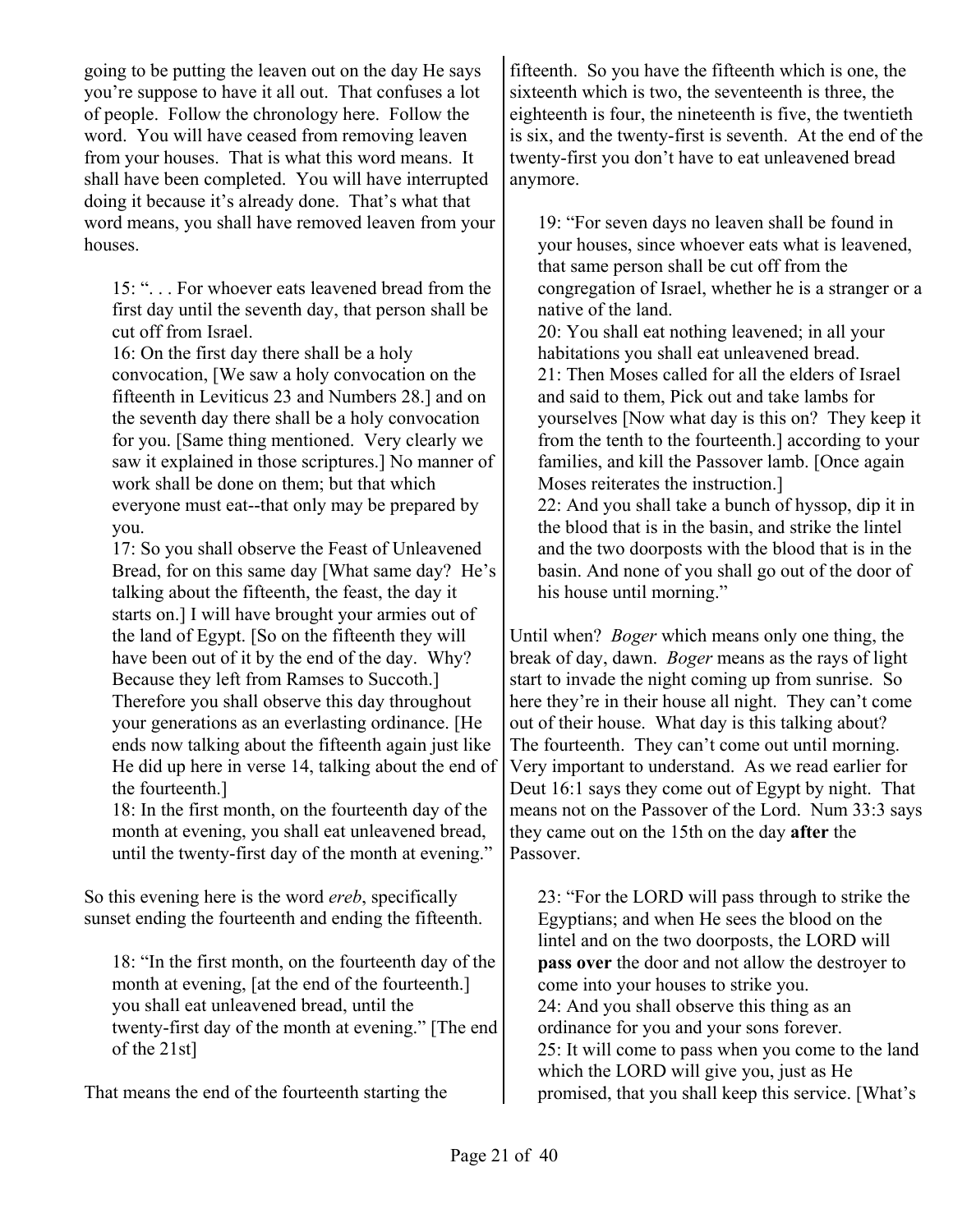He talking about here? The Passover. Look what He says now.]

26: And it shall be, when your children say to you, `What do you mean by this service?' [In other words, what they did on the fourteenth.] 27: that you shall say, `It is the Passover sacrifice of the LORD, who passed over the houses of the children of Israel in Egypt when He struck the Egyptians and delivered our households. So the people bowed their heads and worshiped."

God says here we're suppose to teach our children that this took place throughout the night. That this was the time when He struck the Egyptians, when He passed over and He protected the children of Israel. Many are teaching today that the Passover is only talking about a short period of time in which the lambs are killed to promote their erroneous teachings. It doesn't add up when you start applying this to the bible. Between the evenings is when the lamb was killed. Very specific point. So the Passover just isn't a period of time on the fourteenth, it's the entire fourteenth as God instructs. That's what we're to instruct our children about. The death angel passed over at midnight, not between the evenings. Now we're going to see we have to instruct them about something different on the fifteenth. Because remember this, "He struck the Egyptians and delivered our households. So the people bowed their heads and worshiped." He doesn't say anything here about taking them out yet does he? No, because that's the lesson of the fifteenth.

28: "Then the children of Israel went away and did so; just as the LORD had commanded Moses and Aaron, so they did.

29: And it came to pass at midnight that the LORD struck all the firstborn in the land of Egypt, from the firstborn of Pharaoh who sat on his throne to the firstborn of the captive who was in the dungeon, and all the firstborn of livestock. [And this is happening on the fourteenth during the night at midnight, the Passover.]

30: So Pharaoh rose in the night, he, all his servants, and all the Egyptians; and there was a great cry in Egypt, [So all the Egyptians were up now. This is at night, but guess what, the Israelites weren't allowed to come out. Why not? There's carnage everywhere.] for there was not a house

where there was not one dead. [Remember we're not to touch dead things, especially a dead body or we become unclean. This is the Passover, that has a tremendous significance to the entire lesson of the 14th. One who is unclean is not worthy to take part in it.]

31: Then he called for Moses and Aaron by night, and said, Rise, go out from among my people, [Now was Moses and Aaron standing in front of him? No, he called for them. He sent the message to them. He's mourning right now over the loss of his loved ones. The word "called" here is #7121, *qara*, and it means; to call out, proclaim, read, recite.] both you and the children of Israel. And go, serve the LORD as you have said.

32: Also take your flocks and your herds, as you have said, and be gone; and bless me also. 33: And the Egyptians urged the people, that they might send them out of the land in haste. For they said, We shall all be dead.

34: So the people took their dough [This is talking about the morning on the daylight portion of the 14th. after sunrise.] before it was leavened, having their kneading bowls bound up in their clothes on their shoulders.

35: Now the children of Israel had done according to the word of Moses, and they had asked from the Egyptians articles of silver, articles of gold, and clothing. [They had done this before the 14th. Ex 11:2-3:

2: "Speak now in the hearing of the people, and let every man ask from his neighbor and every woman from her neighbor, articles of silver and articles of gold.

3: And the LORD gave the people favor in the sight of the Egyptians. Moreover the man Moses *was* very great in the land of Egypt, in the sight of Pharaoh's servants and in the sight of the people."]

36: And the LORD had given the people favor in the sight of the Egyptians, so that they granted them what they requested. Thus they had plundered the Egyptians.

37: Then the children of Israel journeyed from Rameses to Succoth, about six hundred thousand men on foot, besides children. [So during the daylight portion here they left their households and they gathered at Rameses. That took time, but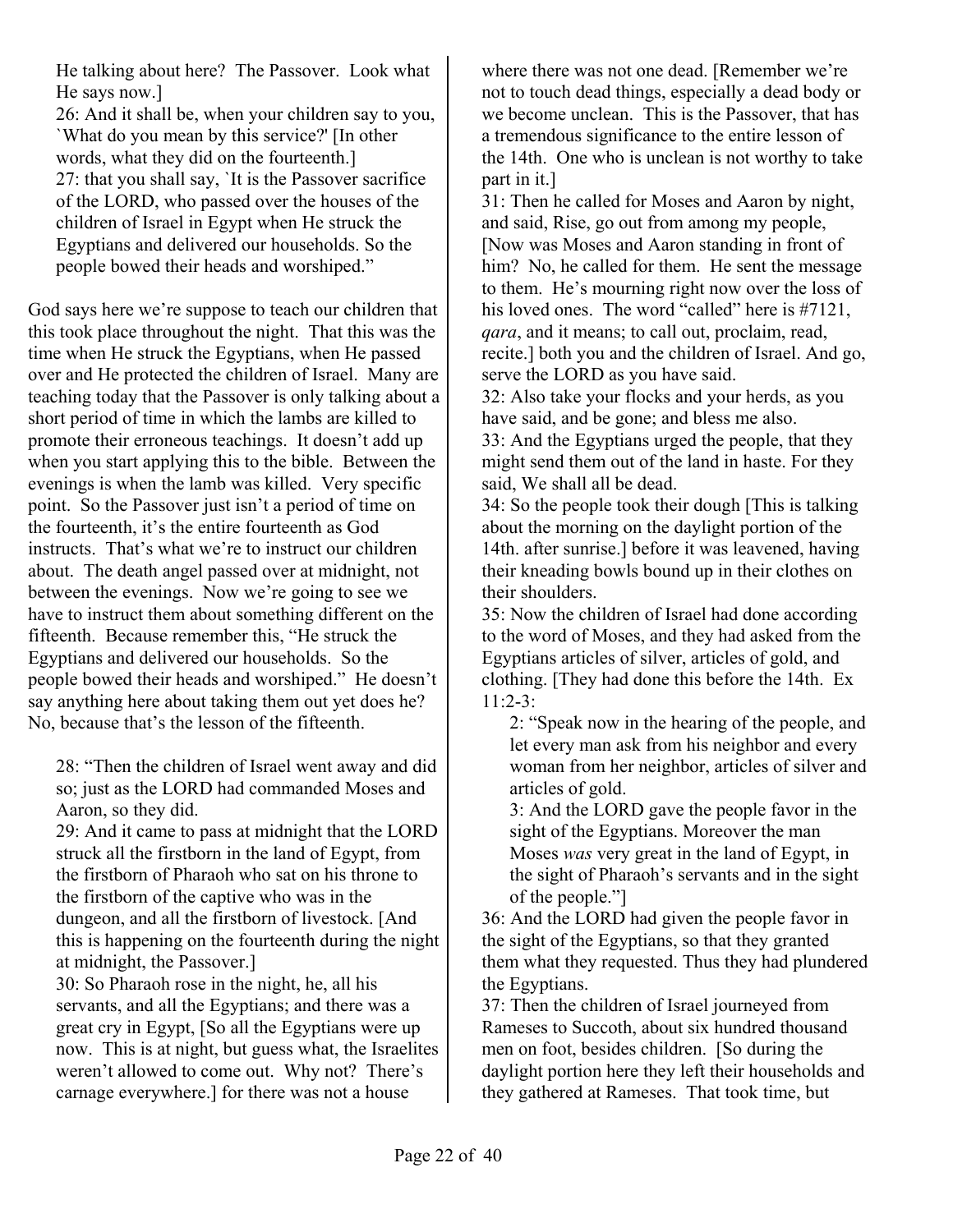they'd already been instructed on how to do it. We learn that from what the bible tells us in the preceding chapters of Exodus. They had been instructed on how to leave.] 38: A mixed multitude went up with them also, and flocks and herds--a great deal of livestock. 39: And they baked unleavened cakes of the dough which they had brought out of Egypt; for it was not leavened, because they were driven out of Egypt and could not wait, nor had they prepared provisions for themselves. [Because they had been instructed this is what you're going to do after you've burned the remainder of what you had the night before. You're not going to tarry, you are going to move and you're going to be at Rameses and then you're going to be out of there after sunset. And you don't tarry because if you're not there, there was a penalty and a problem. Now here in verse 40 it's very important that we do understand what this signifies.] 40: Now the sojourn of the children of Israel who lived in Egypt was four hundred and thirty years. 41: And it came to pass at the end of the four hundred and thirty years–[And when did that end? At the end of the 14th and beginning of the 15th, Num 33:3] on that very same day-- it came to pass that all the armies of the LORD went out from the land of Egypt."

So you had to get through the fourteenth to start into the fifteenth to end the 430 years. Because they weren't sojourning in Egypt anymore. They had come out of it, on the fifteenth. So it's the night of the fifteenth, right after sunset, that they came out and thus ended the 430 years in Egypt.

Now they certainly did not come out of the land of Egypt on the fourteenth did they? No, they didn't. They could not come out of their houses until morning. Entirely different focus. We were told what we're to teach our children about the fourteenth and it had nothing to do with coming out of the land of Egypt, but watch what happens on the fifteenth.

42: "It is a night of solemn observance to the LORD for bringing them out of the land of Egypt. This *is* that night of the LORD, a solemn observance [watching vigilantly] for all the

children of Israel throughout their generations. 43: And the LORD said to Moses and Aaron, 'This is the ordinance of the Passover: [Now God recaps it again with added instruction.] No outsider shall eat it.

44: But every man's servant who is bought for money, when you have circumcised him, then he may eat it.

45: A sojourner and a hired servant shall not eat it. 46: In one house it shall be eaten; you shall not carry any of the flesh outside the house, nor shall you break one of its bones.

47: All the congregation of Israel shall keep it. 48: And when a stranger dwells with you and wants to keep the Passover to the LORD, let all his males be circumcised, and then let him come near and keep it; and he shall be as a native of the land. For no uncircumcised person shall eat it. 49: One law shall be for the native-born and for the stranger who dwells among you. 50: Thus all the children of Israel did; as the LORD commanded Moses and Aaron, so they did."

Now the 15th day of the first month recapped.

51: "And it came to pass, on that very same day, that the LORD brought the children of Israel out of the land of Egypt according to their armies."

Ex. 13:1:

1: "Then the LORD spoke to Moses, saying, 2: Sanctify to Me all the firstborn, whoever opens the womb among the children of Israel, both of man and animal; it is Mine."

And that is absolutely significant, that we understand that pertains to the fifteenth, to the first day of Unleavened Bread. It's very, very important. Exodus 13 starts with this instruction about the firstborn and then some specific instruction about the seven days of Unleavened Bread for a very, very important reason. Not everyone in the household was going to die when the death angel passed over. Only the firstborn were subject to death that day. Many today have lost sight of this. It is an important piece of the puzzle of the plan of salvation. These firstborn who were bought by the blood of the Lamb are very special to God. They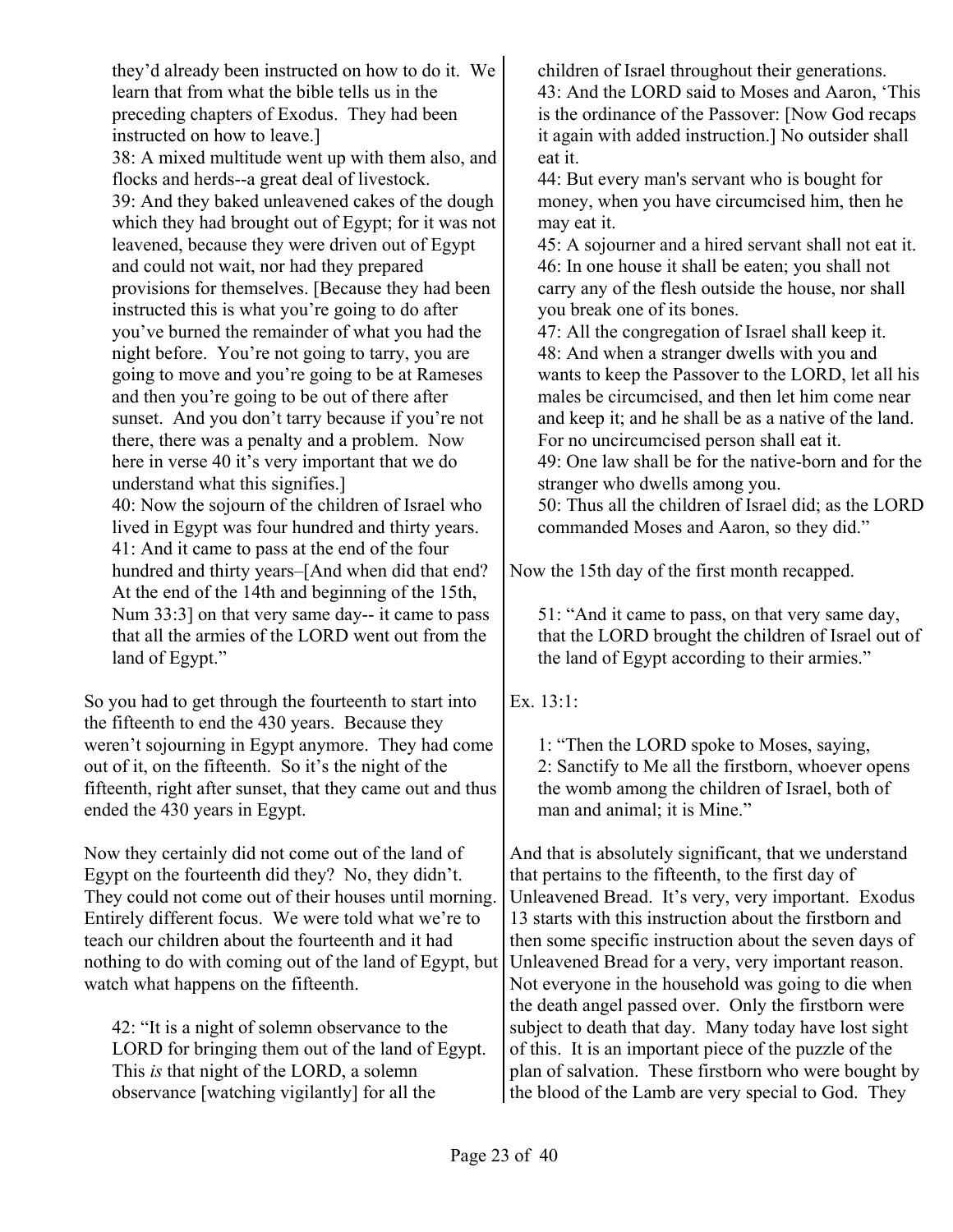become His own special possession. This principle should be taught each and every first day of UB, so we never lose sight of what it means to the family of God. Even Christ's resurrection depicts what took place here in the Exodus. He was at that time the Firstborn of God. That's what the fifteenth symbolizes. We too can be of the first resurrection, of that of the firstborn. Do we understand that? This is why the firstborn is emphasized here before the instruction on the feast of Unleavened Bread. Do we see and understand the symbolism? We walk with God from that point on. He leads us and we follow just as Israel did, a cloud by day and a pillar of fire by night. If we confuse the fourteenth and fifteenth, we miss the message. These are two very distinct and separate functions ordained by God. If we don't have them right, the rest is flawed. It becomes obscure and more often than not we start getting involved in obscure teachings and pursuits. The winds of doctrine will basically become more and more appealing. We will start to follow the commandments of men then and these teachers will time and time again get more involved with shadows of prophecy and intellectualism. We must follow Christ as he appears as a pillar of fire in a dark sky and a cloud in a blue sky. He becomes so real to us His word is our guiding light. He gives us His spirit to help us to do so, to see it clearly.

3: "And Moses said to the people: Remember this day in which you went out of Egypt, [The fifteenth, that's the first day of Unleavened Bread as we've clearly seen.] out of the house of bondage; for by strength of hand the LORD brought you out of this place. No leavened bread shall be eaten. 4: On this day you are going out, in the month

Abib. 5: And it shall be, when the LORD brings you into the land of the Canaanites and the Hittites and the Amorites and the Hivites and the Jebusites, which

He swore to your fathers to give you, a land flowing with milk and honey, that you shall keep this service in this month. [It's a very specific service. Remember a holy convocation on the fifteenth.]

6: Seven days you shall eat unleavened bread, and on the seventh day there shall be a feast to the LORD.

7: Unleavened bread shall be eaten seven days.

And no leavened bread shall be seen among you, nor shall leaven be seen among you in all your quarters.

8: And you shall tell your son in that day, saying, This is done because of what the LORD did for me when I came up from Egypt."

Exodus 12:26-27

26: "And it shall be, when your children say to you, `What do you mean by this service?' [The one on the fourteenth.]

27: that you shall say, `It is the Passover sacrifice of the LORD, who passed over the houses of the children of Israel in Egypt when He struck the Egyptians and delivered our households.' So the people bowed their heads and worshiped."

Once again look what He says here about the next day, the fifteenth, about this service.

8: "And you shall tell your son in that day, saying, `This is done because of what the LORD did for me when I came up from Egypt.' [In other words, this is the day they came out of Egypt. It's not talking about the Passover service but two separate days, two separate and distinct meanings.] 9: It shall be as a sign to you on your hand and as a memorial between your eyes, that the LORD'S law may be in your mouth; for with a strong hand the LORD has brought you out of Egypt. 10: You shall therefore keep this ordinance in its season from year to year."

And we could go on here and read a little more about some of these scripture, but I don't think it's necessary. I think we get the point here. You let the simple scriptures explain the ones that seem to be more obscure and these are not obscure scriptures if we understand what they're saying. Now one thing too about the night of solemn observance to the Lord, the night much to be observed. Yes, we can keep it together, with other brethren. But we have to remember that it has a function. I'd have a difficult time really keeping it with a large group of people because then it becomes a party almost and it becomes a talking session. Because we're suppose to remember this and keep this as a vigil for when we came out of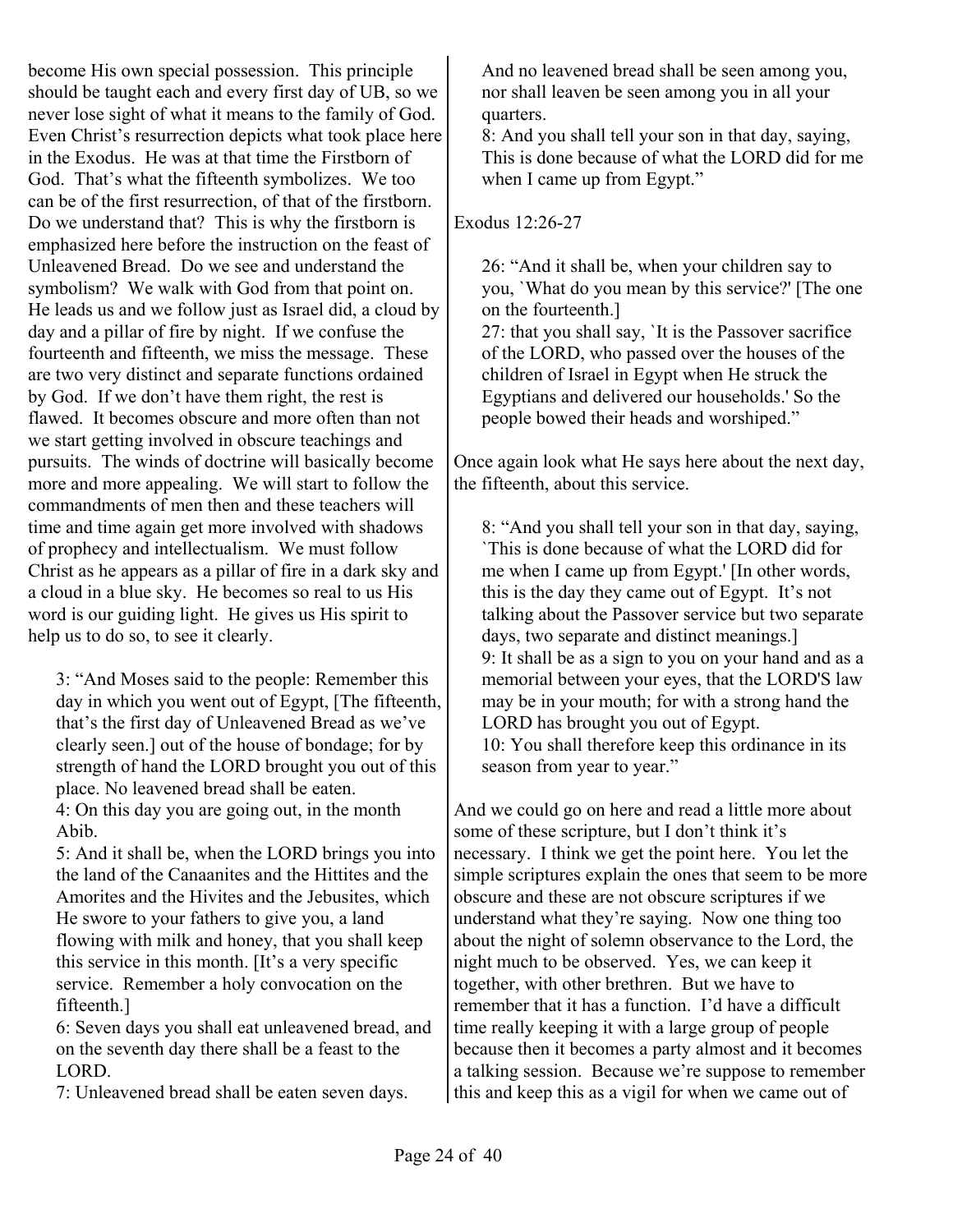Egypt, for when we came out of sin. And the night before is a memorial, the fourteenth, when we're to observe what Christ did for us by giving His life for us. Two very important and different applications for each day. Two very different services. They cannot be mixed. Now we can go to a lot of scriptures here, but lets start getting into some more meat and potatoes. Joshua 5:10-12:

10: "Now the children of Israel camped in Gilgal, and kept the Passover on the fourteenth day of the month at twilight on the plains of Jericho. 11: And they ate of the produce of the land on the day after the Passover, [Which is the fifteenth.] unleavened bread and parched grain, on the very same day. [What very same day? The fifteenth because something interesting happened here. They ate it on the same day. They were eating unleavened bread and parched grain. Remember they hadn't eaten the produce of the land until this point and time. They had been eating manna.] 12: Then the manna ceased on the day after they had eaten the produce of the land; [So starting on the sixteenth, the manna ceased.] and the children of Israel no longer had manna, but they ate the food of the land of Canaan that year."

We see the same scenario repeated here, a fourteenth and a fifteenth. Let's go to 2 Chronicles 30. Let's just show something here, a very important lesson. Of course now there's a lot that's happened in between where we just were and where we're going to be. 2 Chronicles 30:1-27 make a very interesting point here.

1: "And Hezekiah sent to all Israel and Judah, and also wrote letters to Ephraim and Manasseh, that they should come to the house of the LORD at Jerusalem, to keep the Passover to the LORD God of Israel. [Why? Because most of them weren't keeping it.]

2: For the king and his leaders and all the assembly in Jerusalem had agreed to keep the Passover in the second month. [They missed it the first time around. Why did they miss it? We're going to see.]

3: For they could not keep it at the regular time, because a sufficient number of priests had not sanctified themselves, nor had the people gathered together at Jerusalem.

4: And the matter pleased the king and all the congregation.

5: So they resolved to make a proclamation throughout all Israel, from Beersheba to Dan, that they should come to keep the Passover to the LORD God of Israel at Jerusalem, since they had not done it for a long time in the prescribed manner. [Basically they didn't keep it.] 6: Then the runners went throughout all Israel and Judah with the letters from the king and his leaders, and spoke according to the command of the king: 'Children of Israel, return to the LORD God of Abraham, Isaac, and Israel; then He will return to the remnant of you who have escaped from the hand of the kings of Assyria. [And so we understand the time frame we're talking about here.]

7: And do not be like your fathers and your brethren, who trespassed against the LORD God of their fathers, so that He gave them up to desolation, as you see.

8: Now do not be stiff-necked, as your fathers were, but yield yourselves to the LORD; and enter His sanctuary, which He has sanctified forever, and serve the LORD your God, that the fierceness of His wrath may turn away from you.

9: For if you return to the LORD, your brethren and your children will be treated with compassion by those who lead them captive, so that they may come back to this land; for the LORD your God is gracious and merciful, and will not turn His face from you if you return to Him.' [So here we see if we return to God, not only does it affect us, but it affects our families also and also future events.] 10: So the runners passed from city to city through the country of Ephraim and Manasseh, as far as Zebulun; but they laughed at them and mocked them.

11: Nevertheless some from Asher, Manasseh, and Zebulun humbled themselves and came to Jerusalem.

12: Also the hand of God was on Judah to give them singleness of heart to obey the command of the king and the leaders, at the word of the LORD. 13: Now many people, a very great assembly, gathered at Jerusalem to keep the Feast of Unleavened Bread in the second month.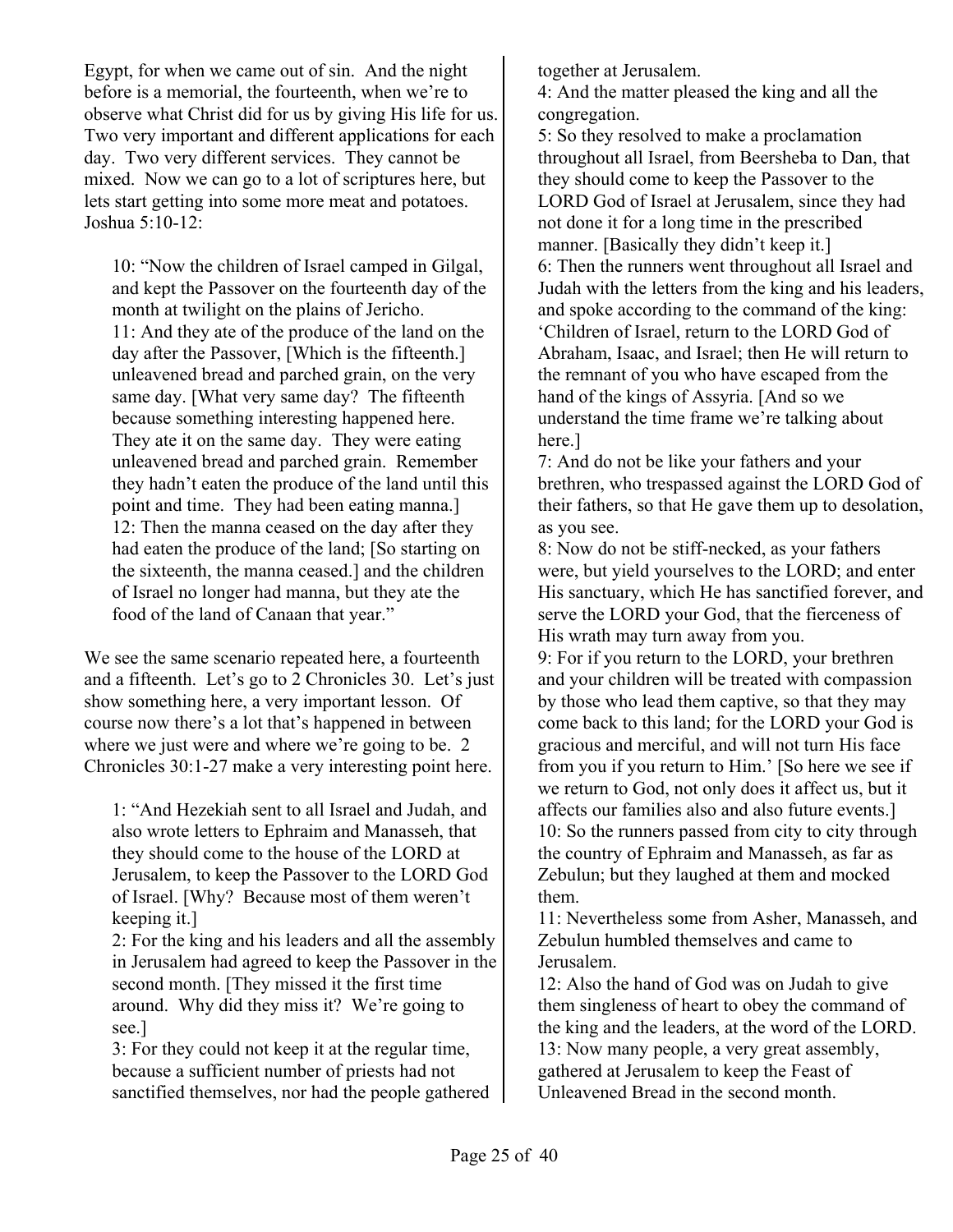14: They arose and took away the altars that were in Jerusalem, and they took away all the incense altars and cast them into the Brook Kidron.

15: Then they slaughtered the Passover lambs on the fourteenth day of the second month. The priests and the Levites were ashamed, and sanctified themselves, and brought the burnt offerings to the house of the LORD.

16: They stood in their place according to their custom, according to the Law of Moses the man of God; the priests sprinkled the blood received from the hand of the Levites.

17: For there were many in the assembly who had not sanctified themselves; therefore the Levites had charge of the slaughter of the Passover lambs [Do we get all this?] for everyone who was not clean, to sanctify them to the LORD. [You see, they had not prepared for it. They had not done what Moses commanded. Remember how this was to be done. They were to prepare themselves and prepare the lamb. It didn't take place here.]

18: For a multitude of the people, many from Ephraim, Manasseh, Issachar, and Zebulun, had not cleansed themselves, yet they ate the Passover contrary to what was written. But Hezekiah prayed for them, saying, 'May the good LORD provide atonement for everyone

19: who prepares his heart to seek God, the LORD God of his fathers, though he is not cleansed according to the purification of the sanctuary.' [Keep in mind a lot of these people weren't circumcised any longer. Remember when it talked about your man servant. He had to be circumcised, then he could keep the Passover with you, etc... All these things go together. But notice it was done on the fourteenth. And they weren't doing it right were they? No, but they had the right day. So what did they do? Hezekiah prayed that it still be acceptable to God and God is a merciful God. Listen to what he says.]

20: And the LORD listened to Hezekiah and healed the people.

21: So the children of Israel who were present at Jerusalem kept the Feast of Unleavened Bread seven days with great gladness; [Now this is talking about after the Passover. We've already heard about the Passover. Then He healed the people on the Passover. Now He moves into the

feast of Unleavened Bread.] and the Levites and the priests praised the LORD day by day, singing to the LORD, accompanied by loud instruments. 22: And Hezekiah gave encouragement to all the Levites who taught the good knowledge of the LORD; and they ate throughout the feast seven days, offering peace offerings and making confession to the LORD God of their fathers."

Hezekiah tried his best to keep a proper Passover. He had the right day, but not the methods of how they were to be keeping it. Not many prepared for it properly. And what are we supposed to do? Prepare for the Passover. It's a big lesson that we have in the NT.

Let's see once again that when God gives us a specific date that He clearly intends for that time frame to contain "everything on it's day." Lev 23:37.

We are going to read instructions on how and when Israel is to keep the Passover of the Lord and once again the only date given for that is the 14th of the month. No mention of any other date. Num 9:1-14:

1: "Now the LORD spoke to Moses in the Wilderness of Sinai, in the first month of the second year after they had come out of the land of Egypt, saying:

2: Let the children of Israel keep the Passover at its appointed time.

3: On the fourteenth day of this month, at twilight, you shall keep it at its appointed time. According to all its rites and ceremonies you shall keep it. 4: So Moses told the children of Israel that they should keep the Passover.

5: And they kept the Passover on the fourteenth day of the first month, at twilight, in the Wilderness of Sinai; according to all that the LORD commanded Moses, so the children of Israel did.

6: Now there were *certain* men who were defiled by a human corpse, so that they could not keep the Passover on that day; and they came before Moses and Aaron that day.

7: And those men said to him, We *became* defiled by a human corpse. Why are we kept from presenting the offering of the LORD at its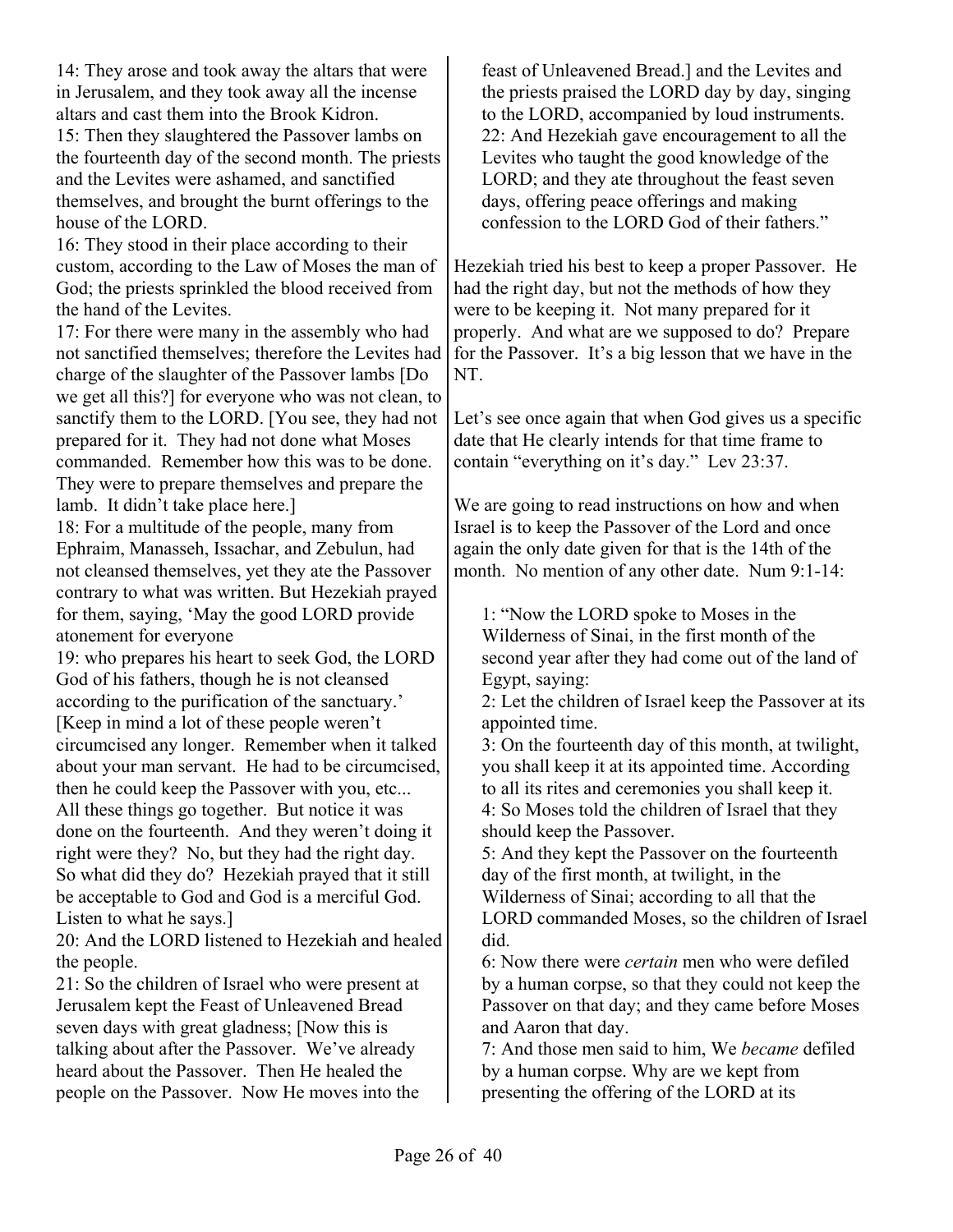appointed time among the children of Israel? 8: And Moses said to them, Stand still, that I may hear what the LORD will command concerning you.

9: Then the LORD spoke to Moses, saying, 10: Speak to the children of Israel, saying: If anyone of you or your posterity is unclean because of a corpse, or *is* far away on a journey, he may still keep the LORD'S Passover.

11: On the fourteenth day of the second month, at twilight, they may keep it. They shall eat it with unleavened bread and bitter herbs.

12: They shall leave none of it until morning, nor break one of its bones. According to all the ordinances of the Passover they shall keep it. 13: But the man who *is* clean and is not on a journey, and ceases to keep the Passover, that same person shall be cut off from among his people, because he did not bring the offering of the LORD at its appointed time; that man shall bear his sin. 14: And if a stranger dwells among you, and would keep the LORD'S Passover, he must do so according to the rite of the Passover and according to its ceremony; you shall have one ordinance, both for the stranger and the native of the land."

Let's look at these incredible instructions in detail and **PROVE** from the word of God that all the statues of the Lord are to be kept on the only day God commands to keep them. Verse 3 tells us that we are to keep it on the 14th day, "between the evenings." It also goes on to say that we are to keep it on the 14th at its "appointed time (#4150)," with what? "All its rites and ceremonies."

That's everything associated with it. Let's prove that beyond the shadow of a doubt.

The Hebrew word translated rites here in the NKJ is #2708 in the Strong's, *chuqqah*. From #2706 and meaning substantially the same.

#2706 is *choq* from #2710: an enactment; hence an appointment (of time, space, quantity, labor, or usage).

Vine's says, "statute, prescription, rule, law, regulation. This noun is derived from the verb *haqaq*, to cut in, determine, decree. *Choq* occurs 127 times in 14th day of the month.

the biblical Hebrew."

The BDB says of it, "something prescribed, enactment, statute."

There is no misunderstanding as to what this word means.

The entire enactment of the Passover with all its rules, laws and regulations is tied only to the 14th of the month. But that isn't all it says here in verse 3. It also says, "and ceremonies you shall keep it."

Ceremonies here is the Hebrew word *mishpat* #4941 in the Strong's.

"From #8199; properly a *verdict* (favorable or unfavorable) pronounced judicially, especially a *sentence* or formal decree (human or (particularly) divine *law*, individual or collectively), including the act, the place, the suit, the crime, and the penalty; abstractly *justice*, including a particular *right*, or *privilege* (statutory or customary), or even a *style: -* + adversary, ceremony, charge, X crime, custom, desert, determination, discretion, disposing, due, fashion, form, to be judged, judgment, just (-ice, -ly), (manner of) law (-ful), manner, measure, (due) order, ordinance, right, sentence, usest, X worthy, + wrong."

So once again a clearly understood word. Here it is saying all the judgements associated with the Passover of the Lord. We have covered all these statutes and ordinances already. But if there is any doubt as to what God is talking about let's once again hear from Him and let Him list some of them out for us. Verses 11-12.

11: "On the fourteenth day of the second month, at twilight, they may keep it. They shall eat it with unleavened bread and bitter herbs. 12: They shall leave none of it until morning, nor break one of its bones. According to all the ordinances of the Passover they shall keep it."

Can that be any clearer? They are to eat it when? On the 14th day of the month. They shall leave none of it until morning nor break one of its bones when? On the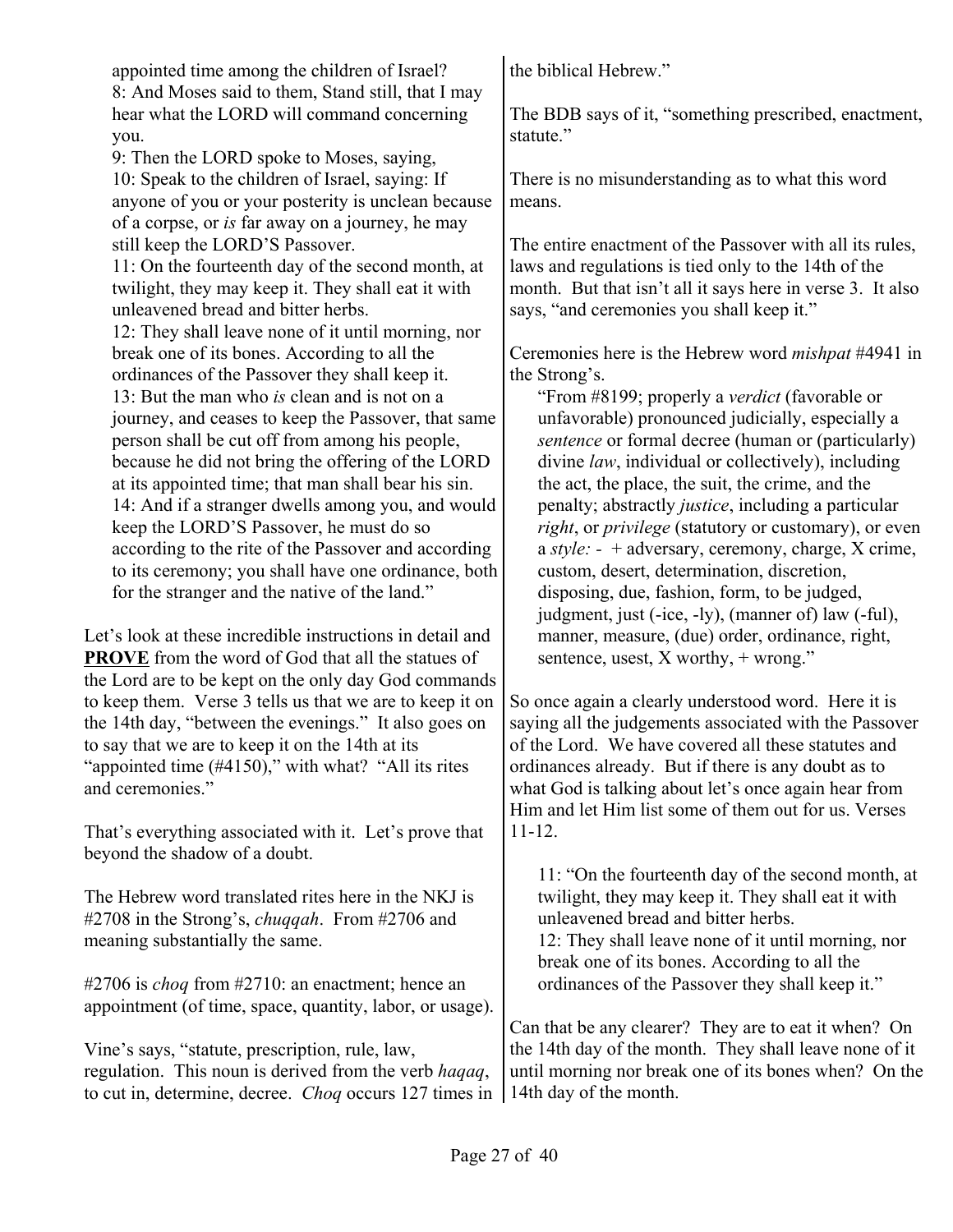Every single ordinance of the Passover of the Lord is to be kept on the 14th.

Did God forget to tell us here we are to eat it on the 15th? No He didn't. There is no mention or inference of any day except the 14th.

That's because it is the Passover of the Lord. It starts at sunset and ends at sunset. The lamb is killed at twilight, between sunset and dark, and then prepared and eaten by those of the household, and then the remains are burned up before sunrise. There is only one "appointed time" for all these ordinances and statutes and that is the 14th of the first or the second month with no others mentioned in the bible.

One other point we need to cover here is; did Israel keep the Passover in the wilderness? There are those today who are teaching that Israel did not keep a Passover to the Lord from the time they left Egypt until they entered into the Promised Land.

Talk about strong delusion. Verses  $1 \& 5$  of Numbers 9 tell us the time setting and place being talked about here,

1: "...the first month of the **second** year after they had come out of the land of Egypt."

5: "And they kept the Passover on the fourteenth day of the first month, at twilight, **in the Wilderness of Sinai**; according to all that the LORD commanded Moses, so the children of Israel did."

I don't think I need to turn to any other scriptures to make the point that Israel did keep the Passover in the wilderness after they left Egypt.

Satan the devil wants to prevent as many as he can from understanding and keeping the Passover of the Lord. He promotes every false teaching to steer those being called of God now, to error on this critical point the pattern of Passover. Satan's deceptive teaching is called the Passover of the Jews, and now he is trying to win over another large segment of those called, by beguiling them into keeping a 3PM Passover on the 14th. And once again it is tied to Jewish traditional

error and not the word of God.

Lets move to the time of Christ and see how Christ Himself kept the Passover.

We read in Hebrews 13:8:

8: "Jesus Christ *is* the same yesterday, today, and forever."

We have just finished reading many of the very clear scriptures of the O.T. which tell us categorically that the Passover of the Lord was kept on the night portion of the 14th day of the first month called *Abib*.

We have used the bible to confirm that absolute fact. Every ordinance of Passover is to be kept on its day. We have not sought the traditions or writings of others to determine this. We have gone directly to our Husband, Jesus the Christ, the Word of God to listen to Him and no other. Remember what He told us in Isaiah 28:9-10 about this very process.

9: "Whom will he teach knowledge? And whom will he make to understand the message? Those weaned from milk! Those drawn from the breasts! 10: For precept *must be* upon precept, precept upon precept, Line upon line, line upon line, Here a little, there a little."

Oh yes brethren, Jesus the Christ will never leave nor forsake us. We have His words written in the bible to guide us so that we can follow Him.

He has left us all the trails and patterns we need for doing so in the pages of the bible. It is up to us to do the following, for no one can do it for us.

We are going to see that in the pages of the N.T. He has once again continued the pattern of the Passover of the Lord of the O.T. throughout it. Truly He will never leave nor forsake us, for it is we who do the leaving and forsaking. We get lazy and at times itching ears just as Eve did and allowed another to come between her and her husband. Yes we can be deceived by the slippery tonged "angels of light" just as Eve was. The Church of God today is under a tremendous assault by the Devil and his deceived. He is trying to cut off our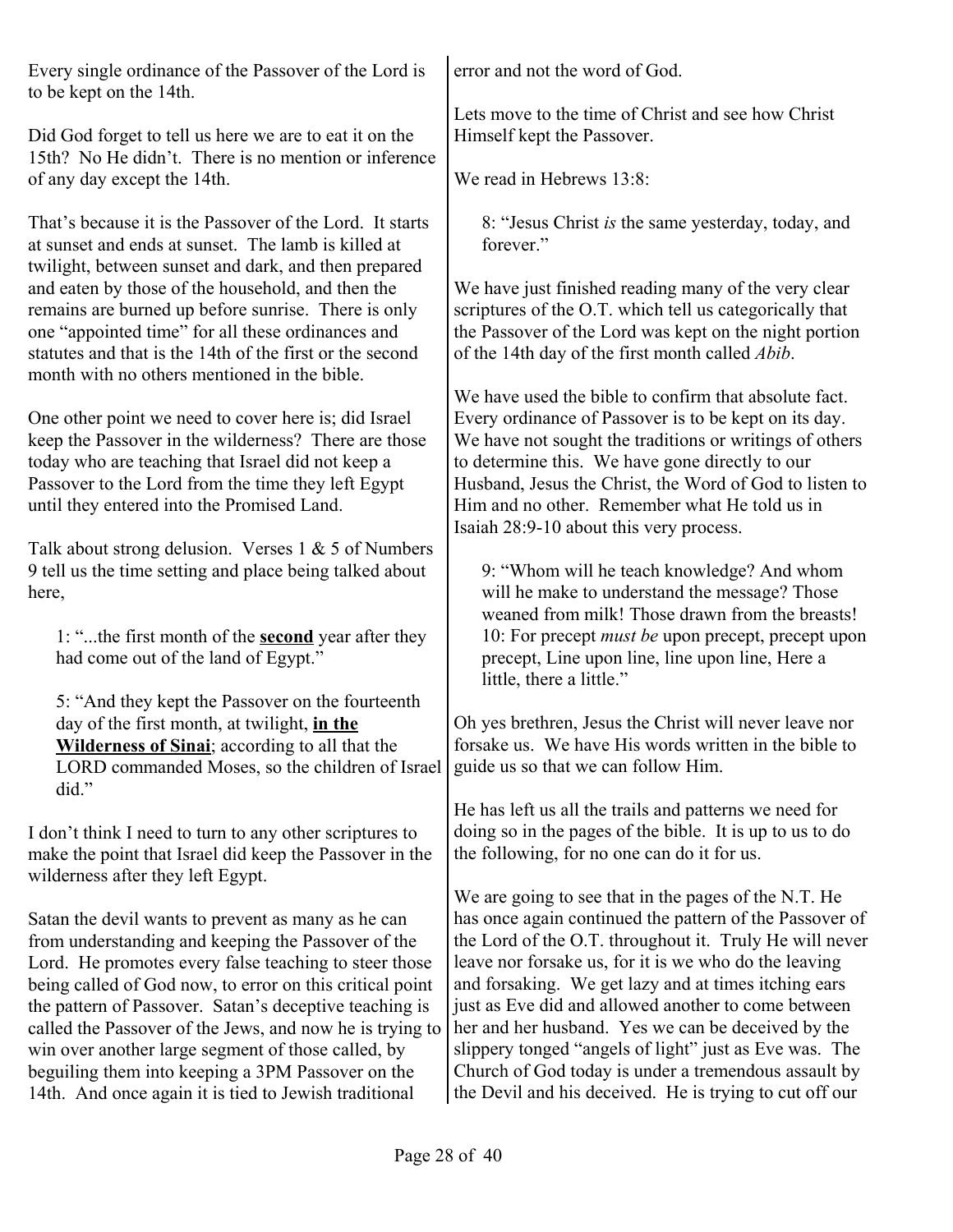understanding at the roots. He has been successful at doing so to many in regard to the plan of salvation by teaching many to defile the Passover of the Lord. We have a responsibility to follow our Husband wherever He goes. We are to listen to Him as He instructs us one on one as to the rules of His Father's household and our marriage vows! How important is this keeping of this feast called the Passover of the Lord?

Let's get some incredibly clear instruction from the apostle Paul. So many today seem to forget that he rejected Judaism to follow Christ. That means all of Judaism. Gal 1:13-14:

13: "For you have heard of my **former** conduct in Judaism, how I persecuted the church of God beyond measure and *tried to* destroy it. 14: And I advanced in Judaism beyond many of my contemporaries in my own nation, being more exceedingly zealous for the traditions of my fathers."

Paul clearly and concisely equates Judaism with the traditions of the elders. The very same traditions or teachings that Christ repeatedly condemned in the gospels.

So many today seem to forget Paul's repudiation of Judaism. One of these tenets and traditions of the fathers was how they kept the feast of Passover and the feast of UB. They combined them into one function contrary to the commands of God. They started keeping them for a combined total of 7 days. They moved Passover over to the 15th and combined it with the first day of Unleavened Bread and thus Judaism has lost the understanding of the Messiah, the Christ of God. The scriptures of God have renamed their function as the Passover of the Jews (John 11:55)

So let's see what Jesus the Christ taught the apostle Paul about the Passover of the Lord.

Bear in mind this is the same apostle who tells us the following in Gal 1:11-12.

11: "But I make known to you, brethren, that the gospel which was preached by me is not according to man.

12: For I neither received it from man, nor was I taught *it*, but *it came* through the revelation of Jesus Christ."

1 Cor  $11.23-29$ 

23: "For I received from the Lord that which I also delivered to you: that the Lord Jesus on the NIGHT in which He was betrayed took bread; 24: and when He had given thanks, He broke *it* and said, Take, eat; this is My body which is broken for you; do this in remembrance of Me."

Why a remembrance? This is a memorial service and ordinance of the Passover of the Lord. Ex 12:14:

14: "So this day shall be to you a memorial; and you shall keep it as a feast to the LORD throughout your generations. You shall keep it as a feast [a *moedim* or appointed time which God has set] by an everlasting ordinance."

It is an annual feast, not something that is done whenever we feel like it.

Continuing in 1 Corinthians 11:

25: "In the same manner *He* also *took* the cup after supper, saying, This cup is the new covenant in My blood. This do, as often as you drink *it*, in remembrance of Me.

26: For as often as you eat this bread and drink this cup, you proclaim the Lord's death till He comes."

So when are we to keep this service with its symbols which proclaim the DEATH of Christ until He returns? At 3pm in the afternoon? No! Absolutely not. We are to keep them at the very same time Christ did, at NIGHT, on the 14th of Abib.

That is very important instruction! By eating and drinking the body and blood of Christ after the example He set for us and delivered to Paul to teach us as well we proclaim the Lord's death, that He died for our sins, that His shed blood and broken body replaced the requirement for the killing of a fleshly lamb.

And when did He do this? "...On the NIGHT in which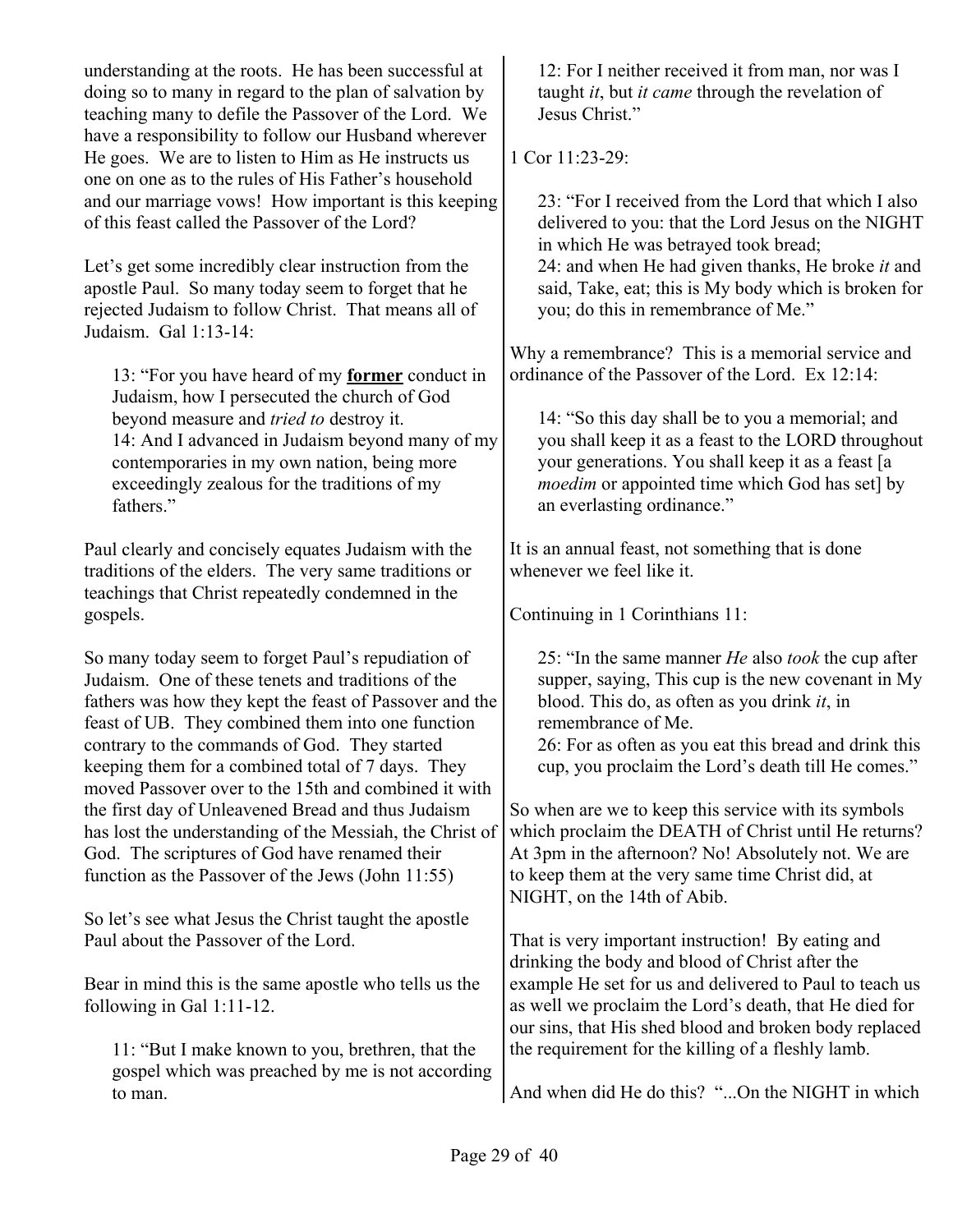| He was betrayed" Can we be sure of this? Could<br>Paul be mistaken and could this somehow have just<br>gotten overlooked and placed in the inspired word of<br>God? John gives us a very long account of this event<br>in chapter 13 of his gospel. | sloppy. That also means no child participation of the<br>taking of these symbols. They have not got a clue how<br>to examine themselves.<br>There were many at that time trying to convert<br>brethren called of God into tenets and traditions of |
|-----------------------------------------------------------------------------------------------------------------------------------------------------------------------------------------------------------------------------------------------------|----------------------------------------------------------------------------------------------------------------------------------------------------------------------------------------------------------------------------------------------------|
| In verse 30 he states, "Having received the piece of<br>bread, he then went out immediately. And it was<br>night." What had they been doing that night? Luke                                                                                        | Judaism.<br>Some had been convinced to keep a seder meal or                                                                                                                                                                                        |
| $22:14-15$ :<br>14: "When the hour had come, He sat down, and                                                                                                                                                                                       | supper contrary to the scriptures. They had been<br>deceived into doing so. They had actually been<br>convinced that they were to come together on the night                                                                                       |
| the twelve apostles with Him.<br>15: Then He said to them, "With fervent desire I<br>have desired to eat this Passover with you before I                                                                                                            | of the Passover and eat and drink as the followers of<br>Judaism do. The same Judaism Paul rejected!                                                                                                                                               |
| suffer;"<br>There is no doubt in the very clear word of God that                                                                                                                                                                                    | They actually started calling it the Lord's supper<br>instead of the Passover of the Lord.                                                                                                                                                         |
| they were keeping the Passover during the night<br>portion of the day just as was done in the commands of<br>the O.T. scriptures.                                                                                                                   | Look how Paul rebukes those who are doing so. 1 Cor<br>$11:17-22$ :                                                                                                                                                                                |
| There are brethren today who are deceived into                                                                                                                                                                                                      | 17: "Now in giving these instructions I do not<br>praise you, since you come together not for the                                                                                                                                                  |
| believing that these scriptures are not true. They have                                                                                                                                                                                             | better but for the worse.                                                                                                                                                                                                                          |
| taken unto themselves teachers who are attempting to<br>convince them to follow another Passover. Some offer<br>the tenets of Judaism which deny the sacrifice of Jesus<br>Christ.                                                                  | 18: For first of all, when you come together as a<br>church, I hear that there are divisions among you,<br>[just like today] and in part I believe it.<br>19: For there must also be factions among you, that                                      |
| In John 13:15 Christ commands those who are<br>following Him to do the same thing He did that night.                                                                                                                                                | those who are approved may be recognized among<br>you. [Now listen to one very specific way.]<br>20: Therefore when you come together in one                                                                                                       |
| 15: "For I have given you an example, that you<br>should do as I have done to you."                                                                                                                                                                 | place, [the balance of the chapter confirms he is<br>talking about keeping the Passover here.] it is NOT<br>to eat the Lord's Supper.                                                                                                              |
| This should be of great concern to all who claim to be<br>of the body of Christ.                                                                                                                                                                    | 21: For in eating, each one takes his own supper<br>ahead of <i>others</i> ; and one is hungry and another is<br>drunk.                                                                                                                            |
| Paul continues in 1 Cor 11:27                                                                                                                                                                                                                       | 22: What! Do you not have houses to eat and drink<br>in? [they were not suppose to be gathering to eat a<br>meal] Or do you despise the church of God and                                                                                          |
| 27: "Therefore whoever eats this bread or drinks<br><i>this</i> cup of the Lord in an unworthy manner will be<br>guilty of the body and blood of the Lord."                                                                                         | shame those who have nothing? What shall I say to<br>you? Shall I praise you in this? I do not praise."                                                                                                                                            |
|                                                                                                                                                                                                                                                     | No, he didn't praise them did he! In fact he went on to                                                                                                                                                                                            |
| That is a sobering warning! This was the Passover of<br>the Lord. It is not a time to be sloppy with the                                                                                                                                            | correct them, and tell them they were to be keeping the<br>Passover of the Lord! They were to be keeping it with                                                                                                                                   |
| commands of the Lord. There were some in Corinth<br>who were doing just that, being very careless and                                                                                                                                               | the symbols Christ Himself instituted on the night He<br>ate the Passover.                                                                                                                                                                         |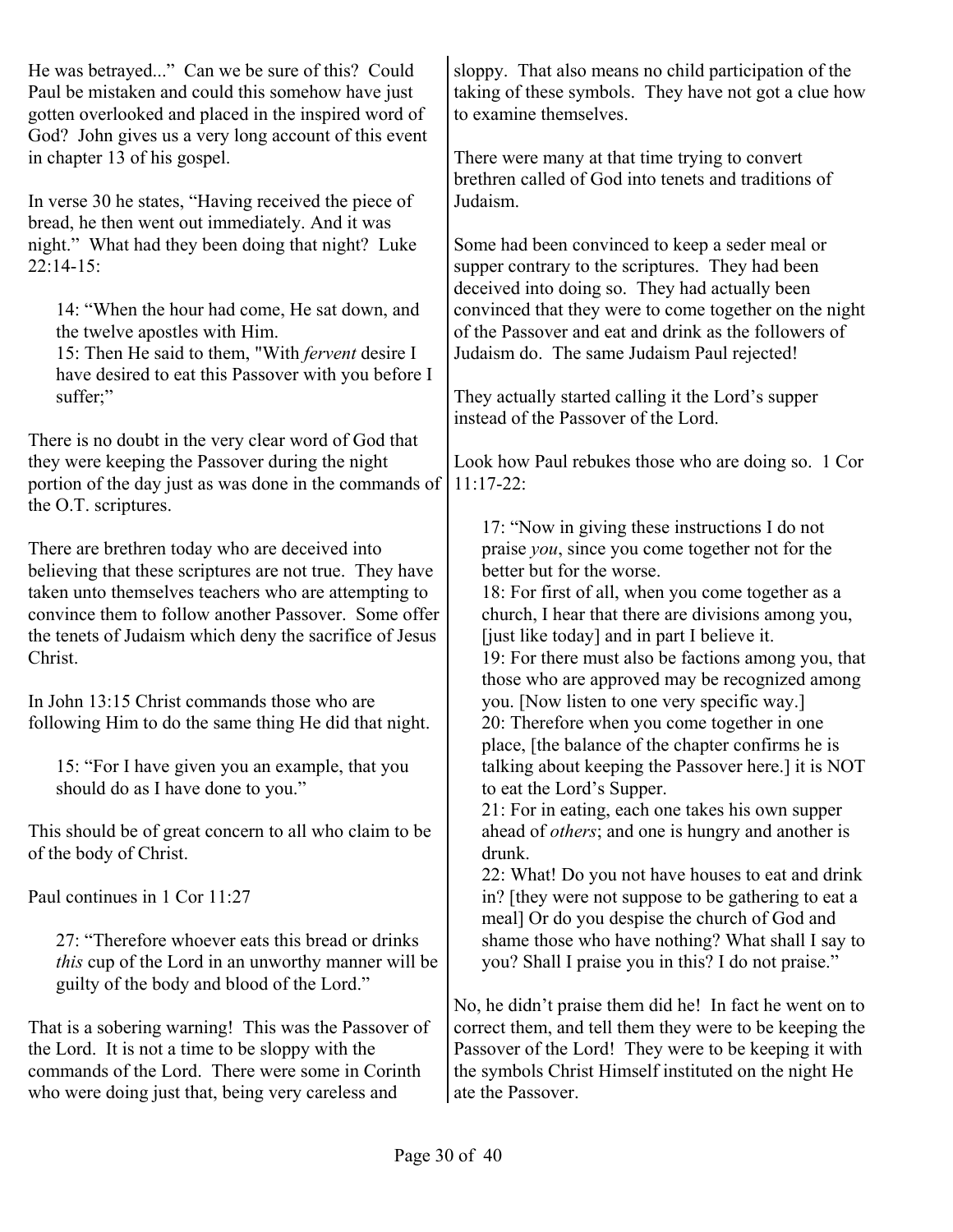| Do we eat the Passover in an unworthy manner?                                                                                                                                                                                                                                                                                                                                                                                                                           | the Passover of the Lord at 3PM in the afternoon of the<br>14th of <i>Abib</i> is contrary to the command of God that                                                                                                                                                                                                                                                                                                      |
|-------------------------------------------------------------------------------------------------------------------------------------------------------------------------------------------------------------------------------------------------------------------------------------------------------------------------------------------------------------------------------------------------------------------------------------------------------------------------|----------------------------------------------------------------------------------------------------------------------------------------------------------------------------------------------------------------------------------------------------------------------------------------------------------------------------------------------------------------------------------------------------------------------------|
| Christ did not keep the same passover as the Jews who<br>followed Judaism. If we follow the account of the<br>night of the 14th through the gospel of John we come                                                                                                                                                                                                                                                                                                      | we follow His example period. He kept it on the night<br>of the 14th no exception in the bible!                                                                                                                                                                                                                                                                                                                            |
| eventually to 18:28.                                                                                                                                                                                                                                                                                                                                                                                                                                                    | In fact, look how Jesus Christ Himself separated the<br>two events. Luke 22:15 once again.                                                                                                                                                                                                                                                                                                                                 |
| 28: "Then they led Jesus from Caiaphas to the<br>Praetorium, and it was early morning. But they<br>themselves did not go into the Praetorium, lest they<br>should be defiled, but that they might eat the<br>Passover."                                                                                                                                                                                                                                                 | 15: "Then He said to them, "With <i>fervent</i> desire I<br>have desired to eat this Passover with you before I<br>suffer;"                                                                                                                                                                                                                                                                                                |
| That passover was that of the Jews, the night of the<br>15th of Abib.                                                                                                                                                                                                                                                                                                                                                                                                   | He separates them right here. Two separate events but<br>on the same day as the scriptures tell us. Please do not<br>be deceived about this.                                                                                                                                                                                                                                                                               |
| Clearly these zealots of Judaism did not keep the same<br>Passover as Jesus the Christ. They did just as Christ<br>tells us in Mark 7:9.                                                                                                                                                                                                                                                                                                                                | "Suffer" here is #3958; <i>pascho</i> and means exactly that,<br>usually through maltreatment. It is intense!                                                                                                                                                                                                                                                                                                              |
|                                                                                                                                                                                                                                                                                                                                                                                                                                                                         | Did the Passover lamb suffer? Was it maltreated?                                                                                                                                                                                                                                                                                                                                                                           |
| 9: " well you reject the commandment of God,<br>that you may keep your tradition."                                                                                                                                                                                                                                                                                                                                                                                      | The answer to both questions is absolutely not. It<br>wasn't beaten or mistreated in any way, shape, or                                                                                                                                                                                                                                                                                                                    |
| Many today who do not accept the error of keeping the<br>Passover of the Jews, that being a seder meal on the<br>15th of <i>Abib</i> , have started a new tradition of keeping a<br>3PM Passover.                                                                                                                                                                                                                                                                       | form. It was without blemish just as Christ was when<br>He kept His last Passover on the night of <i>Abib</i> 14 with<br>His disciples. That is the only time we are to proclaim<br>His death as 1 Cor. 11:23-26 clearly commands us just<br>as do ALL the other scriptures in the bible.                                                                                                                                  |
| They do this because of slick deceptions and some not<br>so slick. They teach that Jesus was the Passover lamb<br>and that He was killed at 3PM in the afternoon because<br>that is when the passover lambs were killed to keep the of the household which was going to kill it. The hand<br>Jew's passover. In spite of Paul teaching us that we<br>are to proclaim His death until He comes back by<br>taking the symbols He gave us at night on the 14th of<br>Abib. | The scriptures tell us that the Passover lamb was to be<br>separated on the 10th of <i>Abib</i> . It was kept in the care<br>of he who would kill it was placed on its head while he<br>slit its throat with a knife in his other hand after the<br>pattern of the sacrifices in Leviticus. The lamb would<br>bleed to death, slowly losing consciousness. The<br>suffering Christ is talking about here had nothing to do |
| Christ was killed at 3PM in the afternoon for two very<br>clear reasons. He was the King of the Jews as Pilate<br>wrote on His cross. God was mocking the Jews feeble<br>attempt at rejecting His commandments and allowed                                                                                                                                                                                                                                              | with the Passover lambs blood being shed. This<br>suffering was unique to Him as the only acceptable<br>sacrifice and offering to God on this great day for<br>mankind.                                                                                                                                                                                                                                                    |
| Christ to be killed at 3PM.                                                                                                                                                                                                                                                                                                                                                                                                                                             | What did the shed blood do? Rev 5:9:                                                                                                                                                                                                                                                                                                                                                                                       |
| Secondly, for Christ to fulfill His prophecy, His only<br>sign given to these Pharisees and Scribes, He had to<br>die and be placed in the grave just prior to sunset, so<br>He could rise on the weekly Sabbath just before sunset                                                                                                                                                                                                                                     | 9: "For you were slain and redeemed them to<br>God by your blood"                                                                                                                                                                                                                                                                                                                                                          |
| to fulfill the 3 days and 3 nights in the grave. Keeping                                                                                                                                                                                                                                                                                                                                                                                                                | Col 1:14:                                                                                                                                                                                                                                                                                                                                                                                                                  |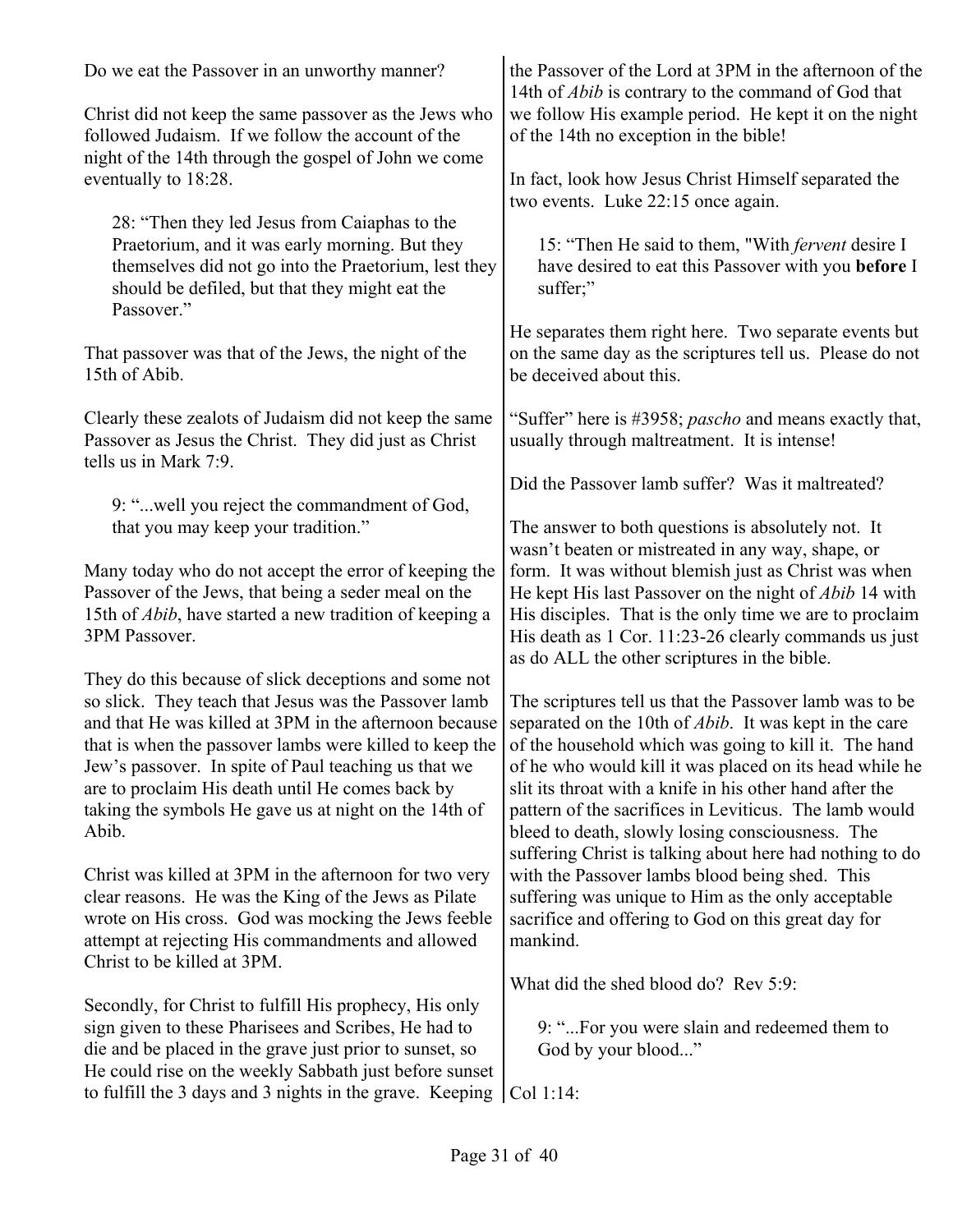14: "in whom we have redemption through His blood, the forgiveness of sins."

Eph 2:13 and 1:7:

13: "But now in Christ Jesus you who once were far off have been brought near by the blood of Christ."

7: "In Him we have redemption through His blood, the forgiveness of sins, according to the riches of His grace"

Rom 5:8-9:

8: "But God demonstrates His own love toward us, in that while we were still sinners, Christ died for us.

9: Much more then, having now been justified by His blood, we shall be saved from wrath through Him"

Christ made it so clear when He said, "This cup is the new covenant in My blood."

With His shed blood He redeemed us to *Elohim*, He justified us to *Elohim*, He reconciled us to *Elohim*. That is why the symbol of the new covenant is the cup of wine. With the taking of this symbol we renew our vows annually to Him. That is why we are to examine ourselves prior to the Passover and the taking of this symbol. It is not for children. It is very personal and very sobering. Having children partake of these symbols, including the footwashing would be the equivalent of child baptism, which is an abomination before God.

We are not in need of being baptized again but as humans we have taken in sin during the year and thus the foot washing.

But, there is another symbol we take and ingest on this night. It is the unleavened bread. He said, "Take, eat, this is My body which is broken for you; do this in remembrance of Me."

Why did He have to suffer the beatings and humiliation that He did? The shed blood redeemed us to God. The lambs were never treated in such a way.

Was Jesus Christ without physical blemish? No He was not! He was a total physical mess before He shed His blood. He was beaten almost to death and had thorns driven into His head and spikes through His hands and feet. None of this was necessary for us to be redeemed unto God.

He says, His body was broken for us! His suffering was for us just as much as His shed blood. Isaiah tells us He was pierced through for our transgressions, bruised for all moral evil, and through the blows which cut into His flesh we are healed. He tells us that Christ has borne our sicknesses.

Yes, brethren Christ went above and beyond what was needed to take place for us to be redeemed. His life alone covered that. He knew how frail we are. How prone to error that we are. His broken body is representative of what the Church would go through during the times of the N.T. He learns from the things He suffered. What did He learn? OBEDIENCE unto perfection as Heb 5:8-9 tell us.

The body of Christ today goes through that same suffering. Look at the state we find ourselves in today.

Many cry out for the healing of the body of Christ but continue to reject the Head of it and insert another in His place. We are to be obedient to God not some surrogate who leads us away. If we are to be healed we repent of our disobedience to our one and only true Head, Jesus Christ.

Yes, His body was pierced and bruised, beaten just as we are today.

How many of us are willing to wash our brother's feet? If we can't do that, then we don't have a clue as to what it takes to begin to lay down our lives for the rest of the body. We need to come to grips with this and march towards perfection. We are told in Rom 8:17:

17: "and if children, then heirs——heirs of God [the Father] and joint heirs with Christ, IF INDEED WE SUFFER WITH, that we may also be glorified together."

We are in a sick state of affairs brethren. Are we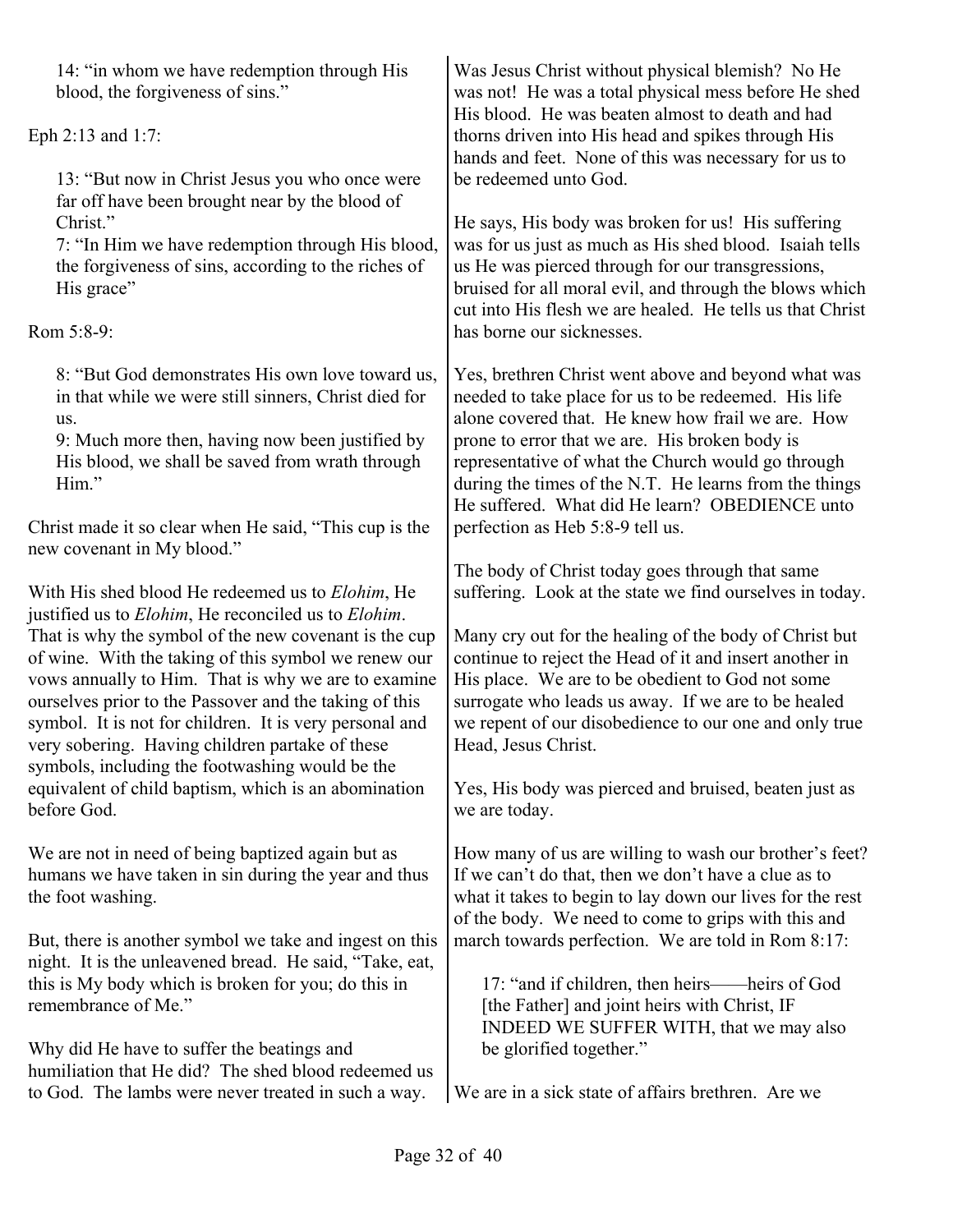| going to suffer with Christ? Are we going to put |  |
|--------------------------------------------------|--|
| ourselves in His hands and let Him heal us?      |  |

You, yes you! and little old me have to do that one on one with Him, the Head of the body before we can ever begin to help another part of the body.

These two great symbols of the Melchizedek Priesthood should not be lessened as to their meaning in any way, just as they should not be mixed.

Here in Luke 22:15 Jesus is clearly showing us He kept the Passover of the Lord on the night of the 14th. All one has to do is follow the chronology of events in the gospels to see that He kept it the night before the religious rulers did. They were in error, He was not. For anyone to do otherwise would be deceitful, and would be breaking the command and patterns set by God throughout the scriptures. Some go as far as to teach that Christ kept it on the night of the 14th in the N.T. because He knew He would be killed and not be able to keep it on the 15th which was the tradition of Judaism. That's equivalent to saying it is okay to keep Friday, the 6th day as the Sabbath if we won't be around on the 7th day. It is just ridiculous.

Christ's broken body is symbolic of what would happen to His spiritual body, the Church. He endured and suffered that tremendous ordeal for our encouragement. He has told us repeatedly that He is and would be our healer. It is so true that the gates of Hell will not prevail against His Church, His body. As Ezekiel 34 tells us, He will strengthen the weak, heal the sick, bind up the broken, and bring back what was driven away. It is our Christ, our Husband, our Lord, the second Adam who does that for us the second Eve.

In verse 16 we are told that eating the Passover was, is, and will be, a very important function.

16: "for I say to you, I will no longer eat of it until it is fulfilled in the kingdom of God."

Who had killed the Passover for them to have eaten it?

8: "And He sent Peter and John, saying, Go and prepare the Passover for us, that we may eat."

They were keeping the Passover of the Lord. Christ says over 70 times in the gospels to follow Him.

He did not eat the Passover at 3PM in the afternoon, no more than He kept the 15th which is the passover of the Jews.

Paul made it clear we do not eat and drink a supper for the Passover of the Lord. In fact we partake of the symbols of the bread and wine.

Have you ever asked yourself why unleavened bread and wine? Why don't we continue to eat a lamb and unleavened bread?

The answer brethren is simple and true.

Bread and wine are the symbols of the Melchizedek Priesthood. Genesis 14 reveals to us these things prior to the temporary implementation of the Aaronic Priesthood. Verse 18:

18: "Then Melchizedek king of Salem brought out bread and wine; He the Priest of God Most High."

Here we see the Word of God and the Father depicted in Their respective rolls. We also see the incredible importance and significance of these two symbols of bread and wine set before Abraham the friend of God who had just risked all he had to save his brother's son, Lot. This is the same Abraham who God tells us, "obeyed My voice and kept My charge, My commandments, My statutes, and My laws."

On the night of His last Passover meal Christ the High Priest of God offered us these two symbols of His unleavened body and righteous blood. He was laying down His life for His friends. He knew He was about to step into that role again for the rest of eternity and He was giving us a sign and a way to partake in that wonderful event. That is why His Passover symbols are so important.

Yes, we can take the Passover of the Lord in an unworthy manner. Paul says to us "Let a man examine himself, and let him eat of bread and drink of cup." Once again no children are to partake of these symbols.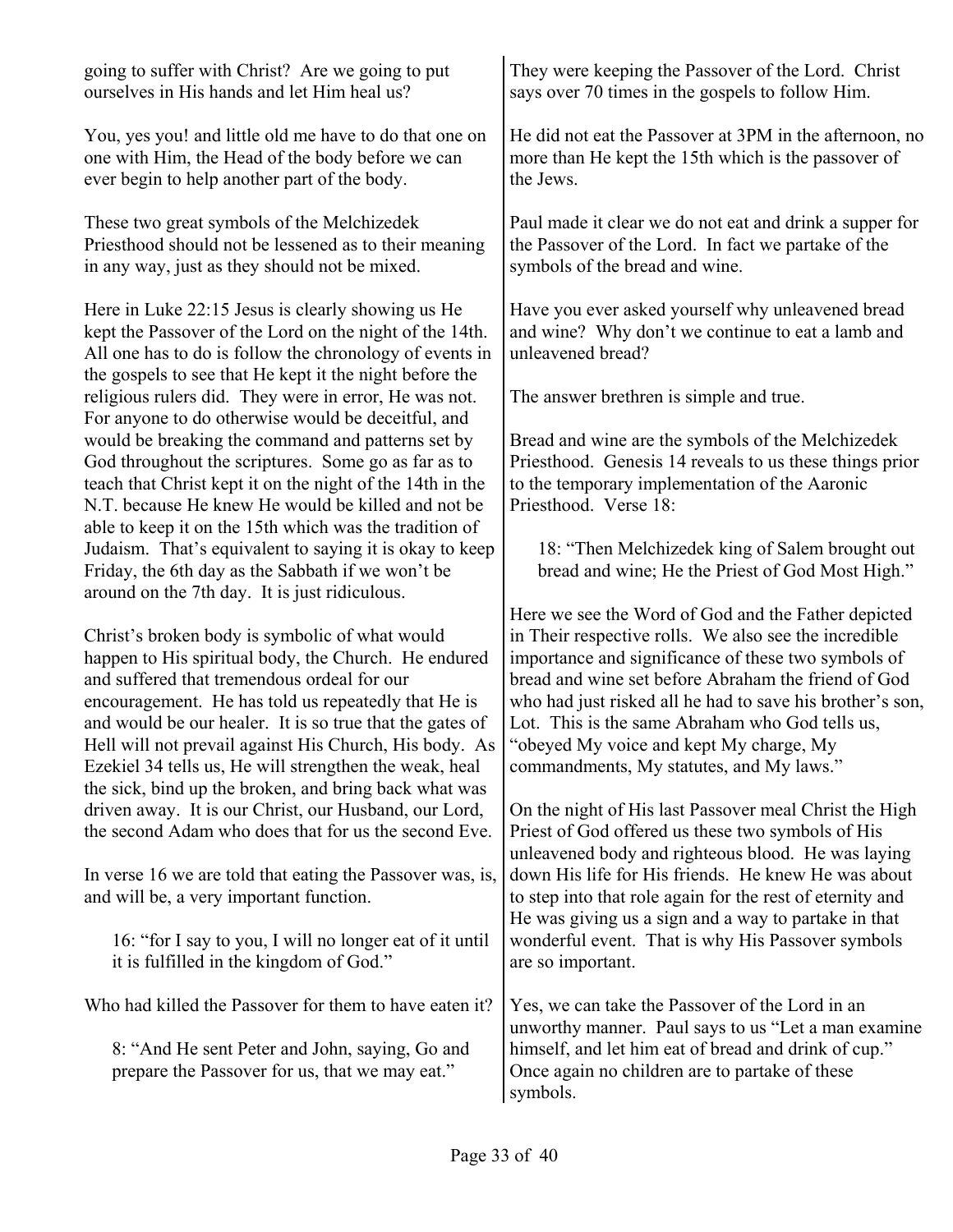This is repeated in Hebrews 13:7.

7: "Remember those who lead you, who have spoken the word of God to you, whose faith follow, considering the outcome of *their* conduct."

We are to help each other as we have been gifted by Christ. But we are to scrutinize those who use those gifts, "by the outcome of their conduct."

We do this by comparing that conduct to the word of God. Precept upon precept, precept upon precept, line upon line, line upon line, here a little, there a little. That is why we read what God inspired in verse 8.

8: "Jesus Christ *is* the same yesterday, [the O.T. scriptures] today, [N.T. scriptures] and forever [the Kingdom of God]."

And why do we follow these patterns throughout the bible? Next verse, 9.

9: "Do not be carried about with various and strange doctrines..."

Please remember Paul's sound advice to the Corinthians who had perverted the Passover of the Lord with traditions and commandments of men. 1 Cor 3:10-17:

10: "According to the grace of God which was given to me, as a wise master builder I have laid the foundation, and another builds on it. But let **each one** [very personal] take heed how **he** builds on it.

11: For no other foundation can anyone lay than that which is laid, which is Jesus Christ.

12: Now if anyone builds on this foundation *with* gold, silver, precious stones, wood, hay, straw, 13: each one's work will become clear; for the Day will declare it, because it will be revealed by fire; and the fire will test each one's work, of what sort it is.

14: If anyone's work which he has built on *it* endures, he will receive a reward.

15: If anyone's work is burned, he will suffer loss; but he himself will be saved, yet so as through fire. 16: Do you not know that you are the temple of

God and *that* the Spirit of God dwells in you? 17: If anyone defiles the temple of God, God will destroy him. For the temple of God is holy, which *temple* you are."

Think carefully brethren, the fires of the devil are testing what we have built on the foundation of Christ. We are responsible and accountable for our own salvation. We are to do the works commanded by God throughout His scriptures. We are to help one another in the simplicity of Christ but we are not to allow another to come between our Husband and ourself as Eve did.

Let's take some time and examine this 3PM Passover error closer for many today are starting to realize that the timing of Christ's death, that being "about the ninth hour" (Matt 27:46; Mark 15:34) had an important meaning to it. Unfortunately as in the undertaking of the truth of God, many twist what is said to suit their fancy. We have seen that Christ clearly kept the Passover the night of the 14th. That is clearly the night before He died on the cross.

He clearly tells us He would eat His last Passover with His disciples (12) before He suffered. (Luke 22:15) Paul also told us the same thing, that Christ ate the Passover on the night He was betrayed. Christ kept the Passover of the Lord (Lev 23:5; Ex 12:6; Num 33:3) not the passover of the Jews (John 11:55; 18:28; 19:31). On the night of the 14th Christ told us in John 13:15 to follow the example He set in reference to the last Passover He would keep until the Kingdom come. Thus any other passover would be keeping the wrong example.

There is a growing movement today of brethren who are being convinced that because Christ died at the ninth hour and since this was the time at which the lambs were killed by tradition, and not the command of God, at the temple in Jerusalem at that time, that in fact this is the time to keep the Passover service or some other related function.

In spite of all the clear scriptures which tell us when Christ kept the Passover service this error is gaining ground.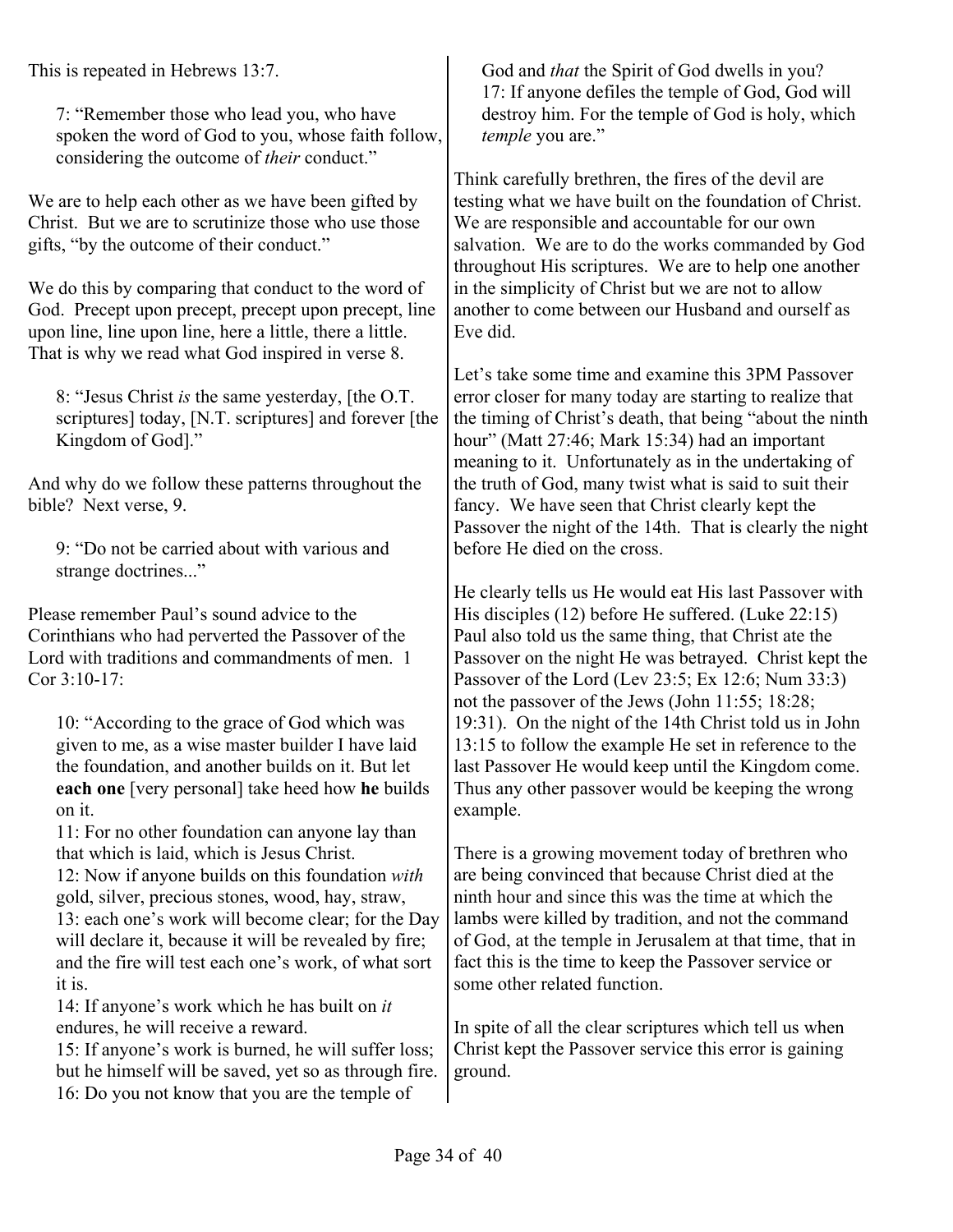We are to live by every word which proceeds from the mouth of God. (Matt 4:4; Luke 4:4) There is not one paragraph, line, word, jot or tittle in the scriptures that tells us to keep a mid-afternoon Passover let alone Christ keeping one. All that comes from "TRADITION" of some of the Jews and misguided individuals. Those who feel there is a major significance to Christ actually dying at 3PM in the afternoon are CORRECT! But it is not to be applied in the way they are doing it.

Let's go step by step through the scriptures to see what that significance was and how it affects us.

Let's start in Matt 27:50-51.

50: "And crying again with a loud voice, Jesus released *His* spirit.

51: And, behold, the veil of the temple was torn into two from top to bottom. And the earth quaked, and the rocks were sheared!"

Take a minute and just visualize this before moving on.

There was an uncommon darkness on the land for the middle of the afternoon. Jesus is hanging on the cross. He has suffered great humiliation and suffering through much of the preceding night and day. It is 3PM in the afternoon. Visualize this. The Pharisees, and Scribes are still milling around in their arrogant conceit and haughty look of triumph.

It is at this time and setting that Christ's suffering will come to an end.

Let's pick it up in John 19:31.

31: "Then, since it was Preparation, that the bodies not remain on the cross on the Sabbath, for great was the day of that Sabbath, the Jews asked Pilate that their legs might be broken and they be taken away."

There we see "the Jews" in what is probably one of the most despicable self-righteous, hypocritical acts of all time.

Here we are, on the 14th of *Abib*. They have been about their evil work all night and day. Here they are feeling vindicated for all the humiliation they endured during their confrontations with Christ over the past 3  $\frac{1}{2}$  years. Now after all their lying and despicable behavior they start to think about acting religious. It is the day before a high or annual Sabbath. That is why it is called the Preparation day just as every day before a Sabbath is. They find themselves in a dilemma. Their traditions dictate to them they have to bury the dead shortly after death. If they were still alive and died shortly into the Sabbath they had a big problem. For one, they could not bury them that day. Now we could expand on this point and others but it is not the main theme we are studying.

 Instead of causing any grief with their traditions these pious hypocrites asked to have the 3 individuals legs broken so as to expedite their deaths.

For those who are not familiar with why this would do so, let me explain. A victim of crucifixion could prolong their lives longer on the cross if they could keep pressure on their legs to keep their bodies more upright and not just hanging by their arms. If one could not support himself with his legs he would die a much quicker death by asphyxiation. As his body slumped down lower his arms would actually tighten in closer and closer as his inward parts stretched down as an anchor. This causes the upper body to narrow drastically and thus cut off both the trachea (windpipe) and esophagus (food pipe). Thus one died from not being able to breath. It is a horrible and painful way to experience death not only from the intense physical pain from the nails, hanging etc. but also from the mental anguish. For all along one knows that as soon as they can no longer support themselves with the strength of their legs that they will suffocate themselves as they can no longer prevent the inevitable. Some who have died in this manner have lived and struggled and suffered for many days.

Go back and read the chronology of events in the gospels about how our beloved Savior, the Lamb of God was beaten prior to enduring the grueling agony of the cross. **No Passover lamb had to endure such things.** He who was killing the lamb placed his hand on the head calming it, reassuring it, and with the other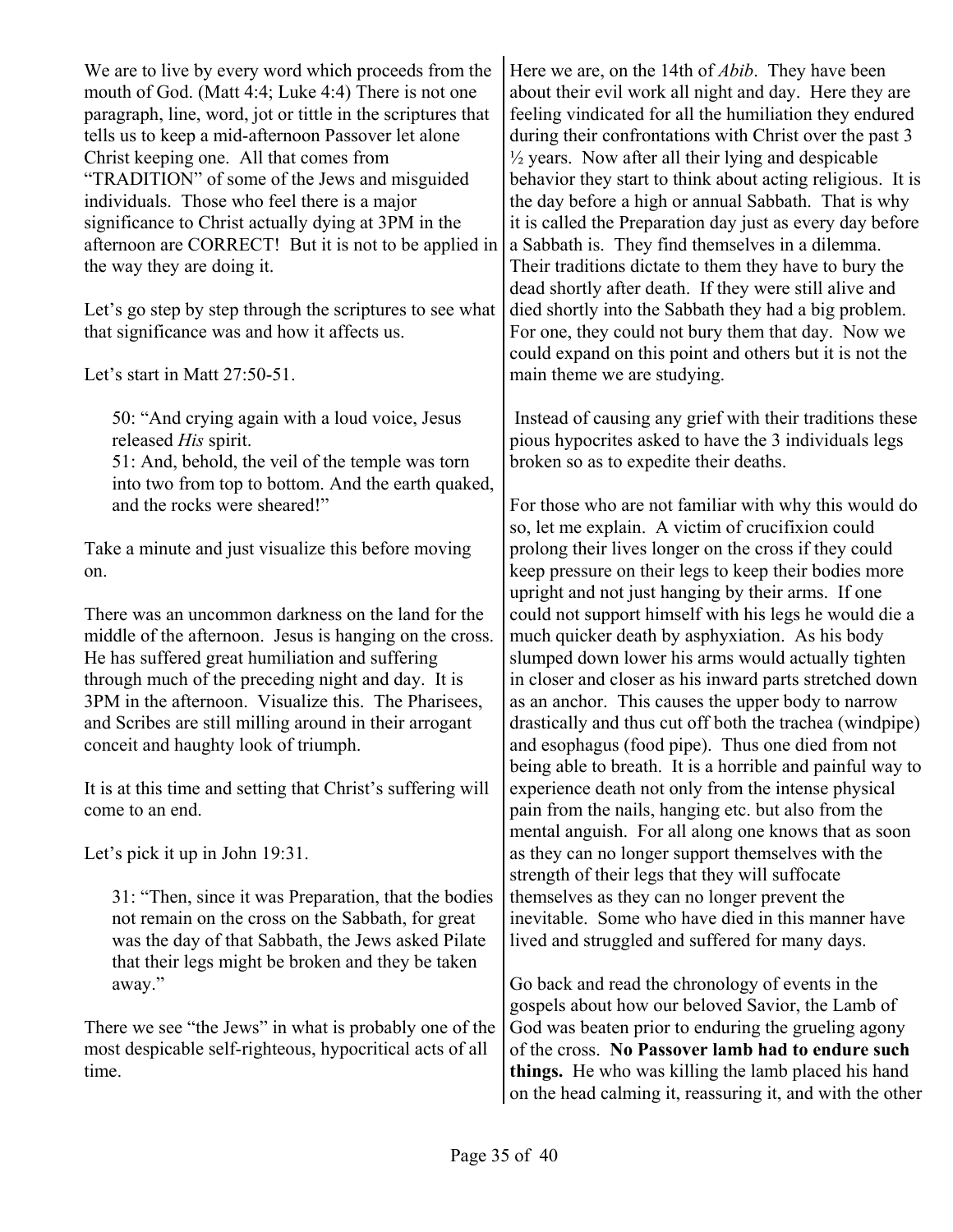| hand took a very sharp knife and cut the main blood<br>vessel from the heart to the brain.                                                                                                                                                                                                                                                                                                  | mercy involved whatsoever. And all of this was<br>brought on by the religious leaders of the day.                                                                                                                                                                                                                                                                                                |
|---------------------------------------------------------------------------------------------------------------------------------------------------------------------------------------------------------------------------------------------------------------------------------------------------------------------------------------------------------------------------------------------|--------------------------------------------------------------------------------------------------------------------------------------------------------------------------------------------------------------------------------------------------------------------------------------------------------------------------------------------------------------------------------------------------|
| That is not how the Lamb of God our Passover died.<br>He died a violent death.                                                                                                                                                                                                                                                                                                              | 33: "But on coming to Jesus, when they saw He<br>was dead already, they did not break His legs."                                                                                                                                                                                                                                                                                                 |
| Have you ever wondered what He thought about on the<br>cross? Let's just take a small look into His mind.<br>Psalms 22:9-21:                                                                                                                                                                                                                                                                | Remember Exodus 12:46 in talking about the Passover<br>lamb. (NKV)                                                                                                                                                                                                                                                                                                                               |
| 9: "For You are He, my Taker from the womb;<br>causing me to trust on My mother's breasts.<br>10: I was cast on You from the womb, from My<br>mother's belly, You are my God.                                                                                                                                                                                                               | 46: "In one house it shall be eaten (the house of<br>God the Father); you shall not carry any of the<br>flesh outside the house, nor shall you break one of<br>its bones."                                                                                                                                                                                                                       |
| 11: Be not far from Me; for trouble is near; because<br>no one is there to help.<br>12: Many bulls have circled around Me; strong                                                                                                                                                                                                                                                           | Here we have a prophecy fulfilled in Christ the Lamb<br>of God.                                                                                                                                                                                                                                                                                                                                  |
| bulls of Bashan have surrounded Me.<br>13: They opened their mouth on Me, like a lion                                                                                                                                                                                                                                                                                                       | Ex $12:5$ also tells us:                                                                                                                                                                                                                                                                                                                                                                         |
| ripping and roaring.<br>14: I am poured out like waters, and all My bones                                                                                                                                                                                                                                                                                                                   | 5: "Your lamb shall be without blemish,"                                                                                                                                                                                                                                                                                                                                                         |
| are spread apart; My heart is like wax; it is melted<br>in the midst of My bowels.<br>15: My strength is dried up like a potsherd; and My<br>tongue clings to My jaws;<br>16: and You appoint Me to the dust of death; for<br>dogs have encircled Me; band of spoilers have<br>hemmed Me in, piercers of My hands and My feet.<br>17: I count all My bones; they look, they stare at<br>Me. | We know that is referring to the physical appearance<br>of the lamb. Was that the case with Christ?<br>Absolutely not! He was maimed and disfigured as the<br>scriptures tell us. All that was not necessary to shed<br>blood was it. No it wasn't for it has a different<br>purpose. He was spiritually without blemish. So now<br>let's see the shed blood of the Passover. John 19:33-<br>34: |
| 18: They divide My garments among them, and<br>they made fall a lot for My clothing.<br>19: But You, O Jehovah, be not far off; O My<br>Strength, hurry to help Me!<br>20: Deliver My soul from the sword, My only one                                                                                                                                                                      | 33: "But when they came to Jesus and saw that He<br>was already dead, they did not break His legs.<br>34: But one of the soldiers pierced His side with a<br>lance, and at once blood and water came out."                                                                                                                                                                                       |
| from the paw of the dog.<br>21: Save Me from the lion's mouth; and from the<br>horns of the wild oxen. You have answered Me."                                                                                                                                                                                                                                                               | Now how do we know this is not a correct translation<br>brethren? It's simple. It is telling us here that Christ<br>died by being beaten to death. That could not happen.<br>He was to die from shedding His blood as the Passover                                                                                                                                                               |
| Now back to John 19 and let's start in verse 32.                                                                                                                                                                                                                                                                                                                                            | Lamb was supposed to do.                                                                                                                                                                                                                                                                                                                                                                         |
| 32: "Then the soldiers came and broke the legs of<br>the first and of the other who was crucified with<br>Him."                                                                                                                                                                                                                                                                             | The accurate translation should read, "For one of the<br>soldiers had pierced His side with a lance; and at once<br>blood and water came out." All past tense. Yes, Jesus<br>the Christ had bled to death. He died from His loss of                                                                                                                                                              |
| Just imagine the incredible pain associated with this.<br>In order to break their legs the Roman soldiers had to<br>use a heavy hammer to smash them. Absolutely no                                                                                                                                                                                                                         | blood and that is why He was already dead on the<br>cross and did not require His legs to be broken. It<br>makes me sick that brethren are deceived into keeping                                                                                                                                                                                                                                 |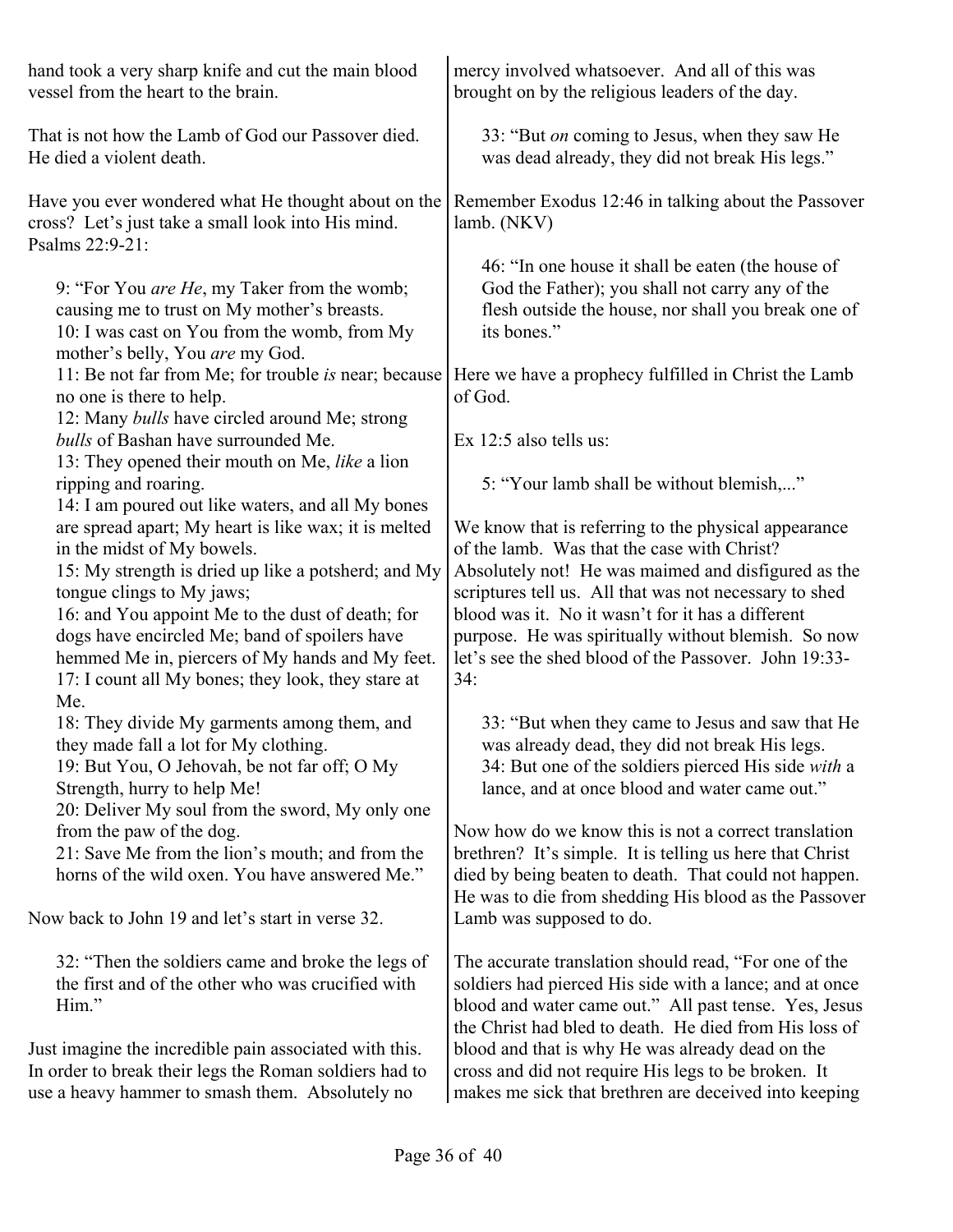a 15th Passover. That is the passover of the Jews. With all the evidence which stacks up against such behavior there is no excuse to follow such destructive heresies. Right here in John we are clearly told this day is a preparation day before a high Sabbath. That is from the word of God. John 18:28 tells us that after the Jews had interrogated and abused Christ that they delivered Him to the Romans to do their dirty work for them. But look what else it tells us.

28: "Then they led Jesus from Caiaphas into the praetorium, and it was early. And they did not enter into the praetorium that they might not be defiled, but that they might eat the Passover."

Christ had already eaten the Passover and instituted the new symbols, format, and foot washing the night before, which example we are to follow. So here we have the Passover of the Lord, the 14th of *Abib* being kept by Christ prior to the first day of Unleavened Bread a high or annual Sabbath which always occurs the 15th of *Abib* at sunset.

These are clear patterns in the bible. Go to our web site to the article on Pentecost and scroll through it until you come to a printed out calendar. Look for yourself and read for yourself that the death of the Passover lamb in Egypt took place on the same day of the week as did Christ's death. Read through it and see it is an exact pattern as found in the sequence of days in the gospels. The Passover of the Lord and all its functions are to be kept on the 14th of *Abib* as God commands. No 13th, no 15th. No mixing and polluting of any such kind. Lev 23 tells us clearly that the 14th, the Passover of the Lord, is not and never will fall on any of the annual Holy Days. Yet the Jews were doing just that.

Now back to the point here of the significance of a 3PM death.

In Matt 27:11 Jesus stood before the governor and was asked, "Are you the King of the Jews?" Jesus' reply to him was, "you say."

In verse 37 we read something God inspired. With all the accusations that the Jews brought against Christ we read what Pilate had written as his judgement. "This is didn't they.

Jesus the King of the Jews." If you did not know it, the Romans would put in writing on the top of the cross why the individual was being crucified. Here God is mocking the religious leaders of Judaism through the Roman governor. But, it doesn't end here.

These same leaders of Judaism had developed a tradition of their own for their passover. They would kill lambs (for a fee) at the temple of Herod in the afternoon of the 14th of *Abib* to prepare them for their passover festivities. And let there be no doubt, these were festive occasions; drinking, singing, eating, and all the trimmings. We can and have read in the NT scriptures that the Passover of the Jews and the First Day of Unleavened Bread were kept as a single day event, the 15th of *Abib* or as it is often called Nissan. Either way it is the 15th of the first month.

Look what we read in the Encyclopedia Judaica on this point. Remember Christ and His disciples as well as many others kept them separately. The Passover of the Lord on the 14th and the first day of UB, an annual Sabbath, on the 15th.

Volume 13, page 169:

"The feast of Passover consists of two parts; the Passover ceremony and the Feast of Unleavened Bread. Originally both parts existed separately, but at the beginning of the exile they were combined."

One does not have to look too hard to find these statements from Jewish Historians and many others because it is a fact of history that the 14th and 15th were conducted as two **separate** functions as Passover and UB. So here we find ourselves in the NT scriptures reading that very same thing about Christ. He and His disciples kept the 14th and 15th functions separately. Christ and His disciples ate the Passover of the Lord on the night of the 14th. They did not think it strange to do so at all for it was their habit. Read the accounts of their preparing for it. No protests, no questioning Christ, just obedience to the commands of God.

This wasn't unusual was it. No it wasn't, for He and His disciples did a lot of things contrary to the Jews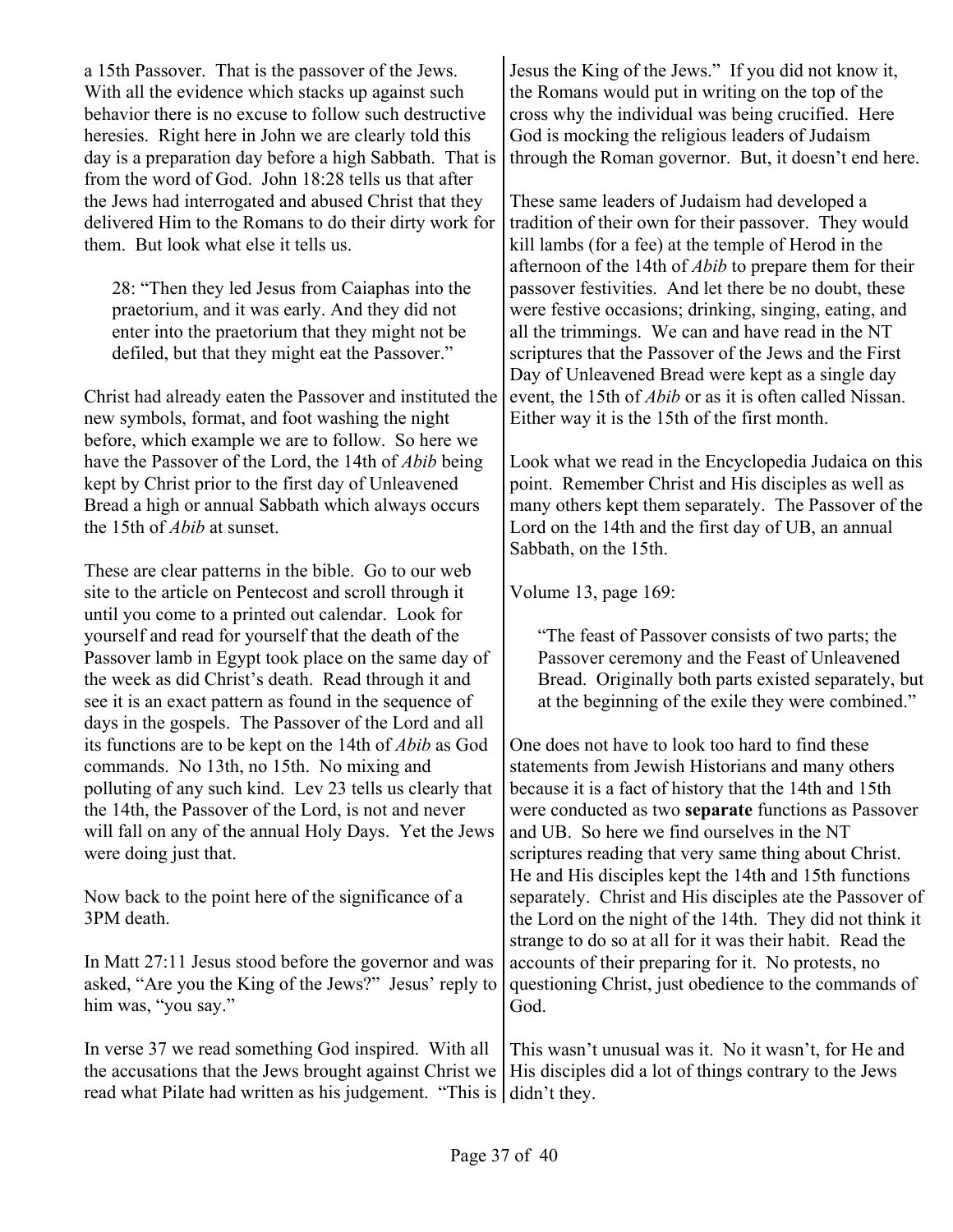Let's just review that point for clarity for some have forgotten it. Mark 7:1-14:

1: "Then the Pharisees and some of the scribes came together to Him, having come from Jerusalem. [that was their seat of power] 2: Now when they saw some of His disciples eat bread with defiled, that is, with unwashed hands, they found fault.

3: For the Pharisees and all the Jews do not eat unless they wash *their* hands in a special way, holding the tradition of the elders. [Did we get that? The Pharisees here are saying that to qualify as a Jew you needed to be keeping their traditions. Christ and His disciples were not considered Jews because they did not follow Judaism.]

4: *When they come* from the marketplace, they do not eat unless they wash. And there are many other things which they have received and hold, *like* the washing of cups, pitchers, copper vessels, and couches.

5: Then the Pharisees and scribes asked Him, Why do Your disciples not walk according to the tradition of the elders, but eat bread with unwashed hands?

6: He answered and said to them, Well did Isaiah prophesy of you hypocrites, as it is written: This people honors Me with *their* lips, But their heart is far from Me.

7: And in vain they worship Me, Teaching *as* doctrines the commandments of men.

8: For laying aside the commandment of God, you hold the tradition of men——the washing of pitchers and cups, and many other such things you do.

9: He said to them, *All too* well you reject the commandment of God, that you may keep your tradition.

10: For Moses said, Honor your father and your mother; and, He who curses father or mother, let him be put to death.

11: But you say, If a man says to his father or mother, Whatever profit you might have received from me *is* Corban— (that is, a gift *to God*),

12: then you no longer let him do anything for his father or his mother,

13: making the word of God of no effect through your tradition which you have handed down. **And**

#### **many such things you do**.

14: When He had called all the multitude to *Himself*, He said to them, Hear Me, everyone, and understand:"

Now after all this correction from Christ as to how the Jews had discarded the commandments of God to keep the commandments of men He called out to all the multitude who were listening, "Hear Me and understand." Don't listen to these deceivers and twisters of scriptures! Yet even today we have brethren turning to them, to follow their lying ways.

Many who don't follow the 15th Passover lie are now being dumbed down and sucked into keeping a 3PM *Abib* 14th Passover. Please, remember the warning of 2 Thessalonians 2:9-12.

9: "The coming of the *lawless one* is according to the working of Satan, with all power, signs, and lying wonders,

10: and with all unrighteous deception among those who perish, because they did not receive the love of the truth, that they might be saved. 11: And for this reason God will send them strong delusion, that they should believe the lie, 12: that they all may be condemned who did not believe the truth but had pleasure in unrighteousness."

So we have seen that Pilate was used to mock the Jews by the accusation that Christ was being killed because He was the King of the Jews. Don't lose sight of this. This outraged the religious leaders. But it doesn't stop here. God the Father would continue to mock them with the aid of His Son.

The time of Christ's death coincided with the time the Jews of the temple of Herod threw the blood of the slain lambs on the altar. These first lambs (there were 3 shifts) were killed shortly after 2:30 and their blood was collected in silver and gold bowls and thrown on the altar. That is why we read in Matt 27 that it was "about the ninth hour." These lambs were killed from 2:30 and onward through the afternoon. If you wish to read the entire process of it, it is preserved in the Talmud. The Encyclopedia Judaica also has a similar account. For those who say Christ died at 3 PM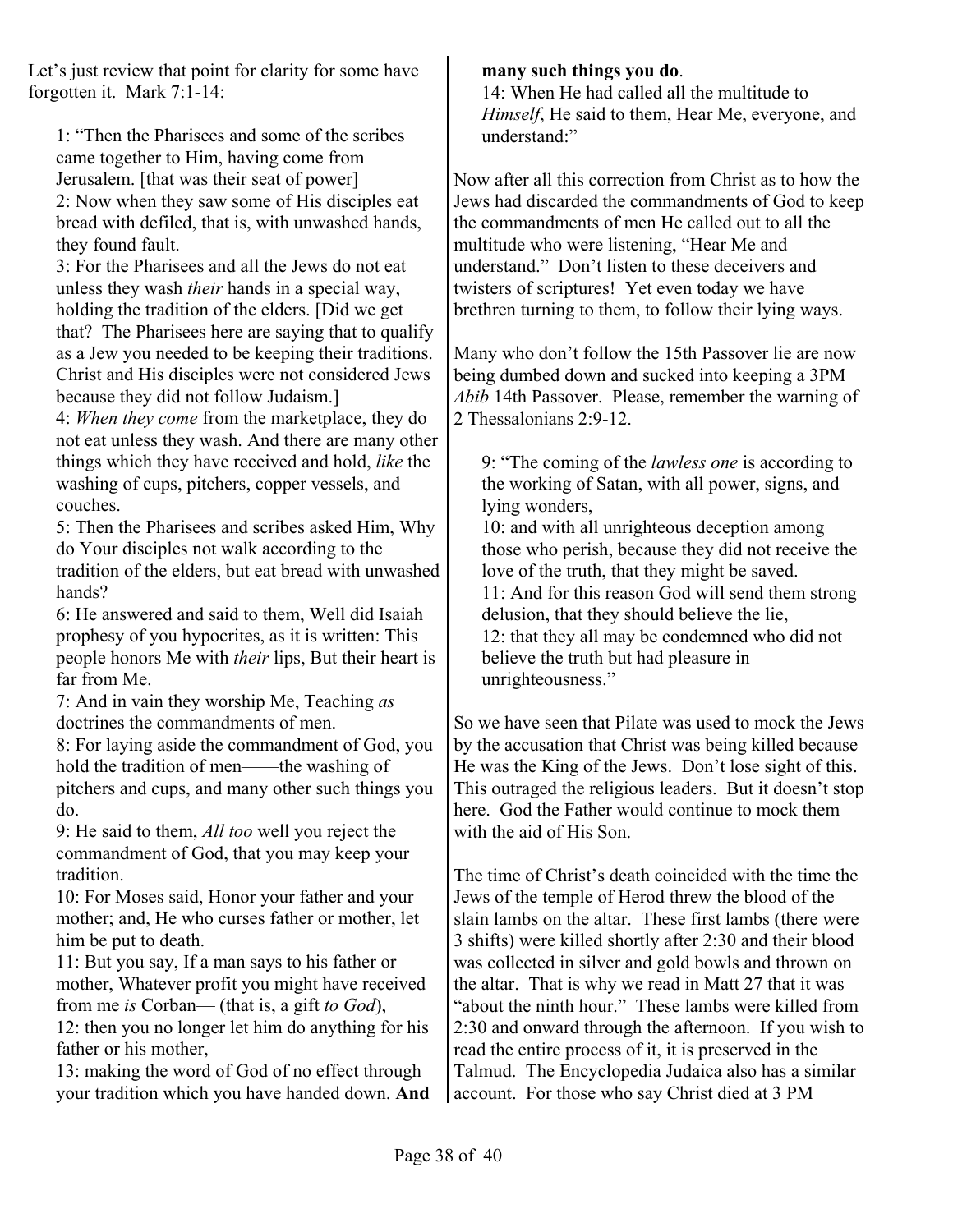because that is when the Jews killed the paschal lambs your thesis is flawed. God allowed Christ to shed His blood at that time "about the 9th hour" for a very specific reason. He was once again mocking the Jews. Look what happened after Christ had been speared and His blood drained out to the earth running down His body and onto the cross for our protection, the protection of the firstborn. Matt 27:50-51:

50: "Jesus when He had cried out again with a loud voice yielded up His spirit. 51: And behold, the veil of the temple was torn in two from top to bottom..."

At the very moment the Sadducees were about to throw the blood of the lambs of their passover on the altar and soak it, Jesus Christ shed His blood and it was instantly accepted by the Father and the Father ripped the veil in two at that temple exposing them as frauds as well as declaring they had an empty temple. Their lambs blood wasn't acceptable.

Their perversion of Passover was totally unacceptable!

Is there any doubt why God says to them in Isaiah chapter 1 what He does.

 "When you come to appear before Me, who has required this from your hand, to trample down My courts? Bring no more worthless and futile sacrifices."

Do we understand the significance of what the veil was and what it did and where it was located. Let's review that.

In Ex 26 we get a pretty clear account of the tabernacle in the wilderness. Verses 31-34:

31: "You shall make a veil woven of blue, purple, and scarlet *thread*, and fine woven linen. It shall be woven with an artistic design of cherubim. 32: You shall hang it upon the four pillars of acacia *wood* overlaid with gold. Their hooks *shall be* gold, upon four sockets of silver. 33: And you shall hang the veil from the clasps. Then you shall bring the ark of the Testimony in there, behind the veil. The veil shall be a divider

for you between the holy *place* and the Most Holy. 34: You shall put the mercy seat upon the ark of the Testimony in the Most Holy."

This veil separated the priest from the presence of God. When the veil was ripped in two it displayed an empty Holy of Holies. God was not in their temple and not in their passover and certainly not in their traditions.

The charade was over!

That is why 3PM is significant on the 14th of *Abib*. It is a sign between the Father and the Son as they mocked the futility of the Jews. Dying at 3PM on what we refer to as Wednesday on the 14th of *Abib* allowed Christ to also fulfill the rest of the prophecies as to His death, time in the grave, and resurrection on the 3rd day at the end of it. Yes, 3 days and 3 nights. This allowed for Him to be offered as the Wave Sheaf of barley on the first day of the week and to start the symbolic 7 week harvest of His bride as we count to Pentecost. Thus the timing and significance of days and dates is exactly that of the first Passover in Egypt, exactly! Thus the first is as the last and the last as the first. It was completed exactly as it was started with the Feast of the Passover of the Lord being started at sunset on the 14th of *Abib* and the Feast of Unleavened Bread being started on the 15th of *Abib* at sunset.

Thus Christ tells us He will not eat of it again until it is fulfilled in the kingdom of God. But we, as we have seen throughout, are to continue to do so after His example and that taught and kept by Paul. That is clearly delineated as the night of the 14th of *Abib* and no other.

There are many today who are deceived and deceiving others. This is not new, but an old pattern. Remember we are told Jesus Christ is the same yesterday, today, and forever. So the words of 1 John 2:3-6 should ring loud and clear.

3: "Now by this we know that we know Him, if we keep His commandments.

4: He who says, "I know Him," and does not keep His commandments, is a liar, and the truth is not in him.